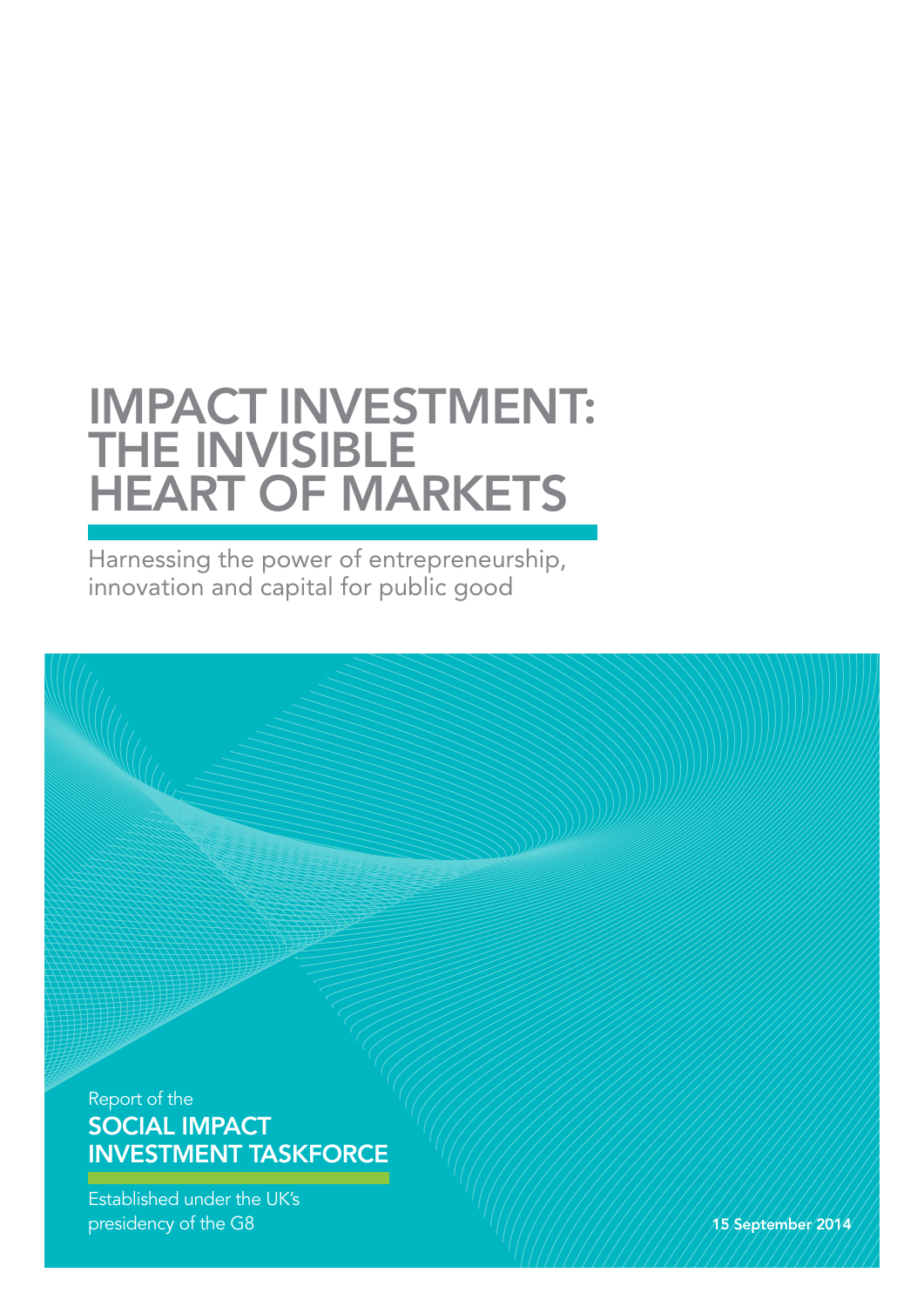Pope Francis, June 2014

David Cameron Prime Minister, UK World Economic Forum, Davos 2013

66 It is urgent that governments throughout the world commit themselves to developing an international framework capable of promoting a market of high impact investments and thus to combating an economy which excludes and discards. **99** 



Lawrence Summers, former US Treasury Secretary, after investing in one of the US's first social impact bonds, May 2014

In June last year Prime Minister David Cameron announced, during the UK's presidency of the G8, the launch of an independent Taskforce and set it the ambitious objective of reporting on 'catalysing a global market in impact investment' in order to improve society.

It has been a remarkable experience since then to lead an exceptionally talented and committed group of more than 200 people across the world in achieving this inspiring mission and I thank them most warmly for all they have done. The Taskforce itself comprises some twenty-two people, including one government official and one representative of the social or private sector from seven countries and the EU, as well as one observer from Australia. But to inform our work and to drive its implementation in the future, we created eight National Advisory Boards. We also established four international expert Working Groups to address in depth the particular challenges of measuring impact, asset allocation, mission in business and international development, all of which are critical to the success of our endeavour.

We are honoured to deliver to you this report together with four subject papers that provide supplementary detail on important elements of our work. Each of the National Advisory Boards also launches today its own report on what is required in its country if it is to bring impact investment to take off. Our reports have all been written with the aim of attracting as wide a readership as possible, to include all audiences interested in impact investing.

Our investigations have benefitted greatly from the insights of numerous impact-driven organisations and entrepreneurs, foundations and philanthropists, investors, businesses, government ministers and officials who have contributed their expertise and their experience to our deliberations. We are most grateful to them all. As a result, we can confirm the tremendous potential of impact investment to improve society and the environment. We note that it is already shifting the paradigm in how we think about and tackle social and environmental issues in the 21st century, in developed and in developing countries alike. The Taskforce will now continue its work for a second year to drive the take-up and implementation of our recommendations.

Our recommendations are critical to the success of impact investment. They define what is needed from all actors in our society: government, business, the social sector and foundations, institutional and private investors, and most importantly impact entrepreneurs. The role of each of these groups is addressed in this report. Impact investment is emerging as a new unifying force among them in dealing with social issues, driving innovation and prevention to improve lives. It harnesses the forces of entrepreneurship, innovation and capital and the power of markets to do good. One might with justification say that it brings the invisible heart of markets to guide their invisible hand.

Yours sincerely,

Wonald Cohen

Sir Ronald Cohen Taskforce Chair

66 I want to use our G8 presidency to push this agenda forward. We will work with other G8 nations to grow the social investment market and increase investment, allowing the best social innovations to spread and help tackle our shared social and economic challenges. 99

# LETTER TO LEADERS OF TASKFORCE GOVERNMENTS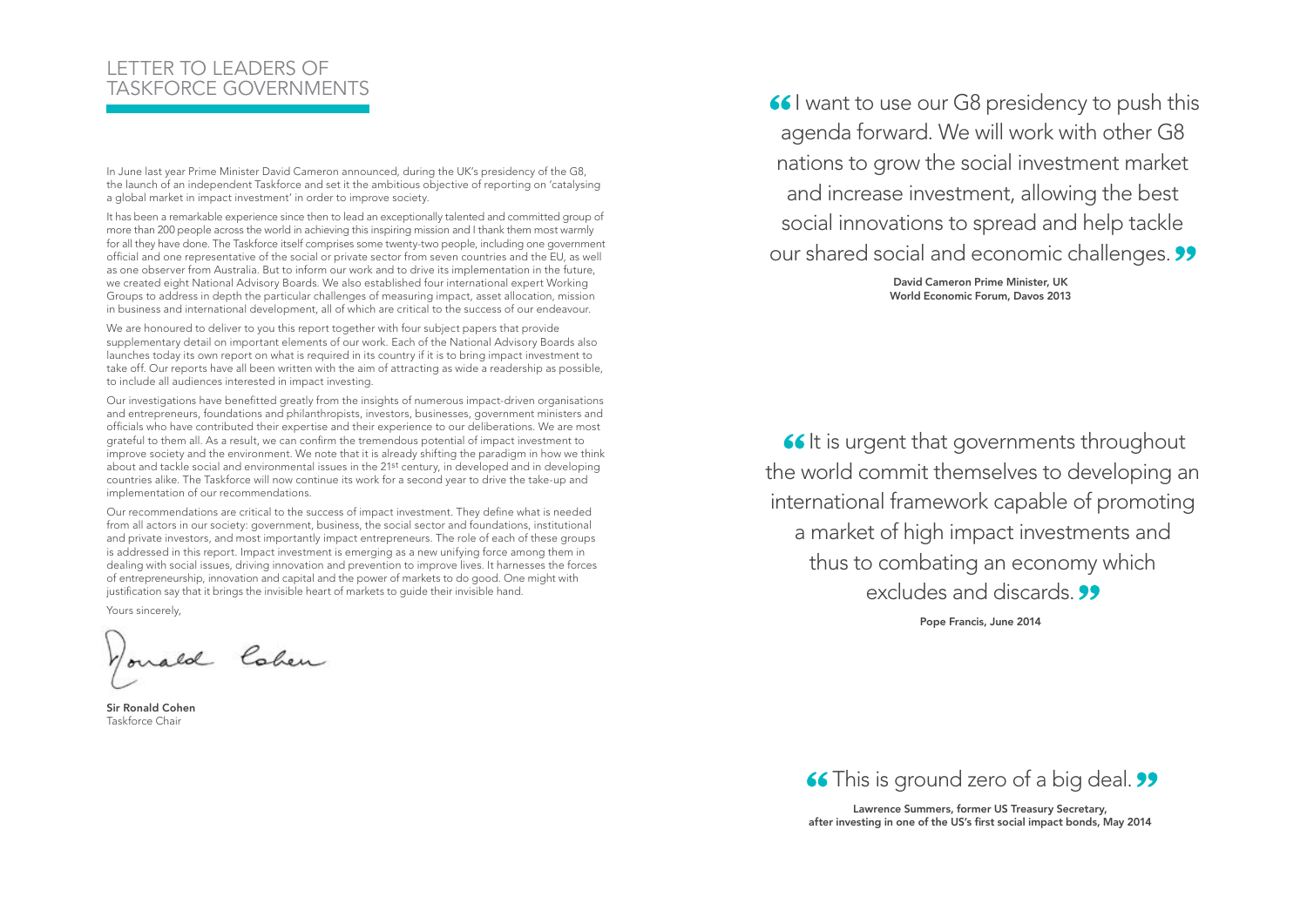*The Social Impact Investment Taskforce is an independent taskforce launched in 2013 under the UK's presidency of the G8. Over the last fourteen months, it has brought together government and sector experts from the G7 countries, the European Commission and Australia to fulfil its mandate to report on 'catalysing a global market in impact investment'.* 

*This report presents a summary of the Taskforce's key findings and recommendations. It does not necessarily reflect the individual opinions of members of the Taskforce, its Working Groups or its National Advisory Boards, or the official positions of the organisations and governments they represent.*

# **GLOSSARY**

| Introduction: The New Paradigm                                                                                               | 01 |
|------------------------------------------------------------------------------------------------------------------------------|----|
| <b>High Level Recommendations</b>                                                                                            | 06 |
| The Age of Impact Entrepreneurship                                                                                           | 08 |
| The First Trillion                                                                                                           | 18 |
| The Third Dimension                                                                                                          | 28 |
| A New Force in International<br>Development                                                                                  | 33 |
| Galvanising a Global<br><b>Impact Movement</b>                                                                               | 39 |
| <b>Summary Objectives and</b><br>Recommendations for Policymakers                                                            | 43 |
| Appendices<br>i. Members of the Taskforce, Working<br><b>Groups and National Advisory Boards</b><br>ii. Meeting participants | 45 |

- AFD Agence Française de Développement APEC Asia-Pacific Economic Cooperation ASEAN Association of Southeast Asian Nations **BSC** Big Society Capital (United Kingdom) CIC Community Interest Company (United Kingdom) CRA Community Reinvestment Act (United States) **CSR** Corporate Social Responsibility **DFI** Development Finance Institution **DIB** Development Impact Bond **DFID** Department for International Development (United Kingdom) ERISA Employee Retirement Income Security Act (United States) **ESG** Environmental, social and governmental EU European Union G20 Group of Twenty (Argentina, Australia, Brazil, Canada, China, France, Germany, India, Indonesia, Italy, Japan, Republic of Korea, Mexico, Russia, Saudi Arabia, South Africa, Turkey, the United Kingdom, the United States and the European Union) G8 Group of Eight (Canada, France, Germany, Italy, Japan, Russia, the United Kingdom and the United States) G7 Group of Seven (Canada, France, Germany, Italy, Japan, the United Kingdom and the United States) GDP Gross Domestic Product
- **GIIN** Global Impact Investment Network

# **GIIRS** Global Impact Investing Ratings System **GRI** Global Reporting Initiative **IFC** International Finance Corporation **IPO** Initial Public Offering **IRIS** Impact Reporting and Investment Standards **IRS** Internal Revenue Service (United States) **JICA** Japanese International Cooperation Agency **MRI** Mission-related investing **NAB** Taskforce National Advisory Board **OAS** Organisation of American States **OECD** Organisation for Economic Co-operation and Development **OPIC** Overseas Private Investment Corporation (United States) **PRI** Programme-related investing **SASB** Sustainable Accounting Standards Board (United States) **SEC** Securities and Exchange Commission (United States) SIB Social Impact Bond **SRI** Socially responsible investment

- SSE Social Stock Exchange UN United Nations UNPRI United Nations Principles for Responsible Investment
- US United States of America
- WEF World Economic Forum
- WG Taskforce Working Group

# In this report, the Taskforce uses the following terms and definitions:

## Impact-driven organisations

*Organisations that hold a long-term social mission, set social outcome objectives and measure their achievement, whether they be social sector organisations or impact-driven businesses.*

# Impact-driven businesses

*Profit-with-purpose businesses or Businesses-seeking-impact that set significant outcomes objectives and maintain them in the long-term. They have no asset lock.*

## Social sector organisations

*Impact-driven organisations with partial or full asset-lock. For example: charities that do not engage in trading; charities and membership groups that trade but do not distribute profits; social and solidarity enterprises; cooperatives; and other profit- or dividend-constrained organisations.* 

## Profit-with-purpose businesses

*Businesses that lock in social mission through their governance and/or embed it in their business model.*

## Businesses-seeking-impact

*Businesses that set and maintain social outcome objectives for a significant part of their activities, without locking in their mission.*

# Social impact entrepreneur (also known as social entrepreneur and impact entrepreneur)

*Entrepreneur leading an impactdriven organisation, be it a social sector organisation or impact-driven business, to achieve social impact.*

# **Contents**

# *Available separately:*

# Explanatory Note

**O** Policy Levers and Objectives

# Subject Papers

**U** Measuring Impact

Allocating for Impact

**O** Profit-with-Purpose Businesses

**U** International Development

## National Advisory Board Reports

 Australia, Canada, France, Germany, Italy, Japan, UK, USA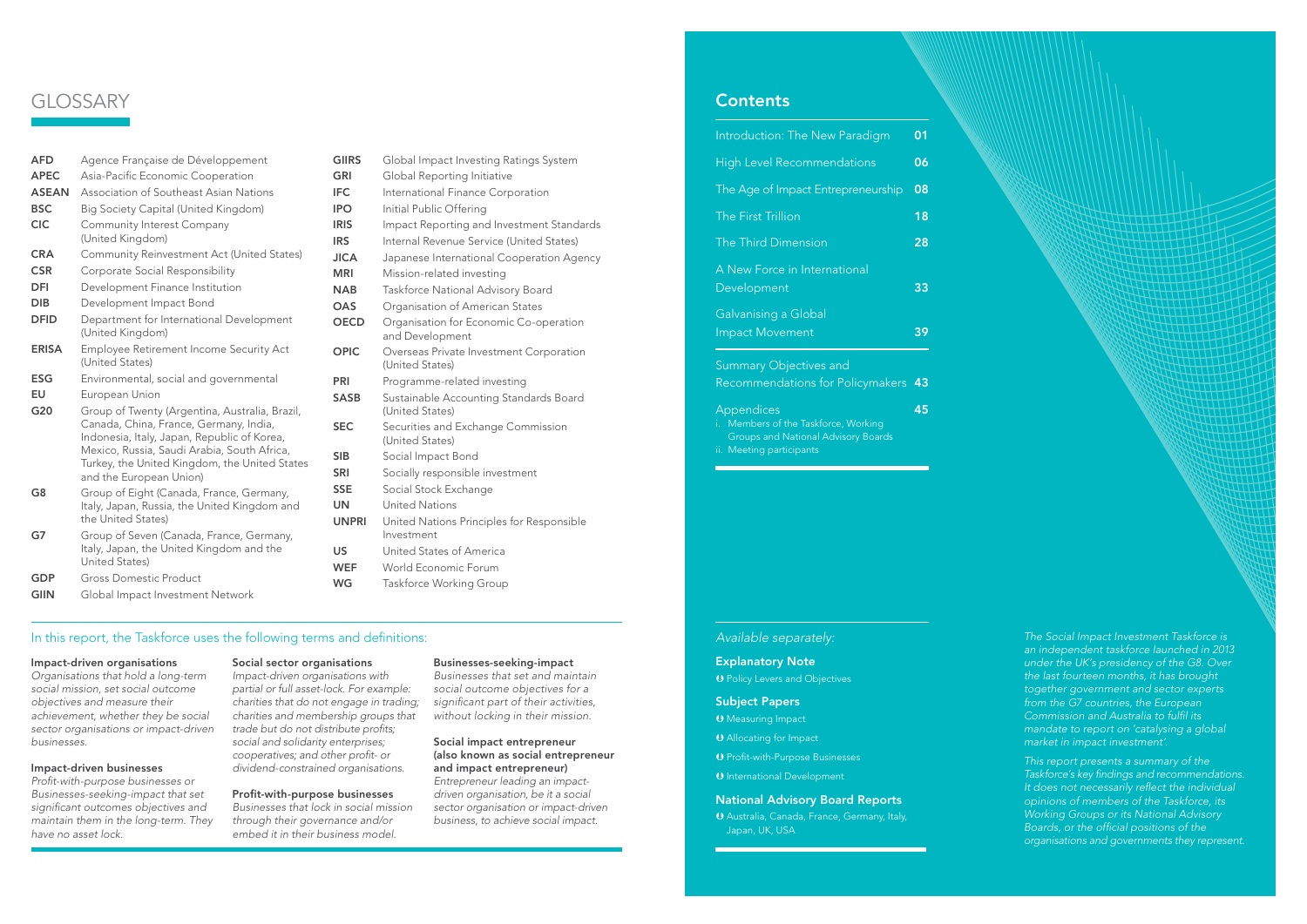The world is on the brink of a revolution in how we solve society's toughest problems. The force capable of driving this revolution is 'social impact investing', which harnesses entrepreneurship, innovation and capital to power social improvement.

It is already bringing significant advances in areas such as reducing prisoner reoffending, caring for children and the elderly, community regeneration, financial inclusion, and supported housing. It has the potential to generate great benefits in developed as well as developing countries.

Social impact investing, impact investing for short throughout this report, encompasses environmental impact. It is at the core of a broad 'impact continuum', that runs from philanthropy to responsible and sustainable investment, which includes all those seeking to achieve positive impact. Impact investment is growing fast. The amount invested by the 125 leading impact investors is forecast to grow by nearly 20% this year, according to the latest study by the *Global Impact Investment Network (GIIN)* and JP Morgan.<sup>1</sup> Given that \$45 trillion are in mainstream investment funds that have publicly committed to incorporate environmental, social and governance factors into their investment decisions,<sup>2</sup> it would only need a small fraction of this money to start moving into impact investment for it to expand rapidly along the growth path to the mainstream previously taken by venture capital and private equity.

## Social Impact Investments are those that intentionally target specific social objectives along with a financial return and measure the achievement of both.

The financial crash of 2008 highlighted the need for a renewed effort to ensure that finance helps build a healthy society.

This requires a paradigm shift in capital market thinking, from two-dimensions to three. By bringing a third dimension, impact, to the 20th century capital market dimensions of risk and return, impact investing has the potential to transform our ability to build a better society for all.

# **INTRODUCTION** THE NEW PARADIGM

It is arriving at a time when a generational shift is taking place in how people, especially younger people, see their role in solving society's problems.<sup>3</sup> Doing good and doing well are no longer seen as incompatible. There is a growing desire to reconnect work with meaning and purpose, to make a difference. This is leading to an increasing supply of people looking for employers with an explicit commitment to improve the world. There has been a rapid rise globally in the number of impact entrepreneurs who want to find innovative ways to solve society's problems, and they are increasingly deploying the methods of business and private capital if that helps them to do so. They include people in the social sector who can now tap the markets for finance in addition to seeking grants from donors, and philanthropists who are willing to fund businesses rather than social sector organisations if that offers a greater likelihood of achieving the social impact they desire. They are leading a shift in philanthropy from a focus on the act of giving to the impact it achieves.

- Domestic membership from within each Taskforce country
- Created to inform the work of the Taskforce and to drive future implementation across Taskforce geographies and beyond
- National Advisory Boards were established in Australia, Canada, France, Germany, Italy, Japan, United Kingdom and United States
- Each National Advisory Board has published its own report on what is required in its country to bring impact investment to take-off

# 

This new approach is built on a number of shared beliefs: that, in some cases, investment can be more effective than donations in helping the poor; that social motivations harnessed to financial ones can sometimes do good more effectively; and that in many situations there is no inevitable trade-off between financial and social return.

It is also becoming ever clearer that there is an increasing need for innovative and effective solutions to society's problems. Impact investment is a response to the growing awareness in both the public and private sectors that the challenges facing society in the 21<sup>st</sup> century are too large and too complex to be solved by government and the social sector alone. Old problems are proving more resistant than expected to efforts to solve them, whilst some problems such as diabetes and recidivism are taking on a new urgency and may well prove cheaper to prevent than the costs of dealing with their consequences.

So despite their different models for tackling social and environmental challenges, governments everywhere are under ever greater pressure to make meaningful progress in tackling the social problems facing their countries. All of the countries on the Taskforce also face growing pressure, in a context of fiscal restraint, to allocate government spending more efficiently and effectively to social needs.

1 J.P. Morgan and the GIIN, Spotlight on the Market: The Impact Investor Survey, May 2014 2 UN Principles for Responsible Investment, PRI Fact Sheet. Available at: www.unpri.org/news/pri-fact-sheet 3 Deloitte, The Millennial Survey 2014, Available at: www.deloitte.com/MillennialSurvey

# STRUCTURE OF THE SOCIAL IMPACT INVESTMENT TASKFORCE

# SOCIAL IMPACT INVESTMENT TASKFORCE

- Government officials and representatives of the social and private sectors from seven countries and the EU
- Observer representative from Australia and OPIC as a representative of Development Finance Institutions

## • To complement the work of the Taskforce, the OECD is undertaking an exercise mapping the global impact investment sector and expected developments

• Preliminary findings are anticipated to be published in Autumn 2014

- International membership from across Taskforce countries and beyond
- Created to inform the work of the Taskforce
- Tasked to address challenges critical to catalysing impact investment: measuring impact, asset allocation, mission in business and international development
- Each Working Group has published its own Subject Paper and recommendations to accompany the Taskforce Report

# National advisory boards



metrics and to

measurement of social outcomes

# Working groups

the scope and process for using outcome recommend approach and principles for recommend approach and principles needed to achieve specific allocation to impact investment by institutional investors

ways of securing social mission for profit-withpurpose businesses through corporate form, governance or legal protections

*Objective:* To recommend approach and principles for application of social impact investment in international development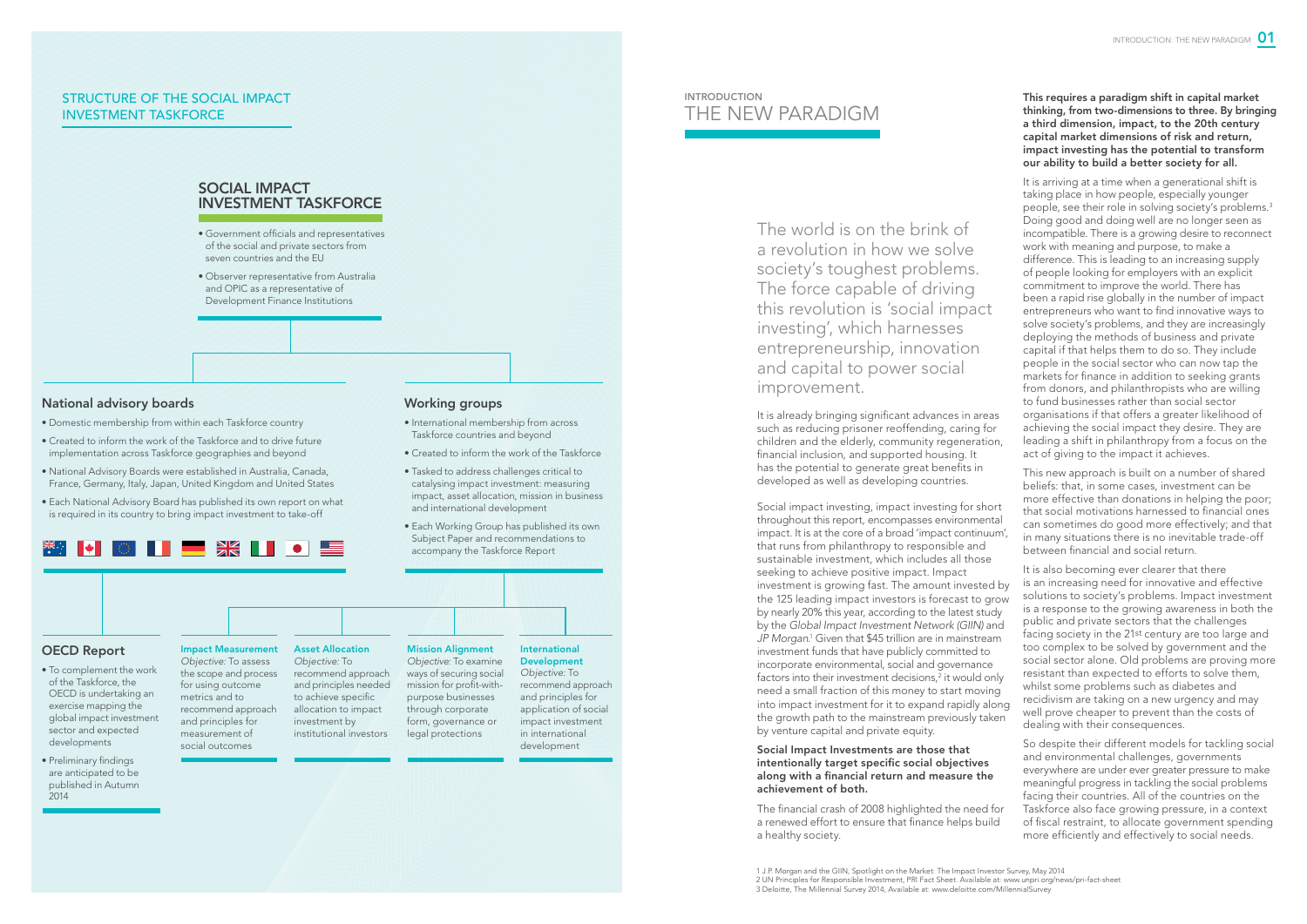Impact investing can also greatly strengthen social sector organisations. Until now these have had to make their essential, and often considerable, contribution to society without access to the full range of financing options available to regular businesses. Although there are outstanding examples of big, impactful social service organisations, too many struggle to make the large scale impact that the success of their methods deserves. Impact investment, with its emphasis on scaling up activities that achieve measurable social outcomes, can transform how social sector organisations are financed, and in doing so make it likelier that they will succeed in achieving their mission at significant scale.

Impact investing does not relieve governments of their responsibilities. But it can help to fulfil them more effectively. By financing innovative approaches, impact investing also has the potential to help deliver services more efficiently and, in some cases, tackle the underlying causes of growing demand for social services instead of just trying to cope with their consequences.

Impact investing is already starting to make an important difference. But it needs to grow fast if we are to meet the challenges now facing the world. That is why in June 2013, as part of the UK's presidency of the G8, this independent Social Impact Investment Taskforce was established.4 Our recommendations are the result of work over the past 14 months by hundreds of people around the world from the public, social and private sectors, who have collaborated with the Taskforce and its eight National Advisory Boards (NAB) and four international expert Working Groups (WG) focused on the main barriers to the global spread of impact investment.

Our recommendations are addressed to a wide range of actors that can help to grow impact investment. These include governments, private philanthropy, business and social sector organisations, as well as individual savers who want to use their money to help build a world fit for their children and grandchildren to live in. For all of them, impact investment offers the opportunity to help bring a profound cultural change in the way we deal with society's problems.

Many of our recommendations are addressed to government, which in every country is called to play a number of important enabling roles: as a marketbuilder, by upgrading its ecosystem to better support impact investment; as a large purchaser of social outcomes that can drive pay-for-success; and as a market steward, to remove legal and other barriers to impact investing and ensure that the positive intentions of impact investment are sustained over time. Most of the policies we

recommend involve no additional government spending, whilst those that do should generate benefits over time that far exceed their cost.

> Not everything we propose is new. In some countries, aspects of impact investing have a lo history (such as community development finance in the US, the credit union and Quebec social economy movements in Canada, or the thriving cooperative movement in Europe). Modern philanthropic institutions such as the *Bill & Mel Gates Foundation (Gates Foundation)* have been the forefront of experimenting with market-bas mechanisms and using financial innovation to create sustainable social change. The work of the *Gates Foundation* to introduce Advance Marke Commitments for vaccines, for example, has contributed to their widespread and low-cost distribution across the developing world through its clever application of market economics. However, everywhere we think there is a need, and opportunity, to do much more. By followin the relatively simple, inexpensive and practical steps set out in this report, we believe there is the potential quickly to unleash up to \$1 trillion of new investment to tackle social problems mo innovatively and effectively.<sup>5</sup>

Even within the countries engaged in the Taskforce there are significant differences in relevant laws, practice and culture, and in the relative roles of the state, business and social sector organisations in dealing with society's problems. This affects the nature and form of the ecosystem for impact investment. Our recommendations take these differences into account, mostly by setting out principles that can be applied everywhere and so help to catalyse a truly global market for impact investment. Where there are specific proposals that are only suited to one or a few countries, we say so. Country-specific recommendations are set out in the reports of each NAB.

Impact investment, like any market, is a combination of demand (for capital to finance impact-driven organisations), supply (of impact capital) and intermediaries (helping to connect supply and demand). The principal components of the impact investment ecosystem are:

- Impact-seeking purchasers these provide the sources of revenue that underpin investment in impact-driven organisations. Such purchasers can include governments, consumers, corporations or foundations.
- Impact-driven organisations all types of organisations which have a long-term social mission, set outcome objectives and measure their achievement, whether they be social sector organisations or impact-driven businesses.
- Forms of finance which are needed to address a range of different investment requirements.
- Channels of impact capital to connect investors to impact-driven organisations in situations where the sources of impact capital do not invest directly in impact-driven organisations.
- Sources of impact capital to provide the investment flows needed.

The diagram on the next page provides a schematic overview of the ecosystem.

In each country, the ecosystem varies according to the role of government, foundations, the private sector, individual investors and the social sector. These differences affect the driving forces behind impact investment. For example, in France and Italy, the social sector is the driving force and in Japan it is large corporations.

The ecosystem and the related policy options available to governments are outlined in the Explanatory Note for Policymakers.

| Impact-seeking<br>purchasers                                                | Impact-driven<br>organisations                     | <b>Forms of</b><br>finance | <b>Channels of</b><br>impact capital | Sources of<br>impact capital         |
|-----------------------------------------------------------------------------|----------------------------------------------------|----------------------------|--------------------------------------|--------------------------------------|
| Government<br>procurement<br>of services                                    | Grant-reliant<br>organisations<br>(e.g. charities) | Secured loans              | Social banks                         | Government/<br>EU investment         |
| Government                                                                  | Grant-funded                                       | Unsecured loans            | Community<br>development             | Social investment<br>wholesaler      |
| as commissioners<br>organisations with<br>trading activities<br>of outcomes |                                                    | Charity bonds              | finance institutions                 | Charitable trusts<br>and foundations |
| Foundations as<br>commissioners                                             | Social enterprises/<br>profit-constrained          | Social impact bonds        | Impact investment<br>fund managers   | Local funds                          |
|                                                                             | organisations<br>of outcomes                       |                            |                                      | Institutional<br>investors & banks   |
| Socially minded<br>consumers of                                             | Profit with purpose                                | Quasi equity               | Impact investment                    |                                      |
| goods and services                                                          | businesses                                         |                            | intermediaries                       | Corporates                           |
| Socially minded                                                             | <b>Businesses setting</b>                          | Equity                     | Crowd-funding                        | High net worth<br>individuals        |
| corporate purchasers<br>of goods and services                               | significant outcomes<br>objectives                 | Grants                     | platforms                            | Mass retail                          |

# SOCIAL IMPACT INVESTMENT ECOSYSTEM

# Demand Supply Supply

|                | Our recommendations fall into the following                                                                                                                                                                            |
|----------------|------------------------------------------------------------------------------------------------------------------------------------------------------------------------------------------------------------------------|
| png<br>ce      | chapters. The Age of Impact Entrepreneurship<br>focuses on removing constraints on the growth<br>of organisations established or now led by impact                                                                     |
| g              | entrepreneurs. Those who seek to deliver impact<br>need better recognition and better tools and                                                                                                                        |
| linda<br>en at | support to get things done at scale. This includes<br>mechanisms to protect social mission in                                                                                                                          |
| sed            | businesses, such as the new benefit corporation<br>structure that is catching on among impact                                                                                                                          |
| :he<br>эt      | entrepreneurs in the US and many other countries.<br>In this chapter, we describe six key ways that the<br>legal system can help impact entrepreneurs                                                                  |
| gh             | achieve scale, only one of which is currently<br>available in every Taskforce country. In this respect,<br>we think every country can make progress.                                                                   |
| ıg             | There is also huge potential in every country for<br>government, as a 'commissioner' of social services<br>and impact, to help scale social sector start-ups                                                           |
| ore            | into organisations that deliver significant impact.<br>The recent innovation of social impact bonds (SIB),<br>initially in the UK and now in many other countries,<br>could drive the development of a market in which |

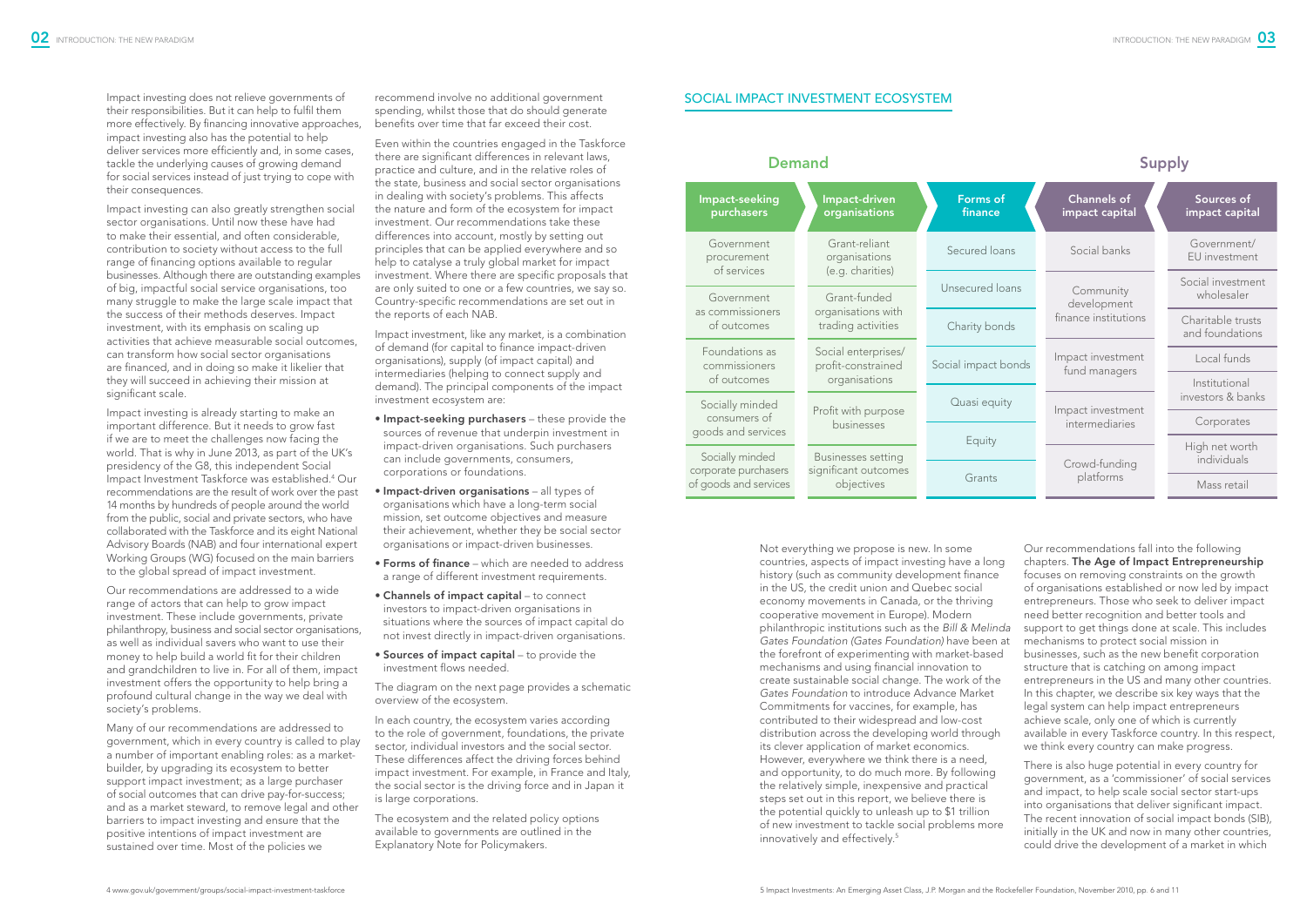government, philanthropic foundations and, perhaps, others can agree in advance to 'buy' specific social outcomes delivered by impactdriven organisations. We set out proposals to accelerate the development of this market.

The next chapter, The First Trillion, focuses on how to remove barriers to the flow of capital into impact investment. Our recommendations are relevant to all investors, but especially foundations and pension funds. There should be no room for doubt that trustees responsible for other people's money can be prudent and responsible when they incorporate impact alongside risk and return in their decision making. More particularly, foundations and charitable trusts established by wealthy individuals, as well as the investment management activities of banks and sovereign wealth funds, have the opportunity to play an especially catalytic role in the impact marketplace by investing an appropriate portion of their portfolios more actively in pursuit of their chosen social mission. Foundation assets across the world are very considerable, representing some \$150 billion in the US, £100 billion in the UK, €100 billion in Germany and approaching \$44 billion in Canada, with many prominent foundations outside these countries such as the *Aga Khan Foundation* and the *Gulbenkian Foundation.*

The chapter describing A New Force in International Development deals with the fact that our recommendations are not exclusively about helping the world's leading economies to do a better job of solving their 21st century problems. Impact investment may have even greater potential for helping developing countries to simultaneously achieve better social outcomes and economic growth, both by incorporating it in their domestic policies and by giving it growing prominence in international aid and foreign investment. We make

The following chapter, The Third Dimension, focuses on perhaps the most important enabler of this new paradigm, impact measurement. Starting in the 1930s, there was a concerted effort by governments and the private sector to develop better economic and business data, to enable policymakers, investors and corporate managers to better understand and manage performance. Today, there should be a similarly concerted effort to incorporate the measurement of social and environmental impact into the performance reporting of governments, business and the charitable sector. This will be a challenge. There will be no perfect measures of impact. But that is no different from our measures of the economy and financial risk. As with them, the goal should be to develop measures that are good enough to be useful. The better we measure impact, the more capital will be invested in achieving it.



several recommendations, including exploring the potential for 'development impact bonds' to address social constraints on economic development, including illiteracy, sickness and unpreparedness for employment.

The final chapter, Galvanising a Global Impact Movement, identifies action to be taken by national governments, international institutions, foundations, mainstream investors, and other important actors, including individual citizens, in developing a thriving impact investment market capable of delivering potentially huge direct benefits in the form of better social outcomes.

As the global impact investment market grows, governments will not only have access to vast new pools of capital but also the ability to share in the entrepreneurship and innovation expertise of business and the social sector. *This is not about increasing or reducing public expenditure, but rather about helping government do more with the money it has.*

Entrepreneurial leaders in the social sector will gain access to the finance they need in order to scale up their ideas, in similar ways to those which entrepreneurs in the for-profit sector have long taken for granted. In the business world, there will be rapid growth in impact-driven regular businesses and 'profit-with-purpose' companies with an embedded social mission and measurable objectives whose achievement is tracked. Philanthropic foundations will have new ways to deploy some of the capital in their endowments to achieve their social missions. Investors will potentially gain a valuable new set of less correlated investment opportunities and the financial sector a chance to rebuild trust with the public by demonstrating it can be a powerful force for social good and help deliver inclusive economic growth that benefits everyone.

The success of our efforts will itself be measured, by the size of capital flows into impact investment from foundation endowments, mainstream investment institutions, wealthy individuals and the general public; the spread of outcomes commissioning by governments, foundations and businesses, directed at achieving specific social objectives; the number of successful impact-driven organisations created; the number of impact-driven organisations that achieve impact on a significant scale; the number of impact investment managers; and the development of supportive market infrastructure, including ratings agencies and social stock exchanges. The NAB reports explore in more detail what is required to build the market in each country.

The ultimate test is whether impact investment delivers better outcomes on social issues and improves millions of lives across the world.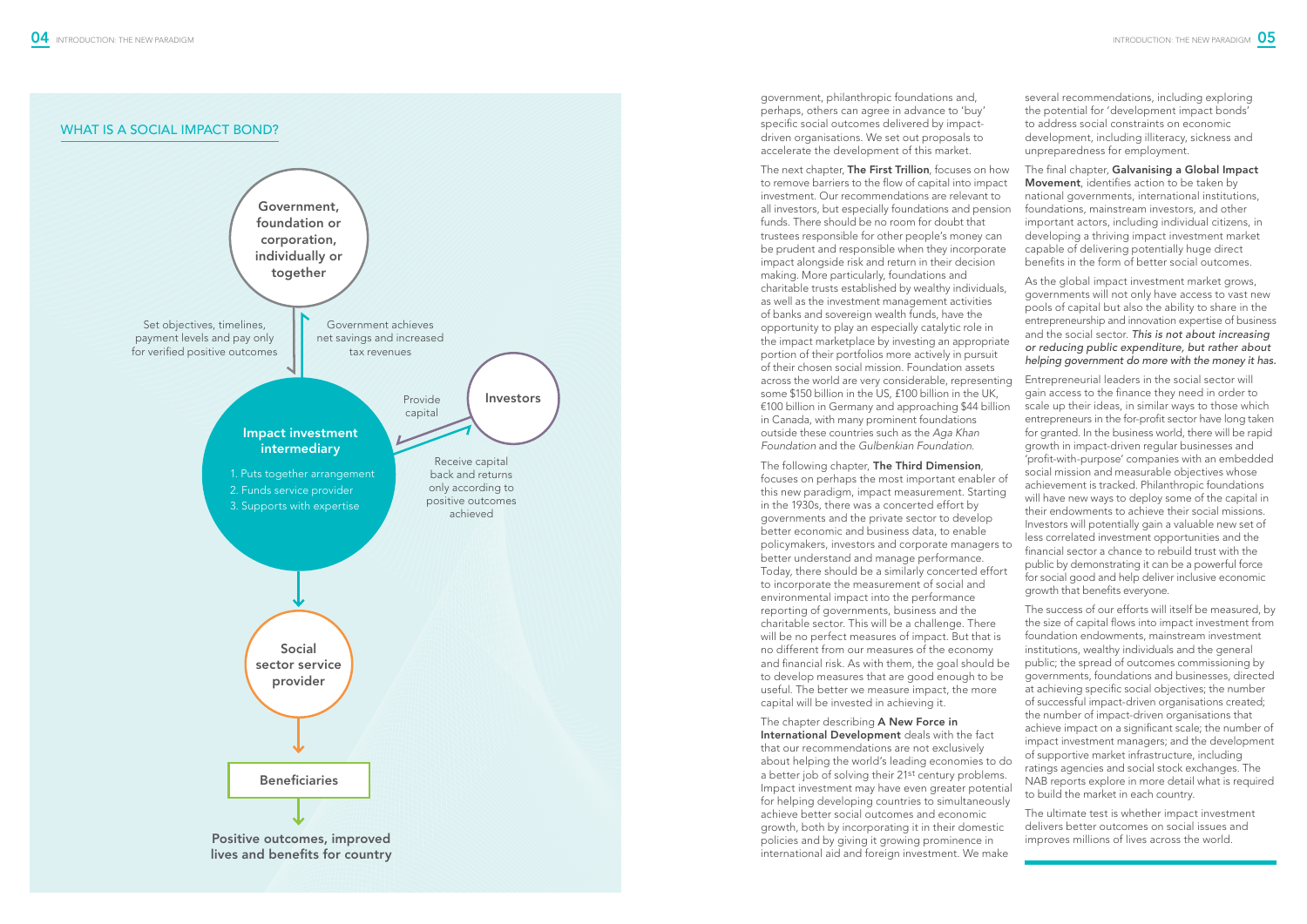# HIGH-LEVEL RECOMMENDATIONS





an impact investment wholesaler funded with unclaimed assets to drive development of the impact investment sector



consider three dimensions: risk, return and impact



organisational capacity: governments and foundations to consider establishing capacity-building grants programmes

 $\ket{3500000}$ 





**8**<br>Support impact investment's role in international development: governments to consider providing their development finance institutions with flexibility to increase impact investment efforts. Explore creation of an Impact Finance Facility to help attract early-stage capital, and a DIB Social Outcomes Fund to pay for successful development impact bonds.

commissioning: governments should consider streamlining pay-for-success arrangements such as social impact bonds and adapting national ecosystems to support impact investment



responsibilities of trustees: to allow trustees to consider social as well as financial return on their investments

7 Give Profit-with-Purpose businesses the ability to lock-in mission: governments to provide appropriate legal forms or provisions for entrepreneurs and investors who wish to secure social mission into the future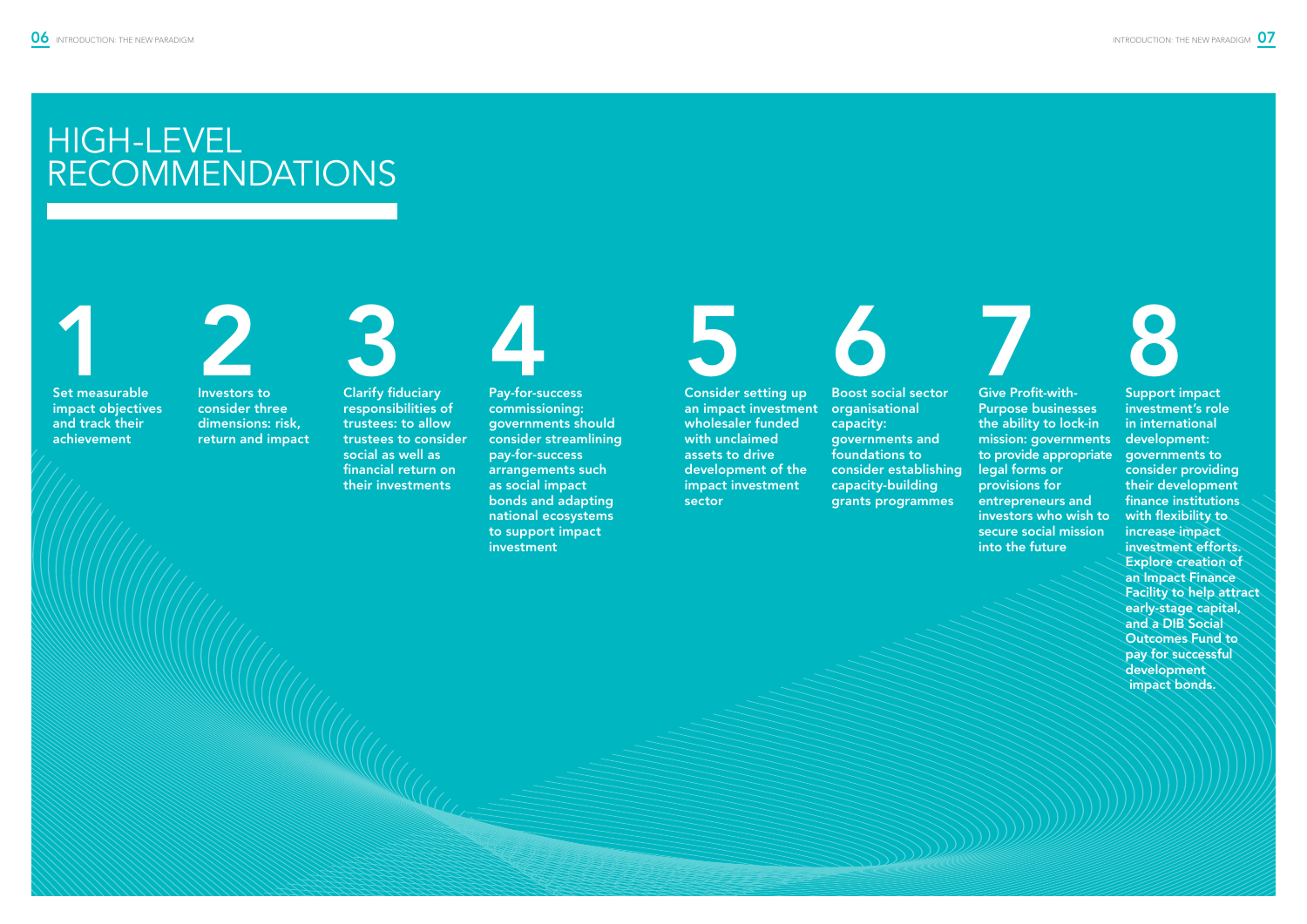A vibrant social sector will include small and large social sector organisations. Impact investing can help entrepreneurs take their good ideas to scale, much as the emergence of a large venture capital industry in several countries over the past four decades has led to a huge increase in the number of entrepreneurial start-ups growing into big, successful companies. Impact investing comprises all forms of financing linked to social objectives, from seed and early stage risk capital all the way through to debt and growth capital. The need for this full range of financing forms has become all too clear. In the US, for example, over the past 25 years or so, whereas over 50,000 new businesses have passed the \$50 million revenue mark, only a meagre 144 social sector organiations have succeeded in doing so.<sup>7</sup> It is time for the social sector to start catching up. SOCIAL SECTOR ORGANISATIONS Social sector organisations already account for more than 5% of GDP in several countries, including Canada, Germany, the UK and the US. In some countries, they employ more than 10% of the workforce.8 We believe that this will increase significantly, as will the productivity of the social sector, as the impact investment market grows. In certain countries, such as France and Italy, there is a broad sector called the 'social and solidarity economy' which includes charitable 'associations', cooperatives, mutuals and impact-driven businesses, some of which will be suitable for impact investment. In France this social and solidarity economy employs 2.3 million people, and its importance has recently been recognised in legislation.<sup>9</sup>

**66** There has been a steady increase in the number of social sector organisations that raise revenue through government contracts or by charging for services or products they supply. 99

> more than helping entrepreneurial start-ups, of course. There are opportunities to increase the impact of established organisations, too. In Australia, for example, impact investors provided A\$95 million to purchase a large private provider of early learning and childcare services and turn it into a large scale social sector organisation, *Goodstart*, which runs 641 centres catering for 73,000 children.

The emergence of impact investing is happening at least partly as a result of the increasing efforts of social sector organisations to generate revenues, rather than depend solely on grants. Where they have been allowed to do so, they have been growing more rapidly, driven in part by government contracting, which has been rising. Developing a thriving social sector to use the capital deployed by impact investors is about far The growth of social sector organisations has accelerated in recent years, as government contracting to them has risen. In the UK, for example, more than 80% of government funding received by charities is now in the form of contracts for delivering services rather than grants to support their work, reaching over £11 billion a year in 2011/2012.10 In Germany, a codified welfare system with legally guaranteed funding streams has enabled the growth of a large social sector, which is at the heart of delivering government funded social provision. In Italy, the social sector accounts for 15% of national GDP and 10% of the total workforce.11

Any impact-driven organisation can be a recipient of impact investment, provided it can deliver social impact and financial return. A grant from a donor is not impact investing, however, as there is no expectation of a getting any of the money back, let alone of earning a financial return on it.

To accelerate the growth of a thriving impact sector, it is important for governments to understand the range of choices impact entrepreneurs must make in starting organisations dedicated to achieving societal goals, and the pros and cons of the different legal forms their organisations can take. They should ensure that laws, regulations and fiscal incentives work to encourage, rather than hinder, choices that allow for the greatest social impact. programme. In 2012, *Oxfam International's* 1,200 stores in 9 countries generated revenues of €178 million, and a net surplus after costs of €31 million. There remains a pressing need to help individual social sector organisations, and the social sector as a whole, to develop the capacity required to make good use of impact investment capital. Just as

There has been a steady increase in the number of social sector organisations that raise revenue through government contracts or by charging for services or products they supply, from hospitals to international development organisations. For example the *San Patrignano* centre for drug rehabilitation in Italy raises revenue through selling products produced by the young people living there and following its

One of the strongest reasons to be optimistic about the outlook for impact investment is the growing number of impact entrepreneurs applying their creative energy to find innovative and sustainable ways of addressing social problems. There is an untapped latent supply of the talent needed to build successful impact organisations.

Members of the millennial generation that is entering the workforce today want their work to have a purpose beyond merely making money, whilst older generations too are ever less willing to settle for a compartmentalisation of how they earn a living and how they want the world to be.<sup>6</sup> At the same time the demand side is growing as 'impact-seeking purchasers' including consumers, governments, philanthropists and others increasingly seek out goods and services that demonstrably make the world a better place.

66 Members of the millennial generation that is entering the workforce today want their work to have a purpose beyond merely making money, whilst older generations too are ever less willing to settle for a compartmentalisation of how they earn a living and how they want the world to be. **99** 

This sea change is reflected in the blurring of old lines between working in the for-profit and social sectors. Social sector organisations increasingly look to increase their impact and sustainability by generating revenues and embracing some best practices from business, and a growing number of companies claim a social purpose beyond profit. It is evident, too, in the growing number of people who are themselves creating organisations to address some of our biggest challenges. Today, impact entrepreneurs can often be found where tough problems have created a pressing need for social innovations.

With its focus on achieving demonstrably better outcomes, impact investing has the potential to give every organisation with a social mission a better chance of success. This includes social sector organisations that want other sources of capital besides traditional grants from charitable donors or government and businesses that decide to put a social mission at the core of their business model.

Impact investment moves us away from the traditional misconception that the same organisation cannot pursue both profit and social impact. Government regulations which have typically focused on public versus private benefit as the clear differentiator of social impact are starting to adjust to these new approaches, but need to go further.

Some of the leading impact entrepreneurs have created thriving social sector organisations. Sal Khan now provides online tuition to 10 million people a month through his *Khan Academy*. Andrew Youn helps train 200,000 small farmers in Africa through the *One Acre Fund* he founded. In recent years, they have been joined by a growing number of impact entrepreneurs who pursue social innovation by starting for-profit companies, such as Kristin Richmond and Kirsten Tobey, the founders of *Revolution Foods*, which provides one million healthy meals each week to school children across the US, 75% from lowincome families, and Dirk Mueller-Remus, who founded *auticon*, a Berlin-based business with a mission to train people with Asperger syndrome and find them work in IT departments. Some have already achieved scale through hybrid models, such as *Groupe SOS* in France which has 11,000 employees, €900 million of revenues and at least one million beneficiaries of the work of its constituent organisations in meeting a range of social needs. In Italy, the *CGM Consortium* includes 900 social enterprises, 42,000 employees, 800,000 beneficiaries and €1.2 billion of revenues.

# THE AGE OF IMPACT ENTREPRENEURSHIP





8 See, for example, Roeger, K, Blackwood, A and Pettijohn, S, 'The Nonprofit Almanac', The Urban Institute (2012) page 35; and Statistics Canada, Satellite Account of Nonprofit Institutions and Volunteering, 2009. Available at: www.sectorsource.ca/resource/file/satellite-account-nonprofit-

9 European Commission (2012) Social Economy: Laying the Groundwork for Innovative Solutions to Today's Challenges, Synthesis Report, France,

10 NCVO, UK Civil Society Almanac (2014), page 29. Available at: www.data.ncvo.org.uk/a/almanac14/how-has-the-funding-mix-changed/

<sup>7</sup> W. Foster and G.Fine, 'How Nonprofits Get Really Big', Stanford Social Innovation Review, (Spring 2007) 5(2), pages 46-55 institutions-and-volunteering-2007

<sup>10-11</sup> December 2012, page 16.

<sup>11</sup> Istat 2014, Censimento dell'Industria e dei Servizi 2011, Istituzioni Non profit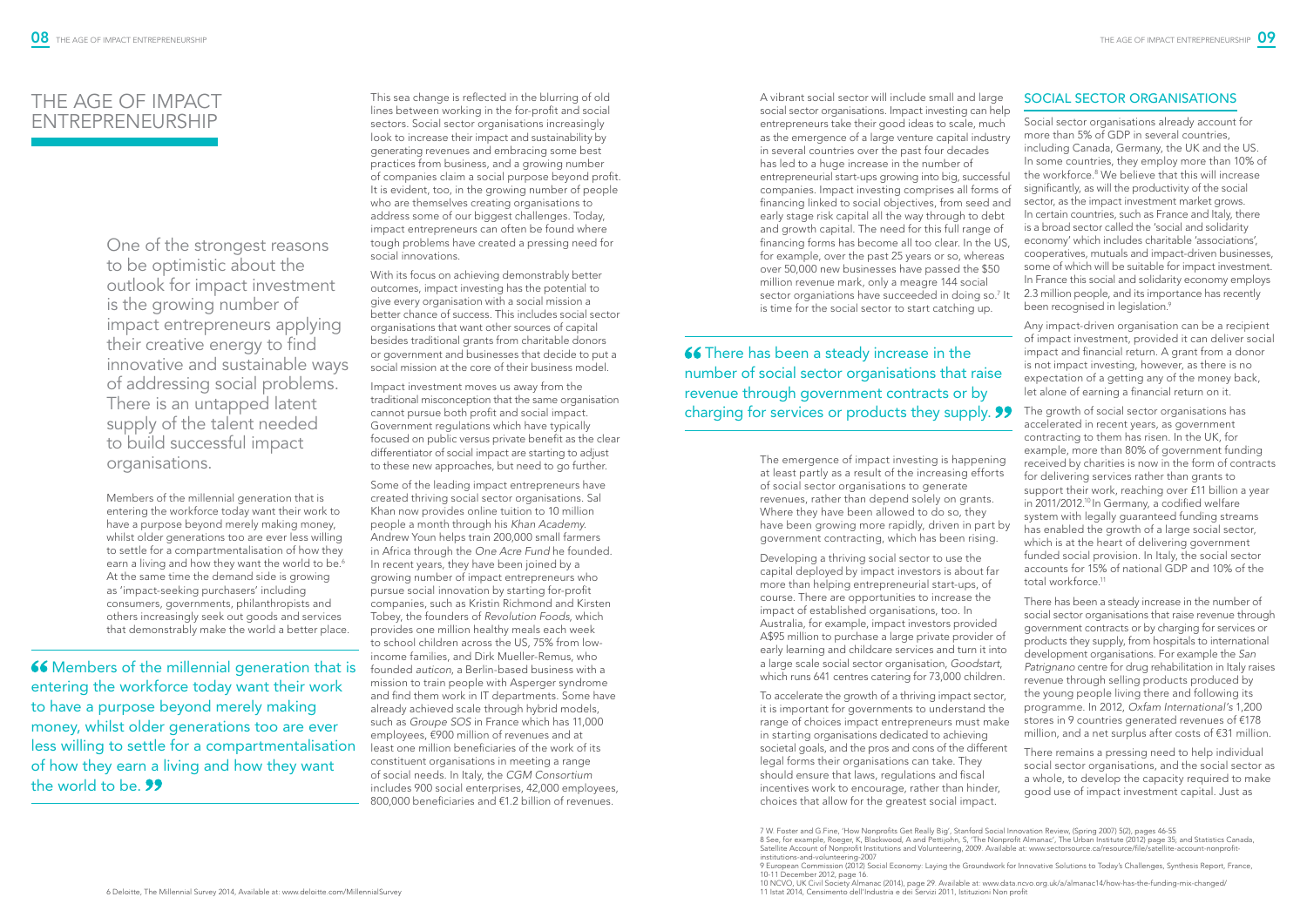traditional businesses now benefit from a vast ecosystem spanning bankers, management consultants, lawyers, accountants, public relations firms, and business schools, impact delivery organisations will need help in identifying opportunities to draw on impact investment and support in reaching across the cultural chasm that often divides the social sector from the finance industry.

A related challenge is the type of financing that social sector organisations usually get. For-profit start-ups have traditionally received funding from venture capitalists and others that allows them the flexibility to finance their growth. By contrast, the

66 Equally remarkable is the number of entrepreneurial start-ups emerging that have social mission at the heart of their organisation and the variety of business models they use. 99

> vast majority of grants to social sector organisations are allocated entirely to a specific project. This constrains social sector organisations from investing in their organisation's operational capacity – whether through hiring the right executive talent, or creating back-office infrastructure that improves efficiency. In the US, for example, only 16% of grants given out each year are for general operating support.

One promising development has been the emergence of 'venture philanthropy' firms that seek to apply many of the 'hands-on' capacitybuilding techniques of venture capital to social sector organisation start-ups – including providing general operating support, mentoring, help with recruitment, strategic thinking and embedding a revenue model from the start.

Among the leading examples in the US are: *New Profit Inc; Social Venture Partners; Venture Philanthropy Partners; SV2;* and *Draper, Richards, Kaplan.* The *European Venture Philanthropy Association* boasts over 170 members, such as *Impetus-PEF* in the UK and others as far afield as Turkey and the UAE. The *Asian Venture Philanthropy Network* has more than 160 members from 28 countries and Japan now has its first comprehensive venture philanthropy fund, *JVFP*, founded by private equity and corporate finance professionals in 2013 and jointly managed by the *Nippon Foundation* and *Social Investment Partners*.

After over a decade of experimentation and learning, and notable successes such as *Teach*  *for America* and *Kiva*, venture philanthropy seems poised to play a more significant role in social sector organisations, helping prepare them to put impact investment capital to work.

For the social sector to achieve its potential, there will need to be a dramatic increase in the organisational capacity of social sector organisations and in their ability to attract management talent and deploy investment capital.

To accelerate the ability of social sector organisations to deliver social impact, some governments, foundations and companies have contributed financial and human resources to help them. Foundations are well placed to assume the leading role in achieving this.

Capacity-building can be supported in a number of ways, from technical support to incubator funds. Partnerships with established big companies have also proved fruitful. *The B Team*, a group of prominent business leaders, including Sir Richard Branson, Arianna Huffington and Paul Polman, is emerging as a champion of impact entrepreneurship across the world, joining leading convening organisations such as the *Clinton Global Initiative*, the *Skoll World Forum* and the *World Economic Forum* in actively supporting the development of impact entrepreneurship. The annual *SOCAP (Social Capital Markets)* gathering in California has become an important knowledge exchange for the field. In addition, growing interest in the *Global Learning Exchange*, launched at the G8 Social Impact Investment Forum in 2013, has shown how important it is to have global platforms that can connects people, ideas and resources in order to share best practice and build the impact investing market.

# PROFIT-WITH-PURPOSE BUSINESSES

Many young people today believe that the number one purpose of business is to benefit society, and 50% of them say they want to work for a business with ethical practices, according to recent surveys of millennials by *Deloitte*. 12 There has been a rapid increase in the number of businesses that put a social mission at the heart of their business model. They are challenging a traditional scepticism in many countries about the mixing of profit with the tackling of social issues.

Existing businesses, big and small, are also recognising the importance of a greater focus on achieving social impact. There are a growing number of big companies that now take seriously their environmental, social and governance

responsibilities. There are grounds for optimism in the adoption of ideas such as 'shared value', advocated in recent years by Michael Porter of Harvard Business School, where businesses seek to incorporate into their business model both making a profit and bringing a clear benefit to society, and the proliferation of partnerships between big business and leading social sector organisations, such as *Dow Chemical* and the *Nature Conservancy, Danone* with *Grameen* and *Nestle* with the *Fair Labour Association.*

Equally remarkable is the number of entrepreneurial start-ups emerging that have social mission at the heart of their organisation and the variety of business models they use. Companies such as *d.light, Microensure* and *Barefoot Power* create products (solar lighting, microinsurance and affordable renewable energy, respectively) that have a direct impact on underserved populations. What is more, these impact entrepreneurs have taken pioneer risks to prove that there are indeed large market opportunities in addressing these problems. As a result, they are now able to attract large amounts of investment capital to grow. Others have chosen different business models to benefit underserved populations. For example, *Tom's Shoes* and *Warby Parker* have built into their business model a 'buy a pair, give a pair away' cross-subsidisation, with shoes and eye glasses respectively. In this model purchases from richer customers finance needed goods for poorer customers.

66 A growing number of entrepreneurs see advantage in having their impact certified. Certification organisations verify impact and the use of responsible business practice for companies, providing a seal of excellence that can help motivate employees, provide transparency to stakeholders, and send a proactive message to customers. 99

> Entrepreneurs starting impact-driven businesses have a number of choices to make in terms of how they structure their business to achieve the most impact. Many, especially those who sell product with impact 'baked into' the business model, choose to use standard for-profit tools (such as the limited liability corporation) so as to appeal to the widest mix of mission driven and conventional investors – and thereby maximise their opportunity

to raise capital for growth. There are many examples of such impactful businesses. In the US, *Progreso Financiero* empowers Hispanic individuals and business owners with limited or no credit history by offering credit-building loans at affordable rates. This impact-driven company has received more than \$175 million from leading impact investors and venture capitalists and has distributed more than a billion dollars in loans to underserved populations. In the environmental domain, *Opower* is a company that combines a cloud-based platform, big data, and behavioural science to help utilities around the world reduce energy consumption and improve their relationship with their customers. The enterprise has reached 32 million households and saved more than 5 billion kilowatt hours of electricity; it recently had a successful initial public offering (IPO). And *Indiegogo*, along with *Kickstarter*, has democratised access to funding with its online platform that has allowed millions of small-scale artists, community builders, inventors and innovators to mount crowdfunding campaigns that extend well beyond their own individual networks, thus greatly increasing their odds of success. The Indiegogo website has over 9 million visitors each month with campaigns started in 224 countries.

A growing number of entrepreneurs see advantage in having their impact certified. Certification organisations verify impact and the use of responsible business practice for companies, providing a seal of excellence that can help motivate employees, provide transparency to stakeholders, and send a proactive message to customers. There are more than 1,000 'B Corps' around the world, including notable companies, such as *Ben & Jerry's, Change.org, Etsy* and *Patagonia*.

Another emerging practice is that of incorporating a new business using a special legal structure designed to protect the mission of that business, even through a change in management or ownership. Impact entrepreneurs may find it beneficial to have such a legal 'mission lock' when, for example, raising money from public or quasi-public sources, or to attract other forms of socially driven investment. In the US, the legal 'benefit corporation' structure was first adopted in Maryland in 2010 and is now law in 27 States.<sup>13</sup> The idea is also generating interest abroad. Although this is a relatively new phenomenon, we are hopeful that such mission-locked organisations will be especially attractive to social impact investors as well as mainstream ones. We recommend that governments create legal structures that offer impact entrepreneurs a choice of corporate vehicles that give them the best shot at fulfilling their social mission.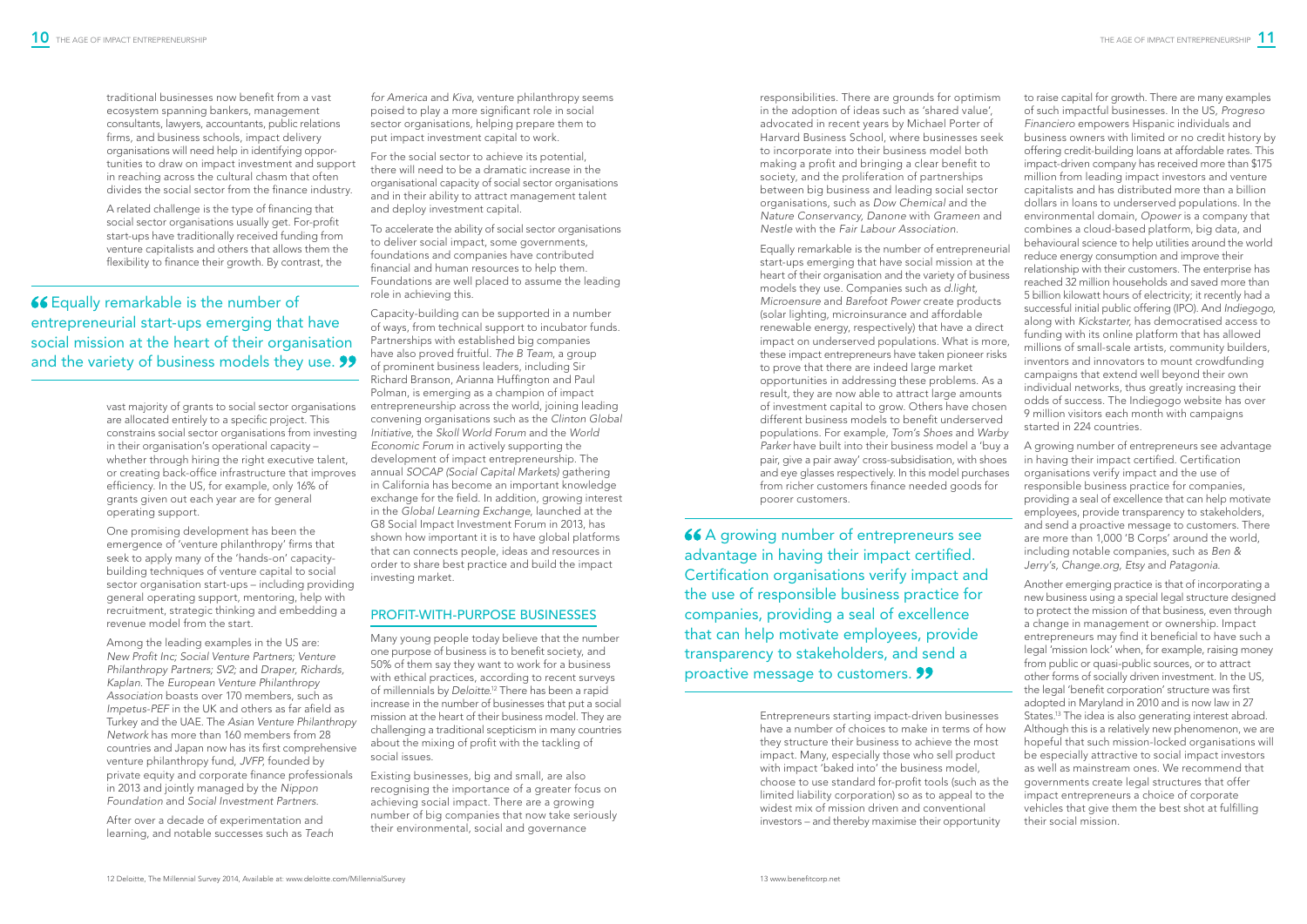A similar review could be conducted in every country of regulations that reflect old thinking about the social sector organisation/for-profit divide and which prevent money from flowing into mission driven entrepreneurial organisations. In some countries there are legal constraints on social sector organisations generating revenues. In Canada, for example, the current rules do not recognise the value of revenue generating activity among charities and non-profit organisations. In some cases, administrative guidance and interpretive rulings have gone so far as to imply that non-profit organisations can never intend to generate a profit. We recommend that all countries consider ensuring a permissive legal environment that, within reason, allows social sector organisations to generate income.

US social sector organisations are currently ineligible to apply for the nearly \$15 billion of federal loans to small businesses – even if they have substantial revenue streams. A small change in regulation allowing social sector organisations to apply could make a world of difference. to continue to deliver impact over the long term and to report on the impact created. Taskforce countries have all been moving in the direction of providing a supportive environment, but there remains plenty of scope for further action.

Finally, the Taskforce found that impact entrepreneurs should have access to a full range of choices in terms of the legal form in which they incorporate their business. The Taskforce Mission Alignment WG conducted a review of legal protections for entrepreneurs who wish to lock-in their mission. It found six different ways in which the legal system can provide support for this goal. (See Chart A). It highlights intent, duties and reporting as defining characteristics of a profitwith-purpose business, the commitment being

The Mission Alignment WG has set out several recommendations for enabling a choice of missionlock. Its recommendations are published in its Subject Paper, *Profit with Purpose Business.*

The ability to go public is likely to be important if the benefit corporation, or other profit-with-purpose legal structure, is to emerge as a viable alternative to traditional corporate forms. It may be that the ability to list on a 'social stock exchange' would make it easier for such firms to conduct an IPO, and attract impact investors who are motivated to protect and advance the social mission of the firms in which they invest. Social stock exchanges have begun to emerge. The oldest and most established is the *Impact Investment Exchange (IIX)* in Asia, which was established in 2005. The IIX was developed to be Asia's first private and public platform for social enterprises to raise capital. In 2013 it incorporated *Nexii*, a social stock exchange in South Africa. It aims to help direct much-needed growth capital to social businesses across Asia and Africa. The *Social Stock Exchange* in London (SSE) was launched in 2013 to connect impact-driven businesses with impact investors. A team in Berlin is in the process of developing a German social stock exchange, *NExT SSE*. In Canada, a social venture exchange has been created, *SVX*, which seeks to connect social ventures, impact funds, and impact investors.

# CATALYSING IMPACT ENTREPRENEURSHIP

Governments can play an important role in catalysing the growth of impact entrepreneurship. Regardless of whether they are social sector organisations or impact-driven businesses, the most common obstacle faced by impact entrepreneurs is securing early stage risk capital. Many impact investors are willing to invest at later stage, when business models have already been proven and risks are lower; far fewer are willing to walk side by side with entrepreneurs through the critical early stages of a high-risk, high-growth impact business. It is only with this type of funding that we will be able to test and scale dynamic market-driven solutions to urgent problems. Social sector organisations, similarly, may need to secure general operating support that would allow them to pivot in response to the needs of the market they are serving, and to invest in developing robust revenue streams. Various government initiatives are helping them go in this direction.

66 Regardless of whether they are social sector organisations or impact-driven businesses, the most common obstacle faced by impact entrepreneurs is securing early stage risk capital. **99** 

> In Italy, the Prime Minister has announced the creation of a Social Fund to finance impact-driven businesses, a provision included in legislation for social enterprise being discussed in the Italian Parliament.14

> In Japan, the government provided a \$210 million grant for social innovation during 2010-2012 under the 'New Public' initiative, of which \$86 million has gone to support 800 start-up social enterprises, while 14 intermediary organisations run a series of capacity building internship and grant programmes for seed funding.15

In France, the 2014 Social and Solidarity Bill aims to facilitate the financing of social sector organisations, while a social innovation investment fund for social innovation is due to be launched by '*Banque Publique d'Investissement*' (a state-owned bank) and regional government entities to make loans to social innovators. The French NAB is

exploring innovative ways of involving public, private and foundation resources to finance capacity building.

In the US, the White House's Office of Social Innovation and Civic Participation is leading efforts to support impact entrepreneurs and catalyse additional private impact investment for entrepreneurs.

In the UK, the Cabinet Office created an Investment Readiness Programme, which includes an initial pool of £20 million to be deployed in capacity-building grants for investment readiness. This consists of a £10 million 'Investment and Contract Readiness' fund, which helps social ventures access impact investment of at least £500,000, or win contracts over £1 million; and a £10 million 'Social Incubator Fund' to support social incubators to provide investment and support to early stage social ventures. To date, the Investment Readiness programme has helped over 100 frontline social ventures unlock almost £100 million in investments and contract values and created 10 social incubators, which will support over 600 start-up ventures. In addition, the UK Government has recently confirmed £60 million to ensure capacity building funds for social sector organisations over the next decade.

The NAB in Germany established as part of this Taskforce suggests exploring mechanisms of risk-mitigation/risk-sharing for potential social impact investors. The NAB sees a potential role for promotional banks in this context. Primary application fields are deemed to be issues such as care for the elderly and long-term unemployment.

There are also a number of ways to unlock earlystage risk capital for impact entrepreneurs at no new cost to governments. The US NAB reviewed existing federal policies and found a number of instances in which a small tweak in programme design could unleash billions towards impact. For example, the US 'EB5' visa programme allows foreign investors to get green cards by investing \$500,000 and creating at least 10 jobs in economically troubled areas. In 2012 alone, this programme generated \$1.8 billion in investment. With a few small tweaks around the rules for qualification, the government could both expand this pool and channel an important portion of it towards impact entrepreneurs.

The US NAB identified a number of specific recommendations to make funding for entrepreneurial organisations agnostic of corporate/charitable status. For example,

# CHART A: SIX STEPS TOWARDS SECURING THE SOCIAL MISSION OF A PROFIT-WITH-PURPOSE COMPANY

|                                                                                                             | Step 2                                                                                         | Step 3                                                                                  |        |
|-------------------------------------------------------------------------------------------------------------|------------------------------------------------------------------------------------------------|-----------------------------------------------------------------------------------------|--------|
| Step 1<br>Ability to include<br>social mission as<br>secondary object<br>for profit-<br>distributing entity | Ability to include<br>social mission as<br>primary object for<br>profit-distributing<br>entity | <b>Establish legal</b><br>precedents and<br>practices and a<br>clear legal<br>framework | á<br>ť |

# Step 4

stablish legal echanisms, such  $\overline{\mathsf{s}}$  a golden share, to secure mission

# Step 5

Establish a specific legal form to lock-in mission

# Step 6

Establish pursuit of mission in directors duties in an enforceable way

<sup>15</sup> www5.cao.go.jp/npc/pdf/torikumi0906.pdf(Cabinet Office 2012); www5.cao.go.jp/npc/pdf/youbou.pdf(Cabinet Office 2013)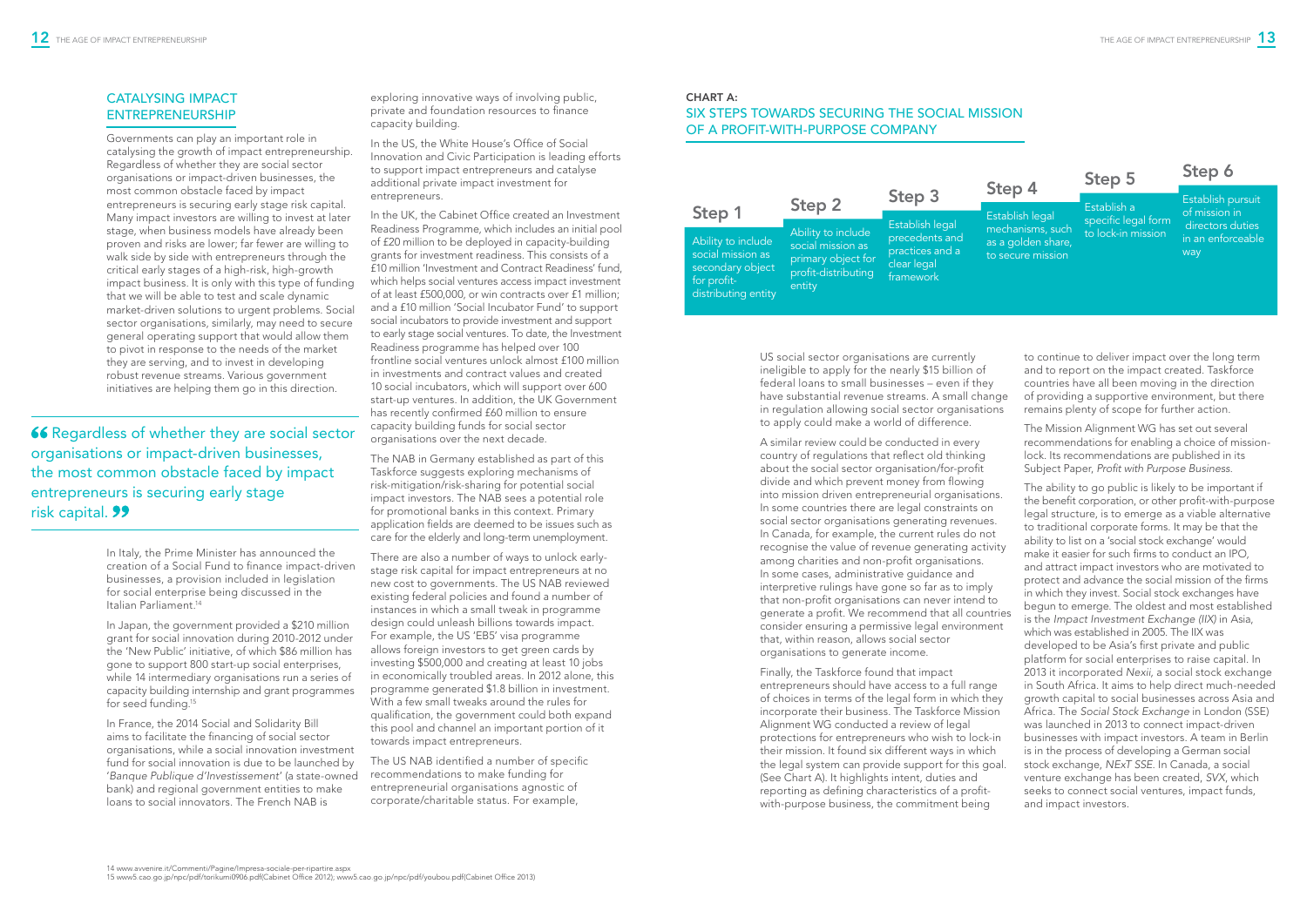# PAYING FOR OUTCOMES

Impact-driven organisations need access to markets in order to generate income from the products and services they offer.

Such markets can be consumer facing. In the UK, for example, the most common main source of income for social enterprises is trade with the general public and close to half of all social enterprises now trade with the private sector too.<sup>16</sup> The UK Government has worked to help such impact-driven organisations gain more exposure to retail customers and commercial businesses, through campaigns such as Social Saturday (a day dedicated to encouraging consumers to buy and invest socially) and supporting online databases which enable corporations to procure from impactdriven organisations.

The largest markets, however, could be provided by governments paying for impact. There is an urgent need for a revolution in government purchasing, with paying for the successful delivery of specific outcomes at its core. A decisive move to focus on purchasing outcomes (whether by governments or other entities) is the clearest way of stimulating a flow of revenue to impact-driven organisations that rewards them more directly for the social value they create. This can have a profound effect on the way impact is delivered, as well as ensuring that innovation and effectiveness are incentivised. We believe there is a huge opportunity to create better outcomes for society,

66 There is an urgent need for a revolution in government purchasing, with paying for the successful delivery of specific outcomes at its core...ensuring that innovation and effectiveness are incentivised. 99

> and investible opportunities, by expanding the role that governments and philanthropic foundations play as buyers of specific outcomes from impact-driven organisations.

Governments have traditionally favoured a 'feefor-service' approach in buying from social sector organisations or private firms, where a certain number of services or goods are purchased for an agreed price. An alternative involves the government (or some other purchaser) paying only when a particular social outcome has been

achieved. This approach, commonly known as a 'pay-for-success' contract (often financed by a SIB), can help governments get more from their budgets by reducing the cost of failure and by encouraging greater creativity and innovation in outcome delivery.

> Carolina); and reduction of teenage unemployment (UK). DIBs, where the outcomes payers are foundations and international agencies rather than the domestic government, already in preparation aim to tackle malaria in Mozambique and sleeping sickness in Uganda as well as improve educational attainment in Rwanda.<sup>18</sup>

The speed with which the idea of the SIB is catching on around the world is a sign that a focus on prevention and the willingness to pay for outcomes could become a huge source of demand for social sector organisations. In the UK, for example, the annual cost to the government of a convicted youth offender is around £21,268. The cost of a successful intervention that prevents reoffending may be as little as £7,000,17 making it very attractive for the government to fund prevention in this area. The same would appear to be true for many social issues including children going into care, drop-out rates from school and university and prevention of Type 2 diabetes.

Yet established practice can often make it hard to fund the sort of prevention initiatives that involve up-front public spending but do not deliver cost savings for many years. SIBs are one possible method of transferring performance risk for social projects to investors, such as preventing reoffending by prisoners, offering a way around short-termist political pressures and facilitating the creation of more effective partnerships to solve challenging problems.

The first SIB was developed and launched in the UK in 2010 by Social Finance, a leading impact finance intermediary. It tied the achievement of a measured reduction in the rate of young prisoner reoffending to a SIB yield to investors that increases as the rate of reoffending falls.

Initially, some people thought that prisoner reoffending was the only social issue that could be measured and targeted in this way. But there are now over twenty SIBs, as well as new DIBs, being prepared around the world, covering issues ranging from improvement in child and family welfare (Canada); youth employment and care of the elderly (Japan); transition out of foster parentage, support for children in care and at-risk children and a reduction in the need for out-of-home care (Australia); helping school drop outs into employment (Germany); drop-outs rates from girls' primary schools (Rajasthan); recidivism (Peterborough UK, New York City and New York State); juvenile justice (Massachusetts); early childhood education (Utah); teen pregnancy prevention (Washington DC); prenatal care and early childhood development outcomes (South

So far, despite the buzz around the idea of SIBs, the amount of capital raised remains tiny relative to their potential, at around \$100 million. That compares with £250 billion of social service delivery by government in the UK alone.

SIBs, and outcomes-based funding in general, with the right design, can also motivate impact-driven organisations to work together and coordinate their joint activities productively, thereby raising their effectiveness, as the One Service has done at Peterborough Prison (see box).

The reason SIBs are attracting worldwide interest is that governments everywhere are the biggest buyer of social services and are striving to deliver maximum impact from their expenditure. Whereas traditional procurement contracts specify every step of an intervention, SIB contracts, by paying for outcomes, leave room for innovation in driving up the quality of outcomes and reducing the cost of successful interventions. They also help public commissioners to get around the restrictions placed by government spending silos on new initiatives that cut across them. Social Outcome Funds established by government, as in the UK, provide the opportunity for government departments to address in a 'joined up' way issues covered by multiple government departments. This can be as important in fostering innovation as identifying new innovative approaches. In the US, in consecutive budgets, \$300 million has been proposed for Pay-for-Success instruments, reinforced by two complementary legislative proposals in the US Congress. success outcomes, through SIBs or bilateral contracts with social sector organisations, means that officials must adjust their commissioning processes. New requirements on commissioners include the setting of metrics, benchmarks, levels of success-led reward for both investors and social sector organisations, and an appropriate share of potential savings for government, as well as drafting new legal agreements. Sometimes there may be pushback from existing social sector organisations in the space that impact investment could inhabit, as they may fear their source of government revenue might be threatened. In others, there are cultural barriers against private providers, especially businesses, in the provision of social services. Greater transparency about the fiscal value of achieving specific social outcomes would help enormously, by showing social innovators where opportunities exist to do better. We would like to

For many involved in public sector commissioning, a focus on measurable outcomes and the involvement of private investors represents a new way of thinking. The shift from input cost efficiency to outcome effectiveness will require many cultural and capability changes within commissioning organisations. For government departments to commission pay-for-

# Peterborough Social Impact Bond

Social Finance *launched the world's first SIB, the Peterborough SIB, in September 2010. 17 foundations and charitable trusts committed £5 million. It was designed as a seven year pilot, to test the premise that offering comprehensive and individual support to 3,000 shortterm male prisoners would help them stay out of prison and build a new life for themselves on the outside.*

*Social Finance set up a new service, known as the One Service, which included delivery organisations St*  Giles Trust, Sova, Ormiston Families, YMCA *and* MIND *to provide housing, family, health, employment and training support. The investors receive a return if the 12 month reconviction rate among Peterborough prison leavers falls by 7.5% or more over the whole project, relative to a control group. The greater the reduction in* 

*reconviction rate the higher the return to investors, capped at a maximum return of 13% per year. If the relative reduction is less than 7.5%, then investors do not get their money back and have in effect made a philanthropic donation.*

*Based on the trend in performance so far, investors can look forward to getting their money back with a positive return.*

# CASE STUDY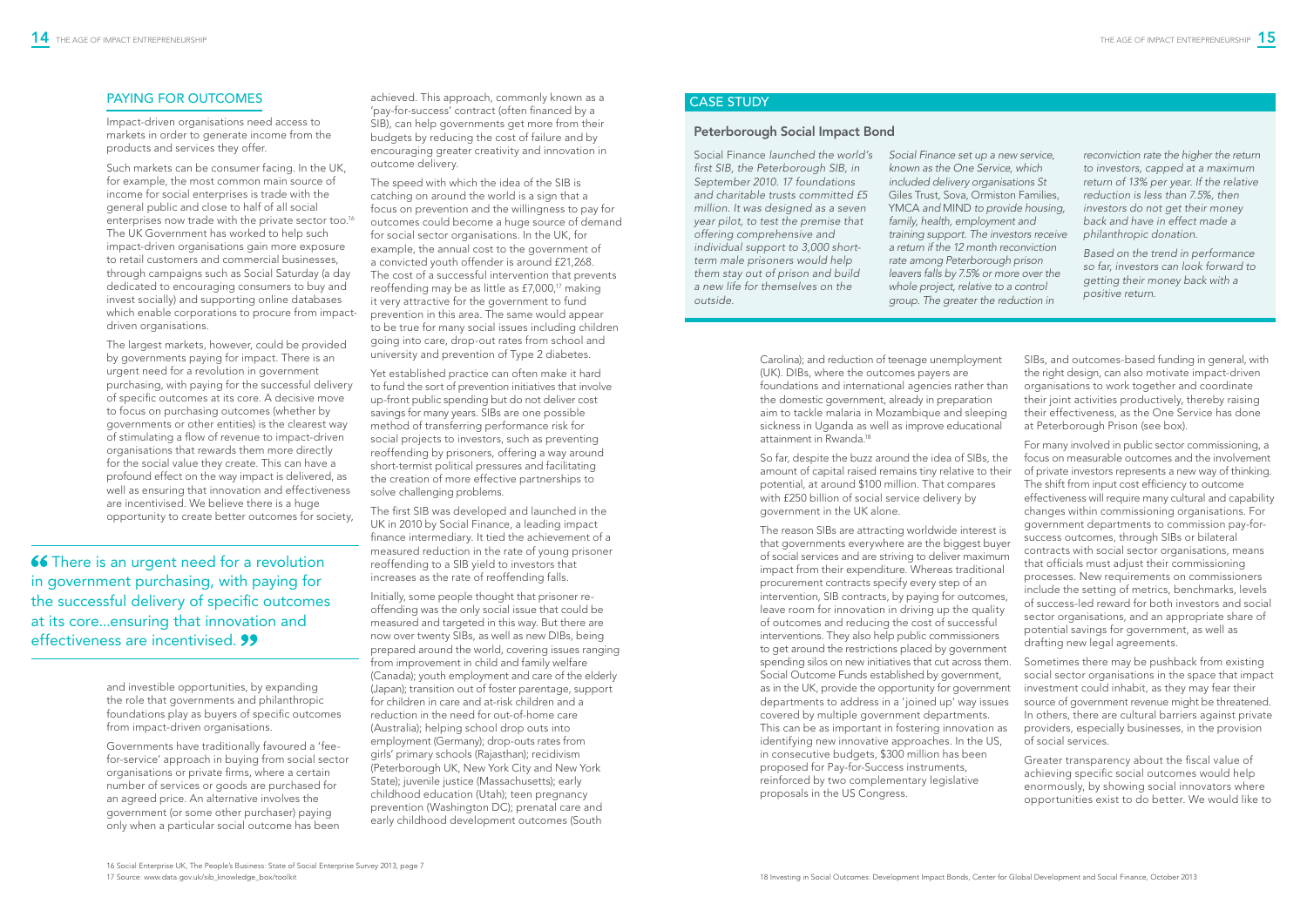see other governments consider doing something similar to the UK's, which recently posted on the Cabinet Office website its cost of addressing some 640 priority social issues (see chart B). This Unit Cost Database is the result of combining knowledge from across all government departments of the likely cost of crime, education and skills, employment, health, housing, social services, and more.

This is potentially of enormous value to organisations that think they can deliver better outcomes more innovatively and cost-effectively, not least by helping them to attract impact investment to tackle these issues. Where the government is willing to pay organisations for generating substantial savings whilst delivering desired improvements in the lives of those whose needs are being addressed, as is the intention with a SIB, it creates a significant economic incentive for these organisations to raise the capital needed to tackle social issues in an innovative way.

The release of this information makes it a sort of official proxy for calculating social return in areas where the government is responsible for social outcomes (which varies significantly even among the countries that are members of this Taskforce). Say, for example, that a £10 million, five-year SIB for reducing recidivism delivers an 8% financial return and significant social impact by succeeding in rehabilitating 1,000 youth offenders, each of whom would have cost the UK government £21,268 a year. Using the Unit Cost Database gives a value for the social outcome in just the first year of £21 million, and an associated social return per annum of about 15% (internal rate of return) for the SIB.

Other governments may also find that publishing their costs generates significant opportunities for them to cost-effectively secure better social outcomes. Likewise, where non-governmental organisations, such as foundations, philanthropists and companies, are buyers of social outcomes, they could also publish their costs as a 'baseline' for impact entrepreneurs. As more of this information is made available, we predict that it will catalyse increasingly innovative activity in the achievement of social outcomes.

# **CONCLUSION**

The entrepreneurial revolution of the past forty years has transformed our society. Now the emphasis is shifting to combining the forces of entrepreneurship, innovation and capital in order to improve peoples' lives.

Yet if mission driven entrepreneurs are to have the opportunities to do the meaningful work they desire, and to create the volume of investible opportunities desired by impact investors, a rethink will be needed of the rules governing social sector organisations and for-profit organisations and the ecosystem in which they operate. The extent of this rethink will vary greatly from one country to the next. But across countries, the revenues of social sector organisations should come to reflect more closely the social value they deliver, and a more coherent market will emerge as a result. If we get this right, we can unleash the world's next wave of entrepreneurial innovation, following on the great tech wave of recent decades.

# CHART B:

# EXAMPLES FROM UK GOVERNMENT UNIT COST DATABASE

Source: www.data.gov.uk/sib\_knowledge\_box/toolkit





Drug-related offending and health per addict per year

£3,631

Domestic Violence

Health and Criminal Justice cost per incident



# RECOMMENDATIONS

1 Provide capability-building grants for social sector organisations.

# 2

Create legal forms or regulations that protect the social mission of impact-driven businesses.

# 3

Relax regulations that prevent social sector organisations from generating revenues.

4

Improve access of impact entrepreneurs to capital, including seed, early-stage and growth capital.



Broaden use of outcomes-based government commissioning.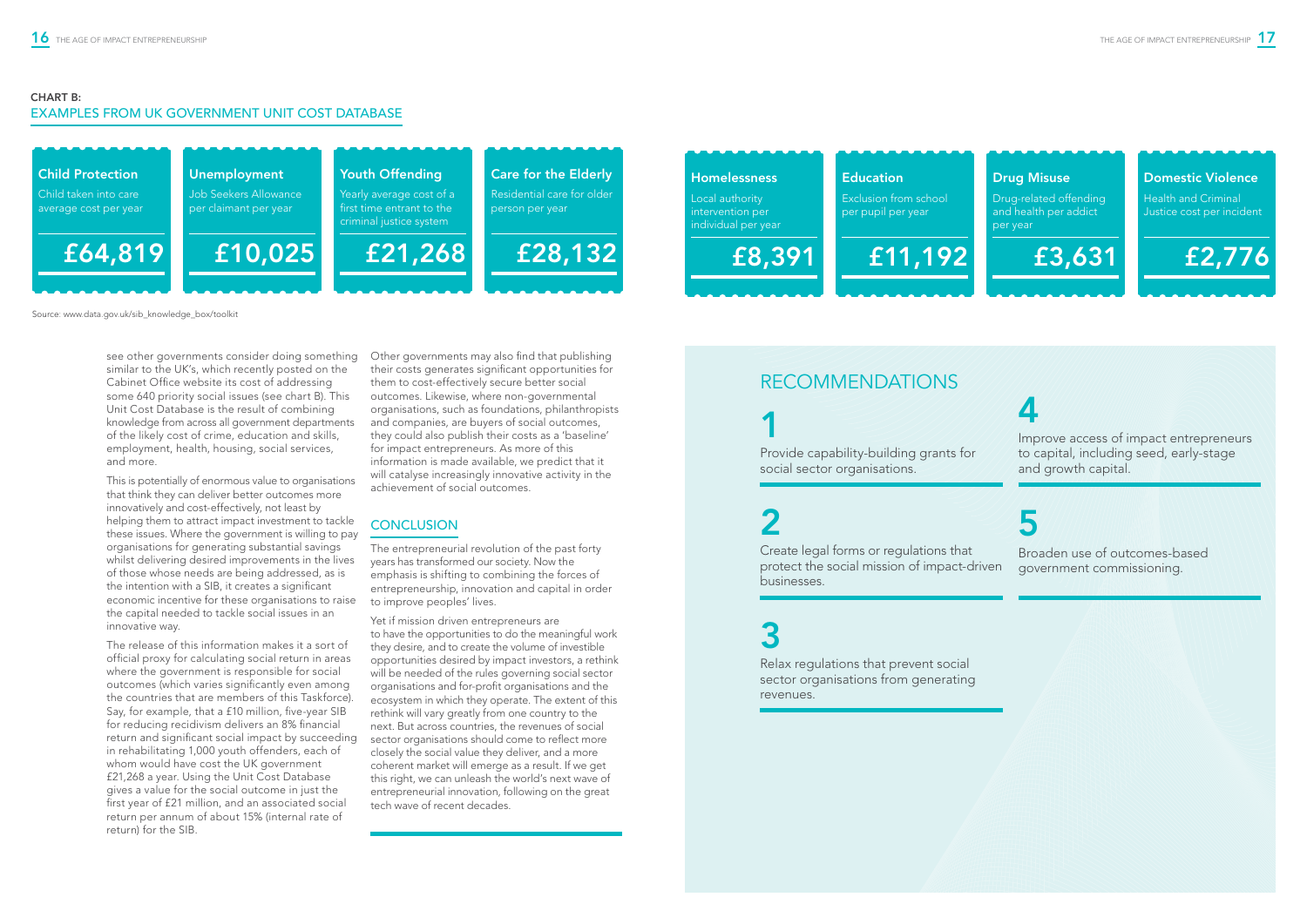As investors add the third dimension of impact to risk and financial return in their decision making, we expect there to be a considerable pool of capital looking for opportunities to invest in achieving measurable social impact.

Already, some 1,276 asset managers, with combined assets of over \$45 trillion, have signed up to the six United Nations Principles for Responsible Investment (PRI), committing themselves to incorporate environmental, social and governance factors into their investment decision making processes.19 We believe as better measurement and better funded impact entrepreneurs create a fuller, faster-flowing pipeline of impact investment opportunities, such asset managers will become aware of the potential for impact investment to capture a new set of growth opportunities and contribute to portfolio diversification. As the millennial generation takes on increasingly senior roles in the finance industry, and more broadly in society, an inter-generational shift in the values of those in leadership will reinforce this demand.

Even so, there are significant impediments to the scaling up of impact investment by the mainstream asset management world that urgently need to be addressed. These impediments are in three key areas: conflict of duty, both fiduciary and in compliance; investment risk factors; and barriers stemming from the nascent state of the impact investment sector, including a (perceived) lack of investible propositions, insufficient investor specialism and expertise, and disproportionate transaction costs.

# DEVELOPING IMPACT INVESTING

Within the capital channelled into organisations such as those committed to PRI, at least \$13.6 trillion of professionally managed assets incorporate environmental, social and corporate governance returns into their investment selection and engagement processes, generally known as socially-responsible investment (SRI).<sup>20</sup> There has been a significant growth in investment in sustainable businesses that implement best practice in environmental, social and governmental matters (ESG), or practice corporate social responsibility (CSR). However, this investment has tended to focus on the intentions and approaches of companies rather than on the measured achievement of specific impact goals. It takes various forms, from using 'negative screening' avoiding investments in companies that violate basic international norms to positively using ESG factors to find attractive investment opportunities. SRI addresses primarily public firms listed on stock exchanges around the world.

Impact investment stands in the middle of an impact continuum between philanthropic organisations on one side and, on the other, investors committed to taking into account social, environmental and governance factors when allocating capital to businesses. The defining characteristic of impact investment is that the goal of generating financial returns is unequivocally pursued within the context of setting impact objectives and measuring their achievement. Investment that results in impact that is marginal to a business's main activity is not impact investment, though it might be viewed as 'investment with impact'. It should go without saying that for an organisation to qualify for impact investment, its overall impact should be positive, not just its impact on a single social issue within a context of creating a more significant negative social impact elsewhere. A more detailed representation of how all these efforts overlap appears in the Subject Paper of the Asset Allocation WG, *Allocating for Impact*, while a simplified representation appears in Chart C.

Within the philanthropic sector, several foundations have played a pioneering role in developing the impact investment market, including SIBs. They include foundations such as *Arnold, Bertelsmann, Bill & Melinda Gates Foundation, Bloomberg, Case, Esmée Fairbairn, Ford, Kellogg, MacArthur, Omidyar Network, Pershing Square, Robin Hood, Rockefeller, Rothschild* and *Skoll*. *Rockefeller* has played a leading role. `Impact investment' was coined at a *Rockefeller* meeting in 2007. It has contributed to building the field, is a leading foundation of the GIIN, and has been an early advocate and supporter of SIBs. The *Omidyar Network*, another prominent leader, has deployed upwards of \$700 million as an early stage impact investor, and a similar amount in social sector venture philanthropy, as well as investing in capacitybuilding of the impact investment sector. In the UK, the Prince of Wales and his foundations have been among the earliest supporters of SIBs.

# THE FIRST TRILLION

# CHART C: THE IMPACT CONTINUUM

In Italy, huge banking foundations such as *Fondazione Cariplo*, which together hold €41 billion in total assets, are starting to engage in impact investing, while in Japan corporate foundations such as the *Nippon Foundation* and the *Mitsubishi Foundation* are starting to get involved (see case study on page 20).

Mainstream investment banks such as *Goldman Sachs*21 and *Bank of America Merrill Lynch*22 have participated in issuing SIBs to tackle prisoner recidivism in New York City and New York State, and *UBS* has launched a DIB to reduce drop-out rates from girls' primary schools in Rajasthan, with the *Children's Investment Fund Foundation* as the outcomes payer.23 *Morgan Stanley* has created an 'Investing with Impact Platform' offering clients a range of investment vehicles evaluated for financial integrity and return as well as social impact, and a framework for evaluating the social impact from investment products which it aims to grow to \$10 London. In Italy *Banca Prossima, Banca Etica* and *Extrabanca* are all engaged in impact finance, alongside *Federcasse* – the cooperative banks network – which is very active in providing microcredit and funding impact-driven businesses. Ideas are travelling fast around the world. In the UK, after consultation, *Big Society Capital*, a provider of wholesale capital for impact investment, was endowed using £400 million of unclaimed assets held by banks. A potential untapped source of impact finance across the world may well lie in the unclaimed assets of dormant bank accounts,

billion in five years.24 *BlackRock*, the world's largest investment manager, has also developed impact investment products. Specialist banks such as Europe's *Triodos*, which started over 30 years ago with a focus on environmental issues, have participated in issuing SIBs, including for the provision of services to unemployed teenagers in Liverpool and the alleviation of homelessness in

SRI)



19 UN Principles for Responsible Investment, 'Signatory assets top US\$45 trillion". Available at: www.unpri.org/pri-signatory-assets-top-us-45-trillion/ 20 Global Sustainable Investment Alliance, 2012 Global Sustainable Investment Review, 27 January 2013, page 9. Available at: www.gsi-alliance.org 21 www.goldmansachs.com/what-we-do/investing-and-lending/urban-investments/case-studies/social-impact-bonds.html 22 www.newsroom.bankofamerica.com/press-releases/global-wealth-and-investment-management/bank-america-merrill-lynch-introduces-innovat 23 www.ubsphilanthropy.economist.com/innovations-in-philanthropy-development-impact-bonds/ 24 www.morganstanley.com/globalcitizen/investing-impact.html 25 Policy paper of the Liberal Democratic Party 2013. Available at: www.jimin.ncss.nifty.com/pdf/sen\_san23/j-file-2013-06-20-3.pdf.

See also National Council for Utilising Unclaimed Assets: www.kyumin.jp/media/pickup/

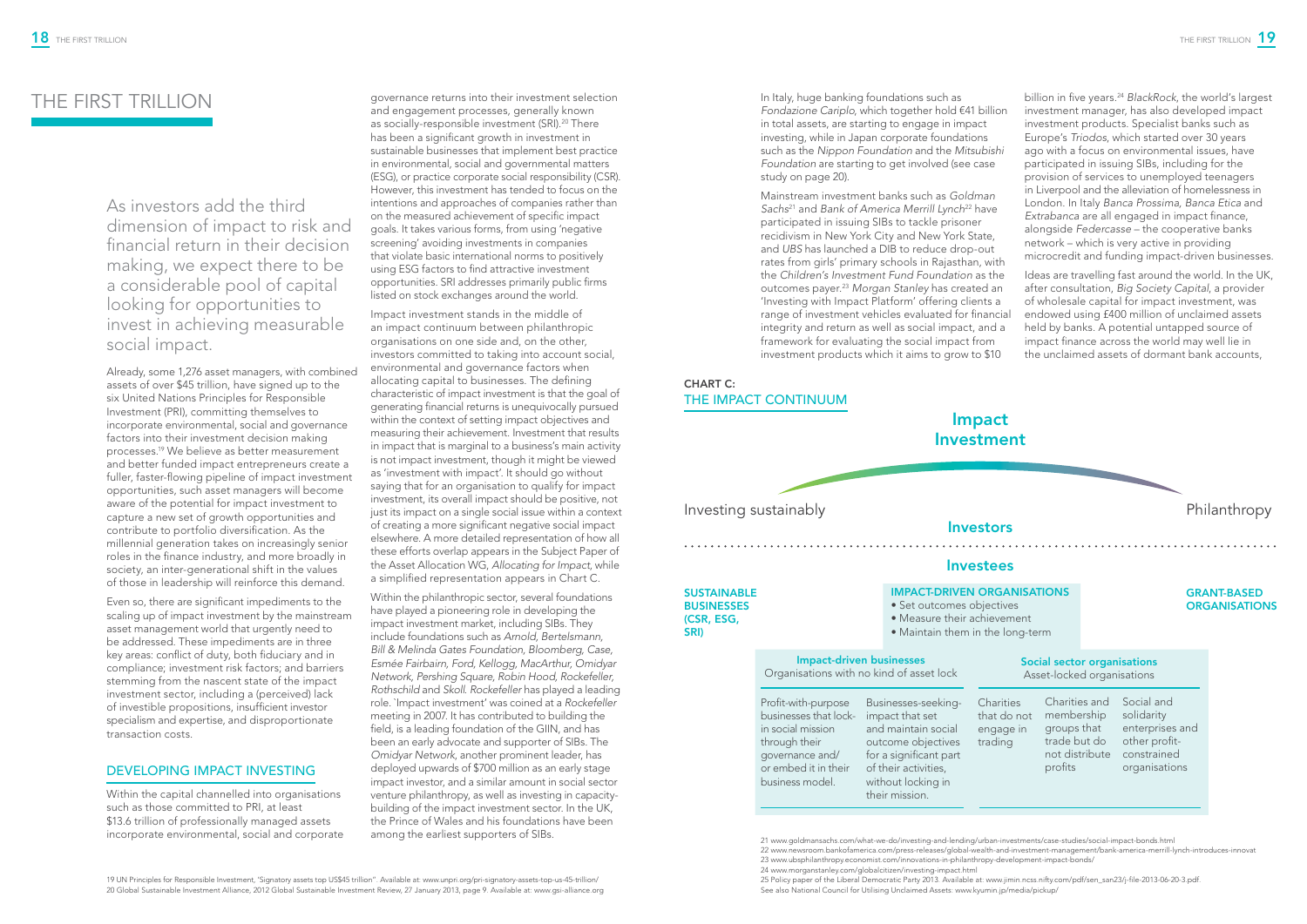life assurance policies and pension funds. The ruling party of Japan is proposing legislation to help resolve social problems as well as to release unclaimed assets. France is currently preparing a draft law on the use of unclaimed assets.<sup>24</sup>

# IMPACT OPPORTUNITY FOR MAINSTREAM INVESTORS

Innovative businesses backed by venture capital are now an important focus of investment managers, having been small and marginalised only 40 years ago. Likewise, impact investment, as a response to the need for innovation in tackling social issues, can be expected to create a new set of attractive investment opportunities that behave differently from traditional investments.

66 There is a prospect that the performance of some impact assets will have lower correlation or be totally uncorrelated with other assets. 99

> There have already been several precedents for this in impact investment. The Community Development Finance industry in the US has raised billions of dollars, mostly for investing in real estate in poorer parts of the country.26 Impact investment funds run by firms such as *Bamboo Finance* and *Leapfrog Investments* have helped direct many millions of dollars to microfinance institutions providing services to customers at the bottom of the pyramid in the developing world ranging from credit to savings and insurance. In significant segments of the microfinance industry, invented and established through the pioneering efforts of Muhammad Yunus, the performance of these investments suggests they may prove uncorrelated in important respects with that of traditional

investments, making them attractive as a way of diversifying risk in investment portfolios.

The Asset Allocation WG concluded that, at this early stage in the development of impact investing, many of the most attractive opportunities are likely to fall into the category of 'alternative investment', such as impact venture capital, impact private equity, impact real estate and impact absolute return (which will include SIBs and DIBs). Over time, it expects to see impact investments play a role in every asset class, as impact businesses list on public stock markets and there is a proliferation of specific outcome related fixed-income instruments, such as the 'vaccine bonds' issued by the *Global Alliance for Vaccines and Immunisation* to provide more predictable funding for immunisation programmes.<sup>27</sup>

The search for investments in companies that serve the poorest 25% of the UK by *Bridges Ventures*, an impact investment firm, led to the design and financing of new business models that are more price-sensitive and less capital-intensive than those developed in the mainstream economy. This included *The Gym*, a company offering no-frills facilities, open 24/7, at a quarter of the price charged by gyms in more affluent areas. While delivering a social impact through encouraging a healthier lifestyle for those in disadvantaged communities (a third of *The Gym's* customers were previously unable to afford a gym membership), the firm has grown over the past six years, during a particularly difficult time for the British economy, from a green-field start-up to a company with a £100 million valuation.

SIBs and DIBs are being designed to provide an opportunity to earn net annual returns of 7-10%, and offer the prospect of having low correlation with the rate of economic growth in their country, movements in the local stock market or interest rates. With this in mind, *QBE*, an Australian global insurer, recently made an allocation of A\$100 million over 3 years to social impact, particularly to SIBs and other innovative investment instruments that link social performance and financial return.

The Asset Allocation WG has drawn on the expertise of investors and investment managers to propose a framework for portfolio construction that includes impact investment in portfolios without compromising their risk and return characteristics. Their Subject Paper, *Allocating for Impact*, shows how impact investment can enhance a diversified asset portfolio managed by a mainstream investor such as a pension fund. It demonstrates that options to add value to the classic portfolio by including impact investments exist across all asset classes: impact equities, impact fixed income and impact alternative investments.

The Asset Allocation WG recommends that impact investment should be considered a strategy that can be applied across a variety of asset classes. However,

as a nascent strategy, given the additional skills required to analyse social factors alongside commercial ones, some asset owners are choosing to treat impact investment as though it were an asset class, often including it within alternative investments. In the near term, this treatment of impact investment as a specialist allocation may be useful, since dedicated teams, with an integrated skill-set and specific budget to invest, may catalyse greater allocation.

If, as the Asset Allocation WG argues, there is a prospect that the performance of impact assets may have lower correlation or be totally uncorrelated with other assets, as well as the potential for growth that is less affected by traditional business cycles, then engaging in impact investing should be a more straightforward decision than it may initially appear.

## Longer-term:

Fully factoring social externalities into investment decisions will become mainstream across asset classes

# Cash Debt

Public equity

Alternative assets including private equity, venture

### Near-term:



Treatment as a specialist allocation will drive more capital in the near term

Cash

# Debt

Public equity

Impact investment allocation

Alternative assets including private equity, venture capital, real estate and absolute return

# IMPACT INVESTMENT IN PORTFOLIOS



## Corporate Foundations

*The earthquake and tsunami that devastated eastern Japan on 11th March 2011 prompted some of the country's biggest companies to try to help rebuild the region's economy, through place-based impact* 

*investing. They included the giant Mitsubishi Corporation, which established a Disaster Relief Foundation with a ¥10 billion (\$100 million) fund to invest in creating jobs and reviving industry. By this June* 

*2014, the fund had made equity investments and extended loans to a wide range of projects, including rebuilding a hotel in Rikuzentakata City and purchasing equipment for a 200-year-old soy sauce brewing firm.*

# CASE STUDY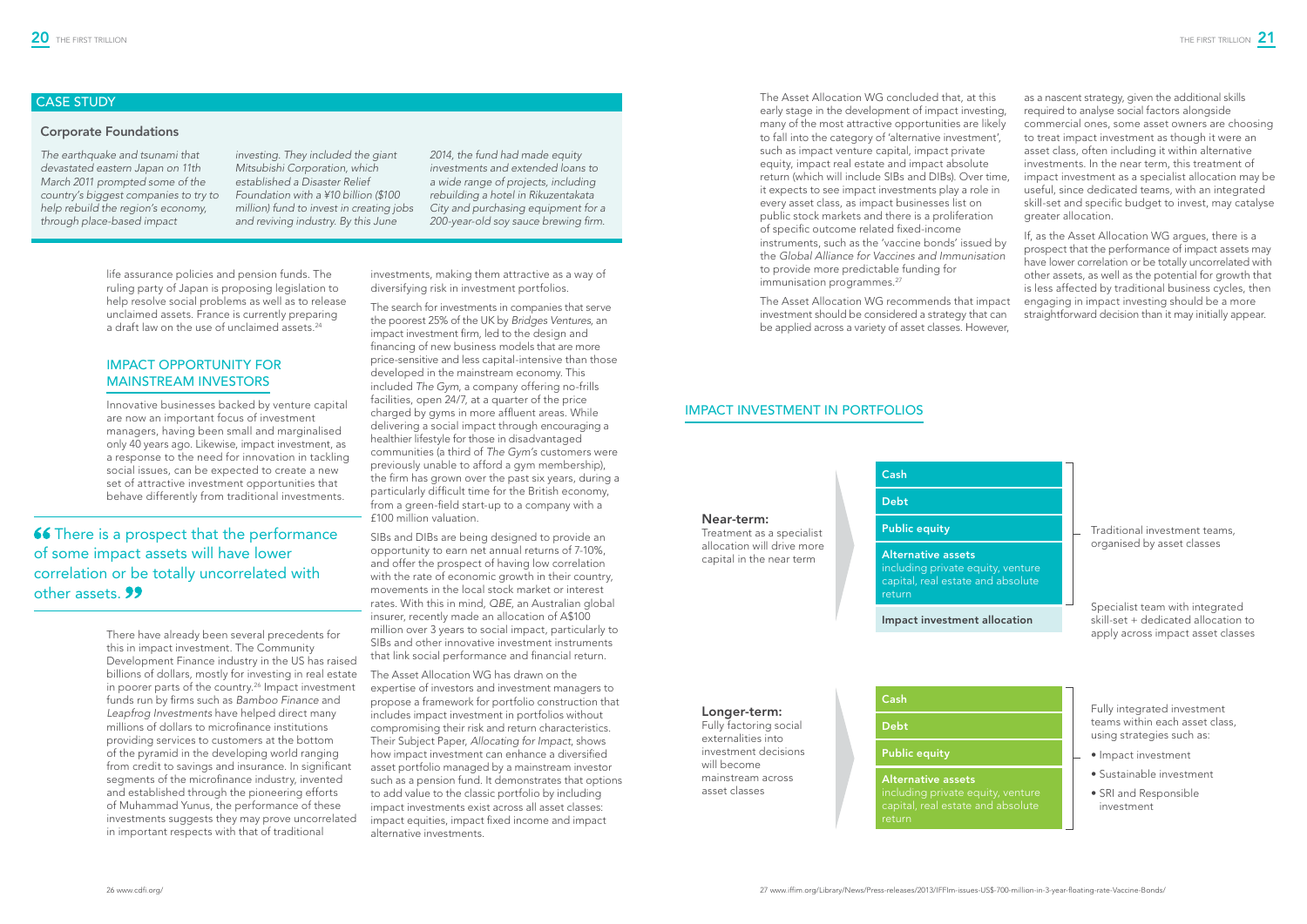# IMPACT AND FIDUCIARY RESPONSIBILITY

In many countries, various legal or regulatory impediments hold back the development of impact investment. Key among these is the definition of the duties of trustees of charitable foundations and those of pension funds (or, at least, what fiduciaries commonly believe those duties to be). There is a need for a clear 21st century definition of these responsibilities. In some places this will require legislative or regulatory changes. In others it will require the clarification of existing laws and regulations.

For foundation trustees, there should be a clear duty to factor impact into investment decisions and reporting. Pension funds are a huge potential source of impact investment capital. Changing the ERISA rules in the US, and similar rules elsewhere, to make it clear that prudent pension fund managers can and should look to make impact investments will potentially release large amounts of capital. The worldwide shift now under way towards defined contribution pension plans would create the possibility of significant flows of personal savings into impact investment by giving

66 The duty of charity trustees when making a social investment is to obtain the best overall return from the investment, and that is not limited to a purely financial return. Instead, it should be based on the combination of the financial benefit from the transaction and the extent to which the transaction achieves the charity's purposes. 99

> the general public the ability to allocate an appropriate portion of their portfolios to it. This could be a big driver of the development of a large retail impact investment market.

There are already notable examples of pension funds becoming interested in impact opportunities. Quebec's workers funds (e.g., *Fonds de Solidarité and Fondaction*) are engaged in some impact investments, as is the *Teachers' Retirement System of the City of New York (TRSNYC)*. In June 2014, five of the largest UK local authority pension funds together committed £152 million to social impact investing through a joint 'Investing 4 Growth' fund.

Already the *F.B. Heron Foundation* in the US has taken the decision to invest all of its endowment in achieving impact. In the UK, the *Esmée Fairbairn Foundation* has implemented an allocation to impact investment that has already reached 3%. The recent launch of the Taskforce's US NAB report immediately led to fresh commitments by foundations and wealthy individuals to impact investing of nearly \$2 billion.<sup>28</sup>

In the same way that US pension funds turned into cornerstone investors in venture capital and private equity funds following a change in 1978 in the prudent man rule embodied in the ERISA regulations, we believe that a clear signal from governments everywhere to foundations and pension funds, could lead to large amounts of capital flowing to impact investments. Governments with Sovereign Wealth Funds making it clear to their managers that they have a similar responsibility would add to these flows.

# IMPACT INVESTING AND PHILANTHROPY

Given their commitment to improving society, individual philanthropists and charitable foundations are likely to have an in-built affinity for impact investing. So it is not surprising to see many of them in the vanguard of the impact investing movement. Yet there is room for even those leaders to do far more, and for those that have yet to join the movement to do so.

Historically, foundations have mostly expressed their commitment to achieve social good by making grants – notwithstanding the establishment decades ago of the related concepts of programme-related investing (PRI) and mission-related investing (MRI). The development of a broad range of impact investment opportunities has created the option for them to use significant amounts of their investment capital to pursue their social objectives. For example, a 5% allocation of foundation portfolios in the US to impact investment would unleash a pool of capital equal to all their mandated annual grantgiving, whilst generating a financial return and improving their portfolio's diversification.

*The Gates Foundation* is using its enormous capital endowment to make impact investments and drive financial innovation. When an investment opportunity is expected to deliver less than the foundation's hurdle rate of return, it can split the amount into an investment component and a related grant, to the extent necessary for the investment to achieve its hurdle rate. In another innovation, the *Bloomberg* and *Rockefeller* foundations have provided first loss guarantees to SIBs in order to 'crowd in' other investors. Featuring case studies from Australia, Tanzania, and the US, the GIIN report, *Catalytic First Loss Capital*, documents how foundations and governments have started offering first-loss capital to attract mainstream investors and thereby dramatically increase the funding for specific social solutions.<sup>29</sup>

Foundation trustees, in common with pension funds, in different countries face, or believe they face, a range of cultural and, in some cases, legal impediments to using their assets for impact investment. In the UK, for example, the Law Commission concluded in a recent consultation paper 'that the law concerning charity trustees' powers to make social investments is not as certain as it should be, and would benefit from being put on a more solid footing'. It also concluded that 'the

duty of charity trustees when making a social investment is to obtain the best overall return from the investment, and that is not limited to a purely financial return. Instead, it should be based on the combination of the financial benefit from the transaction and the extent to which the transaction achieves the charity's purposes'. Uncertainty on points such as these currently may be dissuading some trustees from making impact investments.

66 A key recommendation of the Taskforce is to give foundation trustees the freedom to invest in impact assets, and where possible a clear signal that allocating some of an investment portfolio to impact investment is positively desirable. **99** 

> In the US, the NAB has recommended that the Internal Revenue Service (IRS) should consider updating its standard for so-called 'jeopardising investments' with language used in legislation in some States to allow consideration of 'an asset's special relationship or special value, if any, to the charitable purposes of the institution'. South Africa has altered its fiduciary regulations to require that investors 'consider any factor which may materially affect the sustainable long term performance of the investments including those of an environmental, social and government character'.

Uncertainty in this area is commonplace across the world. Hence a key recommendation of the Taskforce is to give foundation trustees the freedom to invest in impact assets, and where possible a clear signal that allocating some of an investment portfolio to impact investment is positively desirable. In some countries, this

popular with impact investors, some of which have earned good returns whilst significantly increasing access to financial services for poor people.

may require the introduction of a supplementary statutory power to allow foundation trustees to make impact investments. Philanthropy has another huge role to play by supporting the development of the impact investment market with grants, including helping develop business models that are attractive to impact investors and reduce the riskiness of impact assets to mainstream investors. For instance, philanthropists have played a crucial role in bearing the early 'pioneer risk' involved in developing the profitable business models that have made possible the evolution of microfinance from a small industry entirely dependent on charity into a far bigger one that has become extremely The billionaire US philanthropists who have signed the Giving Pledge, who number over 120 and represent a notable advance in the development of philanthropy in the US, have talked about providing a lead in building up the impact investment market, and have taken some steps to do so. We encourage them to build on this promising beginning by directing a significant part of their wealth into impact assets. Already the *Gates Foundation*, the *Skoll Foundation, Omidyar Network,* the *Case Foundation* and the *Milken Foundation* are vocal proponents of impact investment, while the *Case Foundation* and *Omidyar Network* are leading a study group that aims to create a forum for Giving Pledgers interested in impact investing to learn from the experiences of their peers.

Philanthropy can also use grants to provide risk reduction insurance for financing terms, such as flexibility on the repayment dates of loans, that can help impact delivery organisations attract impact investment or, indeed, mainstream commercial funding. The *Gates Foundation* has made several interesting moves in this area, such as providing mortgage guarantees to charter schools buying their buildings. In September 2013, with *JP Morgan*, it also helped launch the Global Health Investment Fund, which has raised over \$100 million from impact and commercial investors to develop drugs that are in the late stages of testing, as well as new technologies, that can help improve health in the developing world. The *Gates Foundation* has guaranteed to cover losses made by the fund, up to the first 20%, although Bill Gates says he expects it actually to make a good profit while it helps save tens of thousands of lives.

UK Law Commission Consultation Paper 'Social Investment by Charities'

2013. Available at: www.gov.uk/government/publications/achieving-social-impact-at-scale

28 "Background on the White House Roundtable on Impact Investing: Executive Actions to Accelerate Impact Investing to Tackle National and Global Challenges". Available at: www.whitehouse.gov/sites/default/files/microsites/ostp/background\_on\_wh\_rountable\_on\_impact\_investing.pdf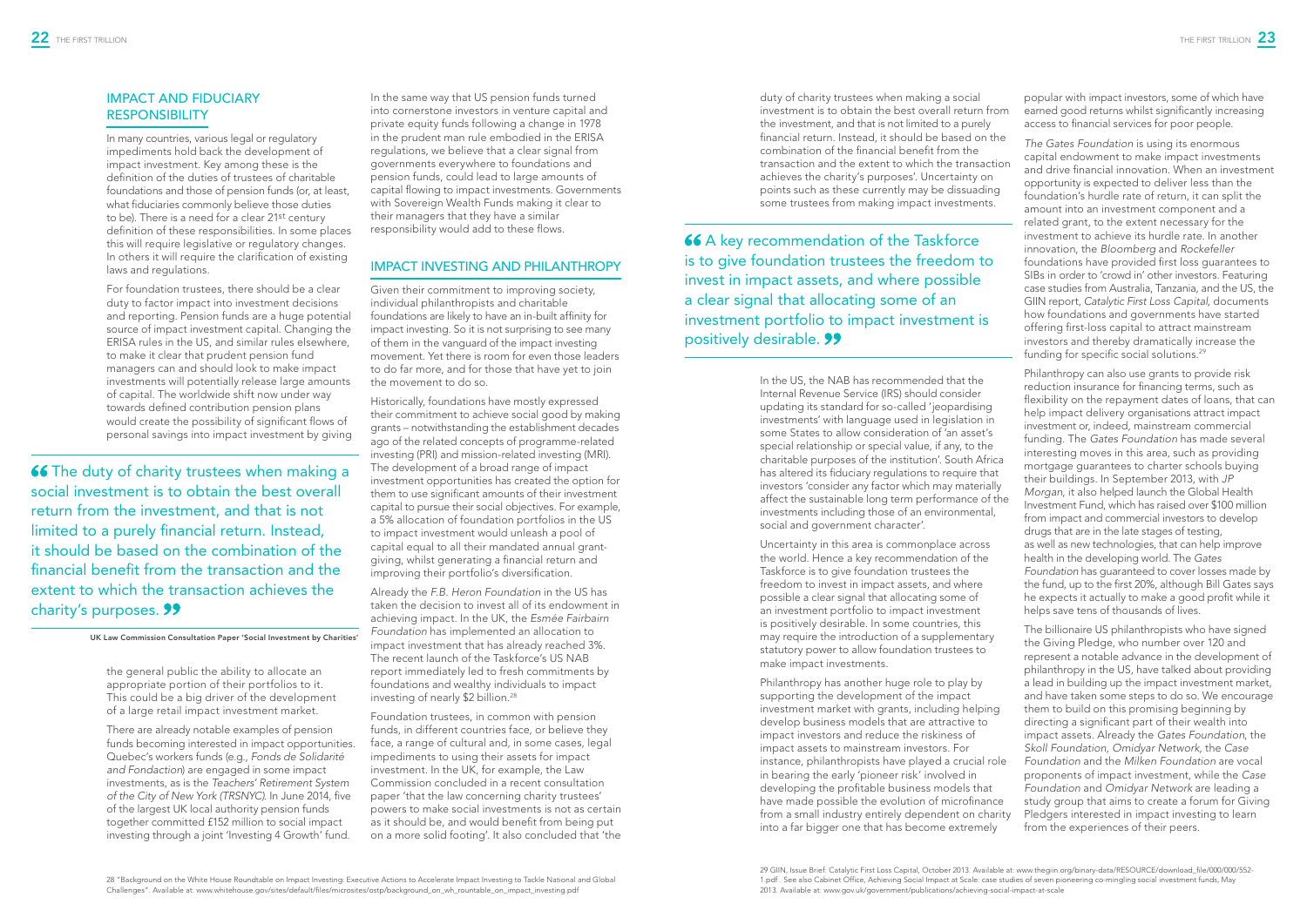# INCENTIVES FOR IMPACT INVESTORS

The Asset Allocation WG also identified opportunities for governments to encourage more impact investing through setting better incentives, expanding choice and removing regulatory barriers. Though each country will inevitably take account of its own system and political circumstances in deciding which if any of these incentives are needed, or politically feasible, there are important lessons to be learnt from the US's experience of direct federal policy with the New Markets Tax

66 Specialist intermediaries are needed to bring together investors seeking impact and the organisations that are capable of delivering it. **99** 

> Credits, the Community Reinvestment Act (CRA), and the Low Income Housing Tax Credit (LIHTC), all of which greatly increased the flow of capital to poorer parts of the USA. The New Markets Tax Credits provide a tax incentive for investment in underserved communities. Since 2000, over \$31.1 billion in New Market Tax Credit transactions have been reported, creating around 561,873 new jobs, while the CRA has used regulation to channel capital from banks to underserved communities, totalling \$55 billion in 2013 alone.<sup>30</sup> The CRA and the LIHTC together represent an annual market of \$6-10 billion and maintain solid bipartisan support. In April at Budget 2014, the UK government announced the rates of the Social Investment Tax Relief. Individuals making an eligible investment can deduct 30% of the cost of their investment from their income tax liability and can defer capital gains tax charges under certain conditions. The relief is

66 A report by Bank of America shows that half of their high-net worth clients want to reflect their societal values in their portfolios, and the proportion is higher the lower the age group.  $\bullet\bullet$ 

> available to individuals who subscribe for qualifying shares or make qualifying debt investments in social sector organisations that meet the requirements. Investments in SIBs will also be eligible.

> Other governments may wish to consider doing something similar to encourage the impact investment market or to catalyse impact investment by providing matching capital or first loss capital to help attract investors.

# IMPACT INVESTMENT INTERMEDIARIES

Intermediation is critical for the development of the impact investment market. Specialist intermediaries are needed to bring together investors seeking impact and the organisations that are capable of delivering it. To help bridge the gap and to forge a distinct culture of social impact investing, there is a need for specialist intermediaries to play at least as big a role as in mainstream finance. They are also needed to build the data and provide the analysis that is critical to attracting investment for both the social sector and impact-driven businesses, and to help bring about the necessary culture change.

> Its experience over the past two years is instructive. It has committed £150 million to 31 social impact investment managers and a social bank which together deploy unsecured debt, secured debt and equity, and has attracted an equal amount of matching investment from third

The development of specialist impact investment managers and impact investment intermediaries should be a key policy objective. Just as with venture capital and private equity previously, a profession of impact investment managers and advisers needs to be created in order to deploy significant capital. Sizeable investment vehicles will be needed that can assemble significant portfolios of investment opportunities to deliver attractive combinations of financial and social return at acceptable levels of risk. The development of effective intermediaries is also crucial if we are to satisfy growing investor demand.

A new wave of impact investment managers is forming across many countries, including *Bridges Ventures* (UK and USA), *Acumen* (USA), *Citizen Capital*  (France), *BonVenture* (Germany) *Double Bottom Line Investors* (US), and *Sustainable Jobs Fund* (USA). The *Social Venture Fund* is the first pan-European fund and the first to receive investment from the European Investment Fund's accelerator programme. They are managing funds investing in impact-driven organisations and searching for investment opportunities in organisations that help underserved communities at home or in emerging markets.

Alongside investment managers, a new set of impact finance intermediaries is developing fast, including *Social Finance* (UK, USA, Israel), *Imprint Capital* (USA), *Third Sector* (USA), *ClearlySo* (UK), *Société d'Investissement France Active* (France) and *Social Ventures Australia (*Australia). The *Institut de Développement de l'Economie Sociale* (IDES) associated with *Credit Coopératif* has 30 years of experience in financing impact-driven businesses through a specific quasi-equity instrument, 'participating equity'. Since 1995, more than 13,500 people have invested over \$1 billion in Calvert Foundation's Community Investment Note to support community development and social enterprise in the US and around the world.

In order to build up impact intermediaries, the UK took the initiative in April 2012 of establishing 66 BSC has already played an important role in investing in new and existing impact investment management organisations, and increasing the understanding of impact investment among the relevant actors in the UK. It is starting to help unlock innovation and entrepreneurship in a new generation of organisations and individuals tackling social issues across the UK.

generation of organisations and individuals tackling social issues across the UK.

*Big Society Capital* (BSC) as an independent social investment company to act as a significant wholesaler of capital and a champion for developing the impact investment market. BSC's equity capital has been funded with £400 million from unclaimed bank assets and £200 million from the UK's leading retail banks, *Barclays*, *HSBC*, *Lloyds* and *RBS*. BSC has already played an important role in investing in new and existing impact investment management organisations, and increasing the understanding of impact investment among the relevant actors in the UK. It is starting to help unlock innovation and entrepreneurship in a new Other countries have taken different routes to help create specialist impact intermediaries. In France, savers can choose to put their money into 'fonds d'investissement solidaires dits 90/10 ' (90/10 solidarity investment funds), which allocate at least 90% of the money to traditional mainstream investments and the other 10% or so to funding social enterprises, mostly with long-term loans at low interest rates. The social investment portion of the 90/10 funds mostly flow through three main social investment intermediaries. The creation of BPI France (*Banque publique d'investissement*) may enable it to play a major role in the French context. In the USA, the *Small Business Administration* has launched a \$1 billion Impact Investment Initiative.

parties. In the process, it has helped mainstream investment managers, such as *LGT Venture Philanthropy*, which has set up a joint venture with the *Berenberg Bank* of Germany to manage a £20 million impact venture fund in the UK, and *Threadneedle*, which has created a joint venture with *Big Issue Invest* to manage a cash equivalent impact bond portfolio, the UK Social Bond Fund. It has also supported the UK's first retail social investment offering and Retail Charity Bonds Plc, which will enable charity bonds to be listed on the *London Stock Exchange*. It has worked with government to design tax incentives for investors that extend to social impact funds the longstanding incentives for investors in venture capital trusts (which currently attract several hundred million pounds a year).

Meanwhile in Italy a number of initiatives have focused on microcredit, including legislation to create a new microfinance institution supervised by the *Bank of Italy*; a new national body for microcredit; and an extension of government Guarantee Funds to microcredit.31

There is potentially a big role for those investment banks and wealth managers that can take advantage of the opportunity to create an impact fund of funds structure. For example, Deutsche Bank which has a long-standing involvement in impact investing in the US and has invested £10 million of its own capital in London in an impact fund of funds and Morgan Stanley is making significant commitments from its wealth management resources to impact investment funds, while J.P. Morgan has committed almost \$100 million to Impact Funds. There is great potential to unlock new capital as banks offer impact investing products to their clients on their mainstream wealth management platforms. A report by *Bank of America* shows that half of their high-net worth clients want to reflect their societal values in their portfolios, and the proportion is higher the lower the age group. Several insurance companies are also making allocations to investing in impact funds including *Prudential* (US), *Axa* (France) and *Zurich* (Switzerland).

# ENGAGING THE PUBLIC

*Habitat et Humanisme* is a provider of affordable housing in France. It is one of the biggest beneficiaries of a legal reform in 2008 that required that every employee be given the choice of including impact investments in their pension savings through 'fonds d'investissement solidaires dits 90/10'. Although these funds were available from 2001, with the introduction of the new law in 2008 making their offer compulsory, their assets under management have since grown from €478 million under management to €3.7 billion last year.

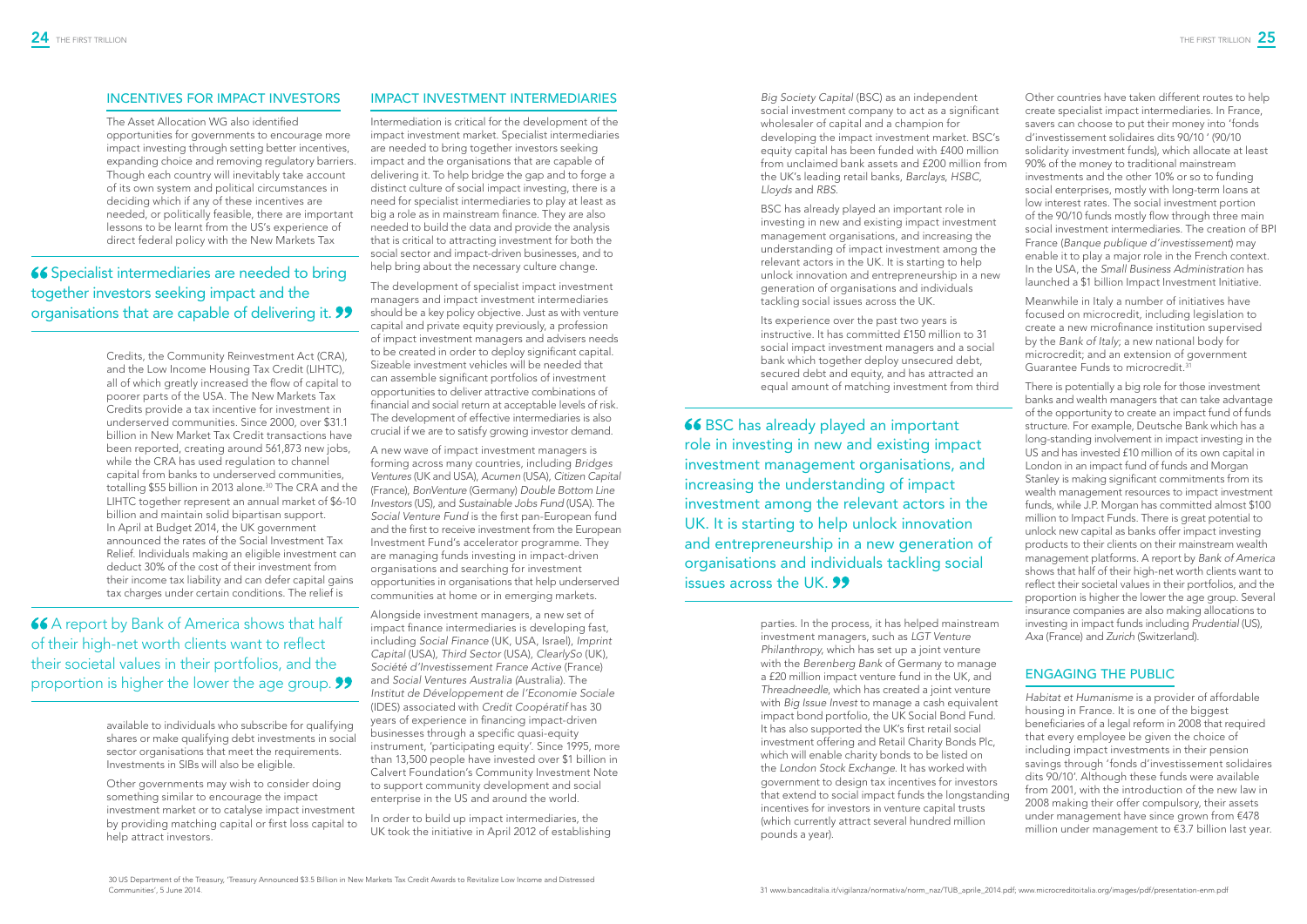We recommend that all countries consider introducing legislation to make the allocation of some pension savings to impact investment a standard option for everyone.

As crowdfunding grows, the essentially social nature of fundraising on crowd platforms leads us to expect that a significant part of the money raised will be impact investment. Most systems allow the public to give their money away or to invest it for profit, but many jurisdictions struggle with anything that falls in between, and regulations will have to change to allow crowdfunding of impact investments, as opposed to donations, to take place. For example, in France, regulations have been recently changed to allow the public to invest up to €1,000, per project per person up to a limit of €1 million, in impact investments through crowdfunding platforms. In the UK, a recent report published by the UK Social Investment Research Council has highlighted the steps that could be taken to reform financial promotions regulations, including those that relate to crowdfunding, to ensure that impact-driven organisations and individual investors can participate fully in the impact investing market.<sup>33</sup>

We also expect to see rapid growth in the use of online crowdfunding platforms to open up impact investing to the general public.<sup>32</sup> So far, sites such as *Kickstarter* and *Indiegogo* have mostly allowed only grant making, whilst *Kiva* has facilitated lending to micro entrepreneurs in developing countries and more recently in the US. But we would expect crowd-sourced equity to grow in importance as and when regulatory barriers are removed. Equity crowdfunding currently constitutes around 4% of the global crowdfunding market which raised \$2.7 billion in 2012. *Music Securities* in Japan is an equity-based crowd sourcing platform that now has a \$46 million fund, investing in microfinance projects in Asia and South America. So far, several countries have introduced laws regulating equity crowdfunding. Both the EU and US are considering rule changes to make it easier to do equity crowdfunding.

66 As crowdfunding grows, the essentially social nature of fundraising on crowd platforms leads us to expect that a significant part of the money raised will be impact investment. 99

Beyond crowdfunding there is a wider market for retail impact investment through regulated vehicles with established track records, particularly in Europe. *The Global Alliance for Banking on Values* manages impact-based assets of over €100 billion, with over 20 million customers worldwide. There are over 160,000 cooperatives in Europe with 123 million members – many of which are developing impact investments across different sectors. And there are regulated impact investment funds in several countries – for example, the Dutch 'Groenfonds', which have deployed over €11 billion from some 234,000 individuals into green infrastructure projects in the Netherlands between 1995 and 2008. *Triodos Bank* has published a discussion paper entitled 'Impact Investing for Everyone' for the Taskforce to stimulate policy development in this area. The paper argues that there is a real opportunity to extend the market of professionally managed retail impact investment funds offering expertise and diversification.<sup>34</sup>

# **CONCLUSION**

Many of the barriers to impact investment identified by the Taskforce's Asset Allocation WG can be removed by enlightened policymaking. The key policy levers that governments can use to facilitate impact investment include regulatory change, fiscal incentives, supplying catalytic capital and building market infrastructure. Use of these policy levers will free up large pools of capital to address pressing social needs. Philanthropic foundations and wealthy individuals can play a pioneering role in catalysing the impact investment market, given their ability to take risks in pursuit of successful social innovation that are often seen as excessive by mainstream investors. Pioneering mainstream investors are also called to play a role in proving that 'impact investments can sit comfortably within a traditional portfolio framework'.

As capital starts to move into impact investment, and a growing number of organisations pursue both financial and social goals, there will be a huge opportunity for constructive financial innovation. New financial products will be developed. Ambitious people will increasingly turn to impact investing as it becomes one of the flourishing sectors of the financial industry. Like venture capital before it, we expect an increasing supply of impact investment to create its own demand – providing social returns are measured in a reliable way.

34 Available at: www.triodos.com/en/investment-management/impact-investment/



# RECOMMENDATIONS

# 1

Introduce regulatory and tax incentives for impact investment.

# 2

Define fiduciary duty of foundation and pension fund trustees to allow investment in impact assets.

# 3

Support specialist intermediaries that manage impact capital and develop impact investment products and services.

# 4

Make impact products accessible to retail pension and savings investors.

5

Establish a social impact investment wholesaler, potentially financed through unclaimed assets, to serve as market champion and help it create specialist investment intermediaries.

# 6

Foundations and philanthropists to allocate a percentage of their endowments or wealth to achieving impact.

<sup>32</sup>Toniic and European Crowdfunding Network, Crowdfunding for Impact in Europe and USA, 2013. Available at: www.gle.iipcollaborative.org/ wp-content/uploads/2014/01/CrowdfundingForImpact.pdf

<sup>33</sup> Social Investment Research Council, Marketing social investments - an outline of the UK financial promotion regime, 18 June 2014. Available here: www.cityoflondon.gov.uk/business/economic-research-and-information/research-publications/Pages/marketing-social-investments-outlineof-the-FPO.aspx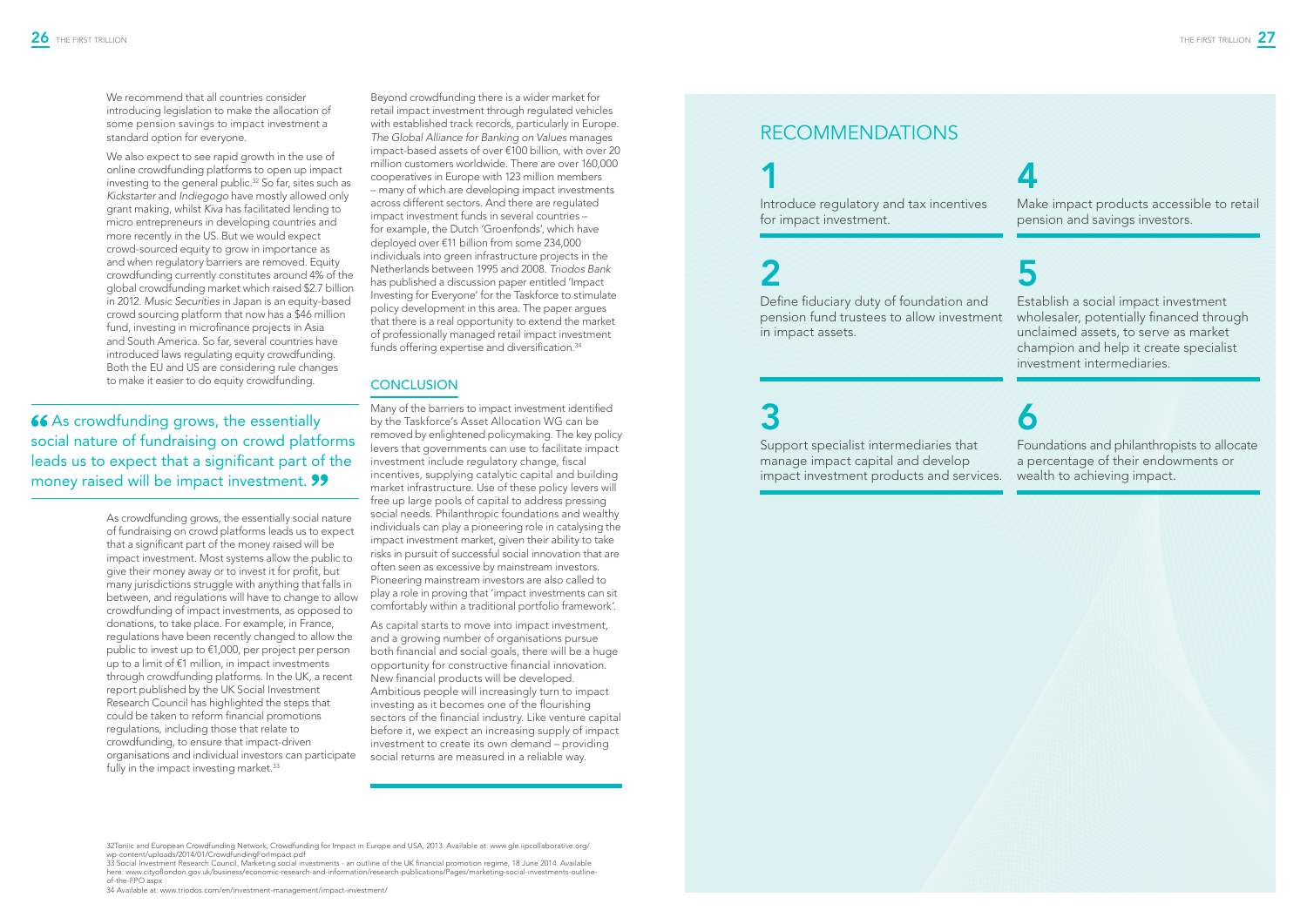The move to a 21<sup>st</sup> century investment paradigm based on the three dimensions of risk, return and impact depends crucially on the development of reliable measures of social and environmental impact.

One of the key reasons why impact investment has started to grow in recent years is the progress being made in measuring impact in areas where this had previously seemed too difficult. Impact investors are finding ways to inform their decisions by using data such as the grades achieved by children in education, the earnings of small farmers in Africa, the number of people employed in a particular geographical area, how many prisoners have been rehabilitated, the number of unemployed teenagers finding a job or how many drug users have kicked the habit.

The best methods of measuring are now being defined and refined, along with benchmarks for comparison, using control groups, scorecards and randomised trials.

The goal is to develop measures of impact and best practices that are as comprehensive and reliable as those we use for risk and return. Whilst the latter are not flawless, they have proved good enough for market participants to use routinely. In and after the Great Depression of the 1930s, developing measures of economic activity such as GDP and better systems of corporate accounting became a priority for both government and investors, who had come to realise that the lack of reliable measures and consistent practices had contributed to flawed decision making and inappropriate risk taking.

A similar concerted effort is now underway to develop the impact measurement system we need in order to provide a framework for tackling social issues more effectively. It is a task that requires us to overcome significant challenges, but it can be done. Governments are called to play a role in encouraging and supporting efforts to establish the infrastructure and capability required for appropriate measurement in the future.

The effective measurement of impact is important for all social sector organisations in achieving their mission. It is also the key to opening the capital markets for impact-driven businesses. The more that impact measurement makes it possible to link accurately progress in achieving social outcomes to financial returns, the more compelling impact investment will become. Where it is possible to estimate likely social returns and compare the performance of the organisations that deliver them, measurement will help to attract significant capital from a spectrum of investors that seek different combinations of financial and social returns.

A degree of global standard setting in measurement will boost the flow of trade and capital. We are encouraged that several of the EU Directorates-Generals are developing rules for consistent social disclosure as are Singapore and South Africa.

The better we get at measuring impact, the more money will flow into impact investment.

# MEETING THE CHALLENGE

While it is obvious that not everything that counts can be counted, principles are emerging that allow the measurement of the achievement of many kinds of social outcomes. The growth in impact investors who want these metrics to inform their investment decisions and impact entrepreneurs who want to demonstrate their social impact is driving this change, as is the growing number of governments looking to use pay-for-success contracts and SIBs to finance the achievement of explicit, measurable social outcomes.

Progress has been made on several fronts towards establishing an impact accounting system for companies, through initiatives such as integrated double- and triple-bottom-line accounting, the *Global Reporting Initiative* (GRI), the *Sustainable Accounting Standards Board* (SASB), the GIIN's Impact Reporting and Investment Standards (IRIS) initiative and the EU Standard for Social Impact, which is being developed based on the report developed and endorsed by the European Commission's group of experts on social enterprise.35 In the UK, the Cabinet Office has

# THE THIRD DIMENSION

supported the launch of 'Inspiring Impact', a ten year sector-led programme aiming to build a coordinated and consistent approach to impact measurement. The growing collaboration between these initiatives, whilst long overdue and still insufficient, combined with the recognition that organisations with similar social missions should agree on common metrics and ensure that metrics should not place an unduly heavy burden on impact delivery organisations, provide real encouragement that there will be further rapid progress.

Another promising effort to create standardised ratings and reporting of impact is the *Global Impact Investing Ratings System* (GIIRS) developed by *B Lab*, the US organisation behind the B Corp certification. The GIIRS rating system uses IRIS metrics in conjunction with additional criteria to come up with an overall company or fund-level rating, as well as targeted sub-ratings in the categories of governance, workers, community, environment, and socially and environmentallyfocused business models. There are currently almost 500 GIIRS rated companies in 39 countries, each of which is scored up to a maximum of 200 points on criteria ranging from its commitment to a social mission and its land use to how it treats its workers and the community in which it operates.

As of July 2014, a score of 91 was required to qualify for a 3-star rating, whilst a 5-star rating required at least 125 points.

Among mainstream businesses, while robust measurement of social outcomes (as opposed to essentially marketing-driven reporting of good works) is still unusual, some prominent companies are moving to a sustainable business model, developing detailed reporting around social and environmental issues. For example, *Unilever* launched in 2011 a 'Sustainable Living Plan', pledging by the end of the decade to double its profits whilst halving its environmental footprint, upgrading the skills of people in its supply chain in developing countries and improving the health of 1 billion new customers. In April 2014, it reported that, among other things, 48% of its agricultural raw materials came from sustainable sources, up from 14% in 2010, against a target of 100% by 2020; and that it had helped and trained over 570,000 smallholder farmers and increased the number of Shakti women micro-entrepreneurs in India that it employs from 48,000 in 2012 to 65,000 in 2013. The sooner this kind of measurement is standardised across similar firms and independently audited, the better.

# La Laiterie du Berger, Senegal

## The organisation

*As the first company to make dairy products from milk produced locally in Northern Senegal, La Laiterie du Berger (LDB) is both improving the livelihoods of livestock herders and offering nutritional food products to the population at large. Despite the fact that 30% of the Senegalese population are livestock herders 90% of dairy products in Senegal are made from imported powdered milk, which has low nutritional value.*

## The investor

*The company is part of the portfolio of* Investisseurs et Partenaires (I&P)*, a Paris based impact fund which makes investments in SMEs in Africa. I&P invested in LDB as a start-up and now has a 25% share in the company.*

*The Impact Measurement WG highlighted the fund as a best practice example of impact measurement. It works closely with its investees to design specific metrics and systems of reporting on impact recognising the challenges for impact measurement in Africa – notably around data collection (where electronic data management and collection is not an option) and a lack of publicly available data for comparison.*

## The metrics

*For LDB the key metrics are the number of herders, volume of milk collected and the annual income of the herder. If a farmer wants to supply LDB with milk then they are given a churn, each churn being uniquely* 

*identified. This enables monitoring of total numbers and volumes as well as enabling calculations to be made about the level of pay at the end of the month. LDB products are now sold in over 6,000 shops. The business is expected to involve over 1,400 herders in 2014 (up from just 200 in 2006), collecting nearly 2,000 tons of milk and increasing the annual income per herder to €408 (up from €314 just three years before). By using these metrics LBD has managed to clearly demonstrate its impact over the past eight years and secured further investment from the likes of impact investors* PhiTrust Partenaires *and the* Grameen Crédit Agricole Microfinance Foundation*.*

# CASE STUDY

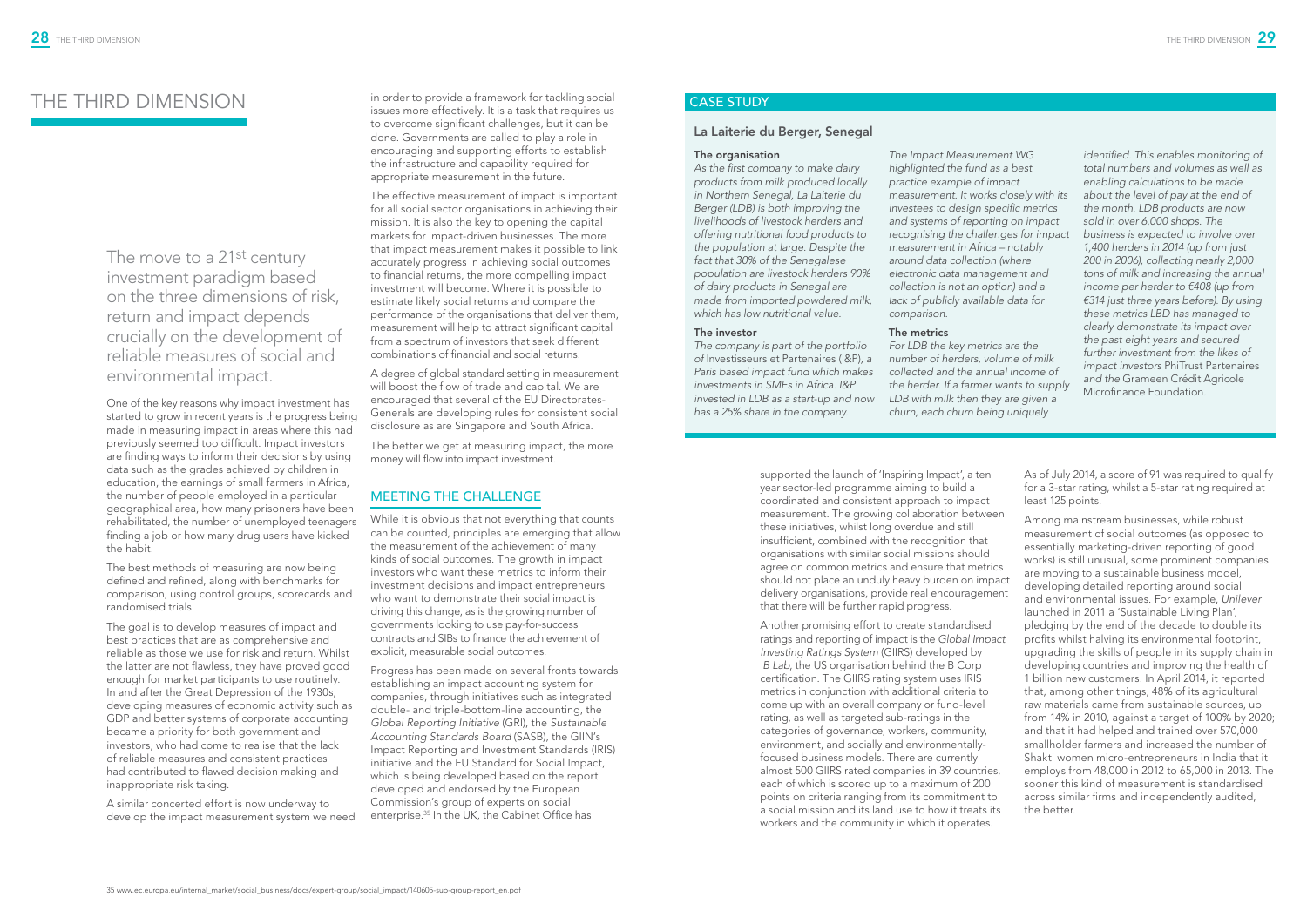# EMBEDDING MEASUREMENT

These are some of the buildings blocks on which reliable measures of impact can be built. The report of the Taskforce's Impact Measurement WG, *Measuring Impact*, has developed a vision for an impact measurement convention and a roadmap for its achievement.

Specifically, effective social impact measurement is needed by five key market participants: government, foundations, social sector organisations, impactdriven businesses and impact investors. They all have a broad interest in a wide range of metrics (including the gain to society resulting from a successful intervention, and the associated social rate of return on investment). The importance of other measures will vary from participant to participant (see Chart D). For example, governments will be particularly interested in the fiscal,

66 The goal of measurement is to facilitate greater social impact, not to weigh down those trying to deliver it. The best measurement practice will help impact entrepreneurs to run their organisations so as to create greater value in achieving their mission. 99

> economic and social cost of a social issue, as well as the savings accruing to government from a successful intervention. In contrast, investors will be particularly interested in the success rate and cost of interventions, the outcome payments associated with them and the social and financial returns achieved.

For foundations as grant-makers, where the financial return from grants is by definition zero, it is important to measure social impact and the cost of achieving that impact at increasing scale in a way that allows the comparison of performance with others pursuing similar goals. Through a comprehensive consultative process with practitioners, the Impact Measurement WG has developed a set of practical guidelines for impact measurement. Among other parameters, this covers goal-setting, reporting, data-driven investment management and validation.<sup>36</sup>

As well as accurately capturing impact, it is important that these measures do not impose an undue burden on the organisations expected to generate and use them, so the right balance needs to be reached and no doubt it will take time to achieve it. The goal of measurement is to facilitate greater social impact, not to weigh down those trying to deliver it. The best measurement practice will help impact entrepreneurs to run their organisations so as to create greater value in achieving their mission.

For impact-driven organisations, standardised procedures for issue-based outcomes measurement will soon be in use in many cases

where government is the outcome purchaser, as will cost per successful outcome and the economic and non-economic value of a successful outcome for society. Government can help create an enabling environment for measurement standardisation that builds on best practice in the field, as recommended by the Impact Measurement WG.

Investors will need measures of social return which are now being produced, alongside financial performance metrics, as well as indicators of their volatility, to make it possible to identify risk-adjusted financial and social returns, and to get a sense of how the financial returns of different categories of social impact investment are correlated with other types of financial asset.

There is concern that smaller organisations may find the cost of measurement hard to bear. Certainly flexibility will be needed to help reduce the effort required from them. There is a strong case to be made for grant support from foundations and/or government to help organisations build up the capacity to measure their impact. Having social impact measurement baked into an organisation's DNA from the start, even if this involves extra upfront cost, is likely to help it be far more effective in the long run in achieving its social mission.

While there may sometimes be a commercial reason not to disclose performance data, we believe there should be a bias towards openness, and an expectation when not disclosing that an organisation should explain why not. We are encouraged that, for example, leading impact investors are starting to share their approaches to impact measurement on the IRIS Registry.<sup>37</sup> Additionally, over 5,000 organisations recognise the potential of their data to inform the industry and anonymously contribute IRIS data to the GIIN to help create a base of knowledge about impact performance.

# CHART D: CAPTURING IMPACT – KEY DATA NEEDS OF MARKET PARTICIPANTS

|                                  | Government<br>(as outcome<br>payer) | <b>Foundations</b><br>(as grant makers) Organisations | <b>Social Sector</b> | Impact-driven<br>businesses | Impact<br>Investors |
|----------------------------------|-------------------------------------|-------------------------------------------------------|----------------------|-----------------------------|---------------------|
| ue to the country                |                                     |                                                       |                      |                             |                     |
|                                  |                                     |                                                       |                      |                             |                     |
|                                  |                                     |                                                       |                      |                             |                     |
|                                  |                                     |                                                       |                      |                             |                     |
| metrics                          |                                     |                                                       |                      |                             |                     |
| avings from<br><b>tervention</b> |                                     |                                                       |                      |                             |                     |
| essful<br>rvention               |                                     |                                                       |                      |                             |                     |
| ement from<br><b>tervention</b>  |                                     |                                                       |                      |                             |                     |
| эf<br>entions                    |                                     |                                                       |                      |                             |                     |
| ber<br>ervention                 |                                     |                                                       |                      |                             |                     |
| ics                              |                                     |                                                       |                      |                             |                     |
| ectives<br>es                    |                                     |                                                       |                      |                             |                     |
| n.<br>ctives                     |                                     |                                                       |                      |                             |                     |
| netrics<br>rks                   |                                     |                                                       |                      |                             |                     |
| ments                            |                                     |                                                       |                      |                             |                     |
| ρn                               |                                     |                                                       |                      |                             |                     |
| 'n                               |                                     |                                                       |                      |                             |                     |

|                                                      | OUVELIIIIIEIIL<br>(as outcome<br>payer) | <b>Foundations</b><br>(as grant makers) | <b>Social Sector</b><br>Organisations | Impact-driven<br>businesses | Impact<br>Investors |
|------------------------------------------------------|-----------------------------------------|-----------------------------------------|---------------------------------------|-----------------------------|---------------------|
| Cost of an issue to the country                      |                                         |                                         |                                       |                             |                     |
| Fiscal                                               |                                         |                                         |                                       |                             |                     |
| Economic                                             |                                         |                                         |                                       |                             |                     |
| Social                                               |                                         |                                         |                                       |                             |                     |
| Intervention metrics                                 |                                         |                                         |                                       |                             |                     |
| Government savings from<br>a successful intervention |                                         |                                         |                                       |                             |                     |
| Cost of a successful<br>governent intervention       |                                         |                                         |                                       |                             |                     |
| Social improvement from<br>a successful intervention |                                         |                                         |                                       |                             |                     |
| Success rate of<br>outside interventions             |                                         |                                         |                                       |                             |                     |
| Outside cost per<br>successful intervention          |                                         |                                         |                                       |                             |                     |
| <b>Investor metrics</b>                              |                                         |                                         |                                       |                             |                     |
| Outcome objectives<br>for beneficiaries              |                                         |                                         |                                       |                             |                     |
| Performance in<br>meeting objectives                 |                                         |                                         |                                       |                             |                     |
| Performance metrics<br>and benchmarks                |                                         |                                         |                                       |                             |                     |
| Outcome payments                                     |                                         |                                         |                                       |                             |                     |
| Social return on<br>nvestment                        |                                         |                                         |                                       |                             |                     |
| Financial return<br>on investment                    |                                         |                                         |                                       |                             |                     |

|                                                      | OUVELIIIIIEIIL<br>(as outcome<br>payer) | <b>Foundations</b><br>(as grant makers) | <b>Social Sector</b><br>Organisations | Impact-driven<br>businesses | Impact<br>Investors |
|------------------------------------------------------|-----------------------------------------|-----------------------------------------|---------------------------------------|-----------------------------|---------------------|
| Cost of an issue to the country                      |                                         |                                         |                                       |                             |                     |
| <b>Fiscal</b>                                        |                                         |                                         |                                       |                             |                     |
| Economic                                             |                                         |                                         |                                       |                             |                     |
| Social                                               |                                         |                                         |                                       |                             |                     |
| <b>Intervention metrics</b>                          |                                         |                                         |                                       |                             |                     |
| Government savings from<br>a successful intervention |                                         |                                         |                                       |                             |                     |
| Cost of a successful<br>governent intervention       |                                         |                                         |                                       |                             |                     |
| Social improvement from<br>a successful intervention |                                         |                                         |                                       |                             |                     |
| Success rate of<br>outside interventions             |                                         |                                         |                                       |                             |                     |
| Outside cost per<br>successful intervention          |                                         |                                         |                                       |                             |                     |
| <b>Investor metrics</b>                              |                                         |                                         |                                       |                             |                     |
| Outcome objectives<br>for beneficiaries              |                                         |                                         |                                       |                             |                     |
| Performance in<br>meeting objectives                 |                                         |                                         |                                       |                             |                     |
| Performance metrics<br>and benchmarks                |                                         |                                         |                                       |                             |                     |
| Outcome payments                                     |                                         |                                         |                                       |                             |                     |
| Social return on<br>investment                       |                                         |                                         |                                       |                             |                     |
| Financial return<br>on investment                    |                                         |                                         |                                       |                             |                     |

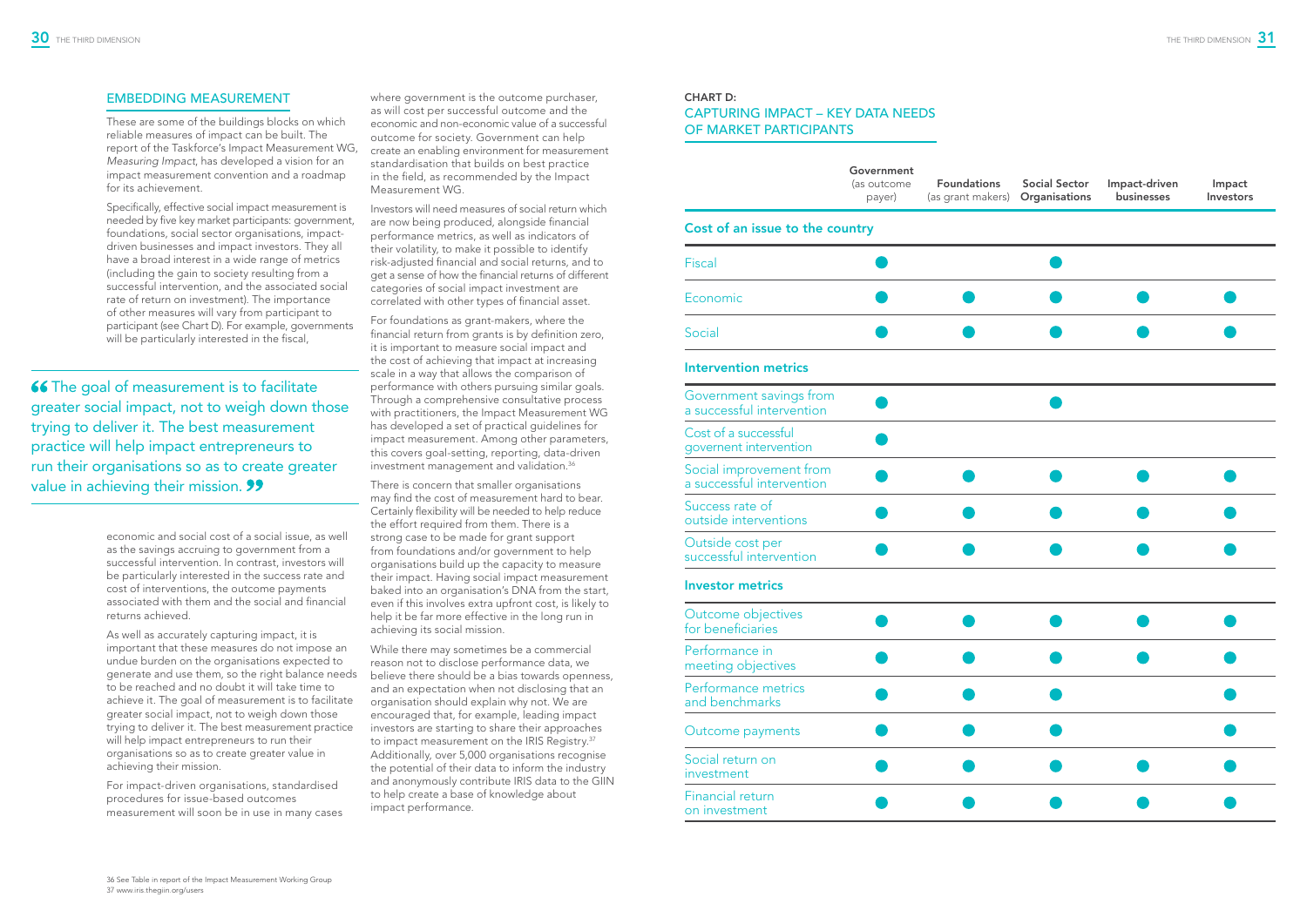about their overall social impact and not just one aspect of it in isolation. An organisation doing good things with one hand whilst doing far worse things with the other should not be able to use narrow data on its good activities without being transparent about the negative social impact it creates.

It is also important that organisations be transparent embrace impact accountability as a common value; apply the seven best practice guidelines that the WG has identified; establish a common language and data infrastructure and help the field to maximize the utility of measurement approaches.

# **CONCLUSION**

In order for the impact investing field to move towards a strong future impact measurement convention, the Impact Measurement WG has identified four priorities for the road ahead:

The WG has established that effective impact measurement would generate value for all stakeholders, mobilise increasing capital flows and improve market transparency and accountability.

Setting clear impact objectives and focusing intensely on achieving them will help impact-driven organisations and investors to deliver greatly enhanced outcomes.

Impact measurement has already started to shift the paradigm for investment decision-making beyond the established 20th century dimensions of risk and return. It is enabling impact to bring a third dimension.

# 4

Foundations to use grant capital to help impact-driven organisations build up the capacity to measure impact.

# 5

Government adoption of impact measurement in reporting and contracting requirements.

# RECOMMENDATIONS

# 1

Support a single impact accounting system that incorporates existing initiatives by GRI, SASB, GIIN, the EU and GIIRS.

# 2

Publish data on the costs to government of social issues.

# 3

Support standardised measurement of social impact to appear alongside financial performance metrics.

Developing countries are not the main focus of this report, but it is clear to the Taskforce that impact investment has the potential to be at least as important for them as it will be for any other countries.

Impact investment approaches have already played an important role alongside the existing flows to developing countries of foreign direct investment, government and multilateral aid, investments and private philanthropy. It has the potential to play an expanded role with a new set of tools to tackle the more complex global challenges faced by developing countries. And impact investing also has the potential to influence other flows of capital in developing economies to work together to the greatest effect, to be an important part of the solution to the challenge of delivering more inclusive economic growth that benefits everyone, in developing countries.

For instance, while generating jobs and higher incomes in developing countries is a "placebased" impact investment, introducing explicit, measurable impact goals can help the achievement of social outcomes that go beyond providing jobs.

Economic growth must go hand-in-glove with the rapid expansion of basic services including health care, education, water and sanitation. Once the world debates and agrees new sustainable development goals to succeed the Millennium Development goals after 2015, impact investment can play a crucial role in financing the delivery of those goals. This includes investments for new types of businesses, social sector organisations and new business models, as well as for DIBs to tackle some of the seemingly intractable social issues that constrain economic growth, such as providing decent education and health care, and improving employment readiness.

# THE CHANGING LANDSCAPE

In recent years, even as government overseas aid has continued to make a big contribution to development, there has also been a much-needed conversation about how to make it more effective. International agencies have increasingly looked to use more evidence-based policies and "marketbased solutions" alongside other policy tools, and sought new investment models and better ways to partner with the private sector, at a time of increasing private capital flows to developing countries from abroad, from philanthropic sources, investors and diasporas (see chart E).

"Remittances" to developing countries from members of their diaspora working abroad have grown rapidly. Currently, this money is being put to a range of uses, from funding consumption by those receiving the money, to charity and business investment. There is potential for remittances to be deployed as impact investment. Members of a country's diaspora can, and should, play a leading role in demonstrating how money from abroad can help deliver inclusive growth.

Market trends show that pent-up demand exists among the world's poorest people for products and services, and that new approaches are emerging for the provision of public and financial services. These factors create demand for impact investing, and it is estimated that 70% of impact investments today are made in emerging markets. Impact investing in international development may turn out to be one of the fastest growing segments of a global impact investment market.

# A NEW FORCE IN INTERNATIONAL DEVELOPMENT

66 Impact measurement has already started to shift the paradigm for investment decisionmaking beyond the established 20th century dimensions of risk and return. It is enabling impact to bring a third dimension. **99**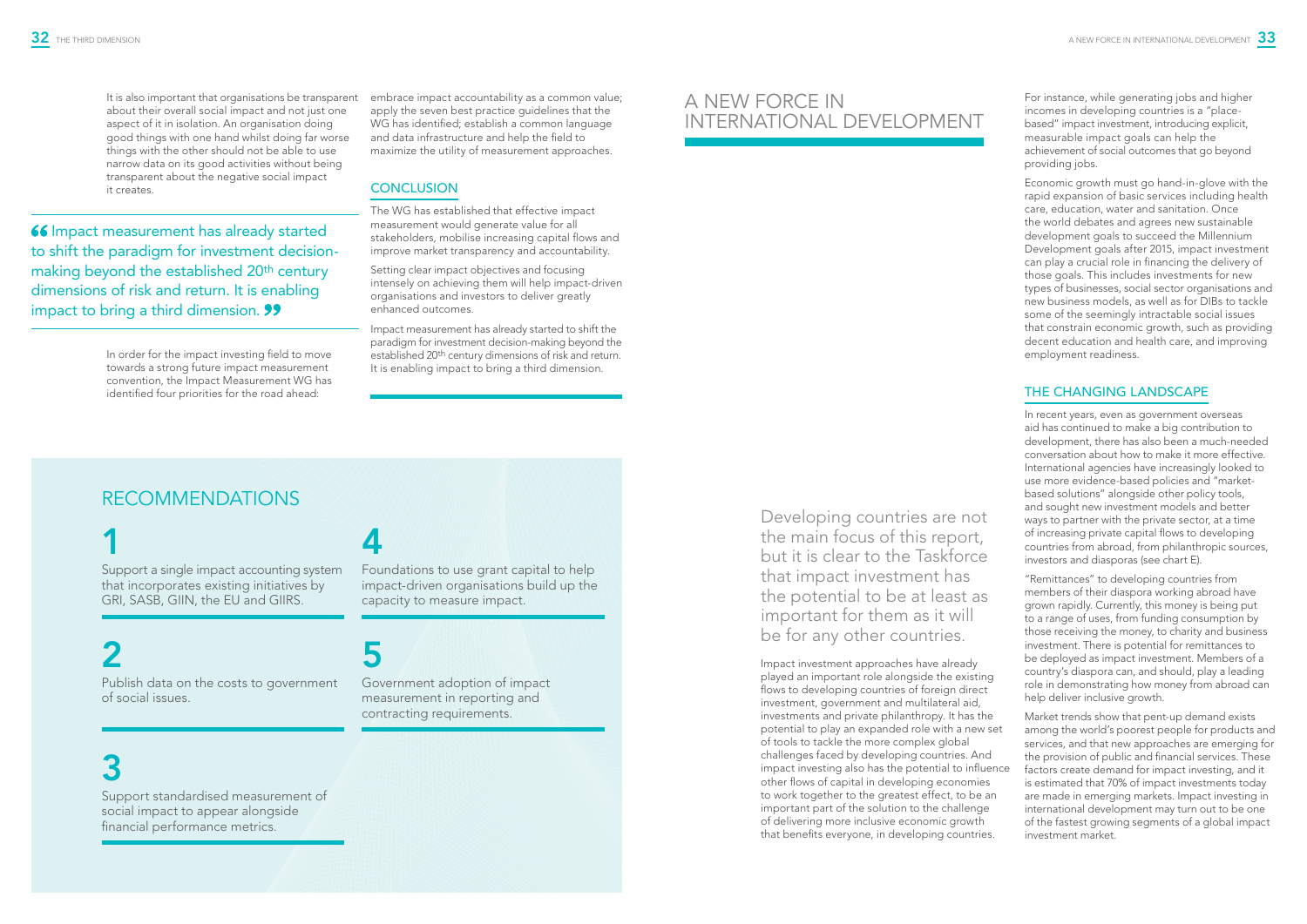# THE POTENTIAL

Dealing with global development challenges requires more than money. New approaches and new partnerships between different actors and sources of capital are essential, too.

Impact investments can deliver results for international development. It can transform development finance, because it better aligns all the different sources of capital and expertise, to achieve common development objectives. It brings the expertise of different players to bear on solving complex development challenges and demonstrates how investment and grants can work hand in hand to generate both financial and social returns.

Much progress has been made already. There are a number of multilateral and bilateral agencies committed to the use of private sector capital and innovation to end poverty and boost prosperity in developing countries. For example, *Department for International Development* (DfID) in the UK, *KfW* in Germany, *USAID* in the US, the Multilateral Investment Fund at the *Inter-American* 

*Development Bank* and many others have all used both grant and investment capital to achieve development goals for more than half a century.

Effective partnerships include France's development agency *Agence Française de Développement* (AFD) and *Grameen Danone*. This social business joint venture, which benefits from a loan guarantee from AFD to Grameen Danone, sells enriched yoghurt products to lower income groups in Bangladesh, while purchasing milk from impoverished herdsmen. The *Japanese International Cooperation Agency* (JICA) offers financial support for projects in partnership with the private sector that tackle a range of problems including access to health care, agricultural development, energy and education. To date, it has provided \$40 million to help support more

Funds have also played an important role in the creation and growth of enterprises. For instance, impact investment funds such as *Acumen*, based in New York, use philanthropic dollars to make low profit investments in small and medium enterprises serving customers at the bottom of the pyramid in developing countries. While for profit funds like *Ignia*, a Mexican impact fund (with investors such as Pierre Omidyar) which invests in firms, such as *Mexvi*, which builds extra rooms on homes to reduce overcrowding, and *Ver de Verdad*, which provides affordable, high quality eye glasses to poor households.

Financial inclusion funds have been particularly active and successful. For example, fund managers such as *Bamboo Finance, ResponsAbility* and *Leapfrog Investments* have generated significant social impact and financial returns by investing in the evolution of microfinance from a charitable to a profit-with-purpose activity.



# CHART E: TOTAL FINANCE TO DEVELOPING COUNTRIES BY FLOW TYPE (\$ BILLION)

- Also in 2012, the US government's development finance institution, *Overseas Private Investment Corporation* (OPIC), approved up to \$285 million in financing for six new impact investment funds.
- In 2013, *DFID* and the US international development agency *(USAID)* announced the joint creation of *Global Development Innovation Ventures* (GDIV), an investment platform they are jointly developing which seeks to foster innovative solutions to the world's hitherto most intractable development challenges.
- Finally, in 2014 Italy approved a law on international cooperation to allow for funding based on publicprivate-partnerships, making it easier to implement impact investment.<sup>38</sup>

Innovative partnerships between development agencies, large multinationals and local companies are emerging. In one notable example, seed funding from the UK's DFID to *Vodafone* helped them pilot what was to become *M-PESA*, the pioneering mobile phone-based money transfer system of Kenyan telecom operator *Safaricom*. Today the service handles upward of 300 transactions per second and enables over 19 million people who previously had limited access to a bank account to send and receive money, to take out and pay back loans, to buy from street sellers, make bill payments and even pay school fees.

- Fund, the FISEA (Fond d'investissement pour le soutien aux enterprises en Afrique), makes equity investments in entreprises that have a high development impact in Africa through, for example, creating decent jobs and encouraging sustainable growth.
- In 2010, the Canadian Government created Grand Challenges Canada, which makes impact investments in low and middle income countries.
- In 2011, the German Development Bank *KfW* provided €5 million of investment to the Aavishkaar India Impact Fund. They have invested in to other impact-driven funds like the *MiFA Debt Fund* (which focuses on mobilising refinance for microfinance in Asia), the European Funds for Southeast Europe and the Global Climate Partnership Fund.
- In 2012 the UK's *DFID*, launched the £75 million DFID Impact Fund, managed by *CDC Group*,

than 80 projects across Asia and Africa. International agencies have invested in impact and some are exploring the possibility of doing more. Initiatives of Taskforce countries include: • In 2009 the French government launched a €250 million investment fund managed by *CDC Group Proparco*, the investment arm of the AFD. This At this early stage of development, improved coordination and strengthened collaboration in the area of impact investment by DFIs and their private sector agencies would do much to help increase capital flows to the social sector. In particular, shared efforts at issuing pay-for-success securities such as DIBs and SIBs, impact evaluation, and co-financing could accelerate the application of outcome-based impact approaches.

the UK Government's Development Finance Institution (DFI). In 2014, this fund made its first investment into *Novastar Ventures*, a venture capital fund focused on developing breakthrough businesses that can transform consumer markets at the base of the pyramid in East Africa. These businesses aim to provide low-income households with access to affordable goods and services such as healthcare, agricultural services, energy, housing, education and safe water.

Private philanthropic foundations, such as the *Gates Foundation*, have become a crucial source of finance and innovation in addressing development challenges such as reducing death by infectious disease, and helping small farmers escape poverty by improving agricultural supply chains. They have played a leading role in pioneering efforts to harness the power of private capital to do good. One such example, akin to the role of a domestic outcomes purchaser, is the "advance market commitments" that provide an incentive to companies to invest in order to innovate by guaranteeing to them advance purchase of essential drugs or vaccines once they have been developed. The first of these, launched by the foundation in partnership with the governments of Canada, Italy, Norway, Italy and the UK in 2007, committed \$1.5 billion to buy a new vaccine against pneumococcal disease with the potential to save the lives of seven million children by 2030.



Source: www.cgdev.org/doc/Working%20Groups/DIB%20Working%20Group%20Meeting%201.pdf © Social Finance and Center for Global Development 2012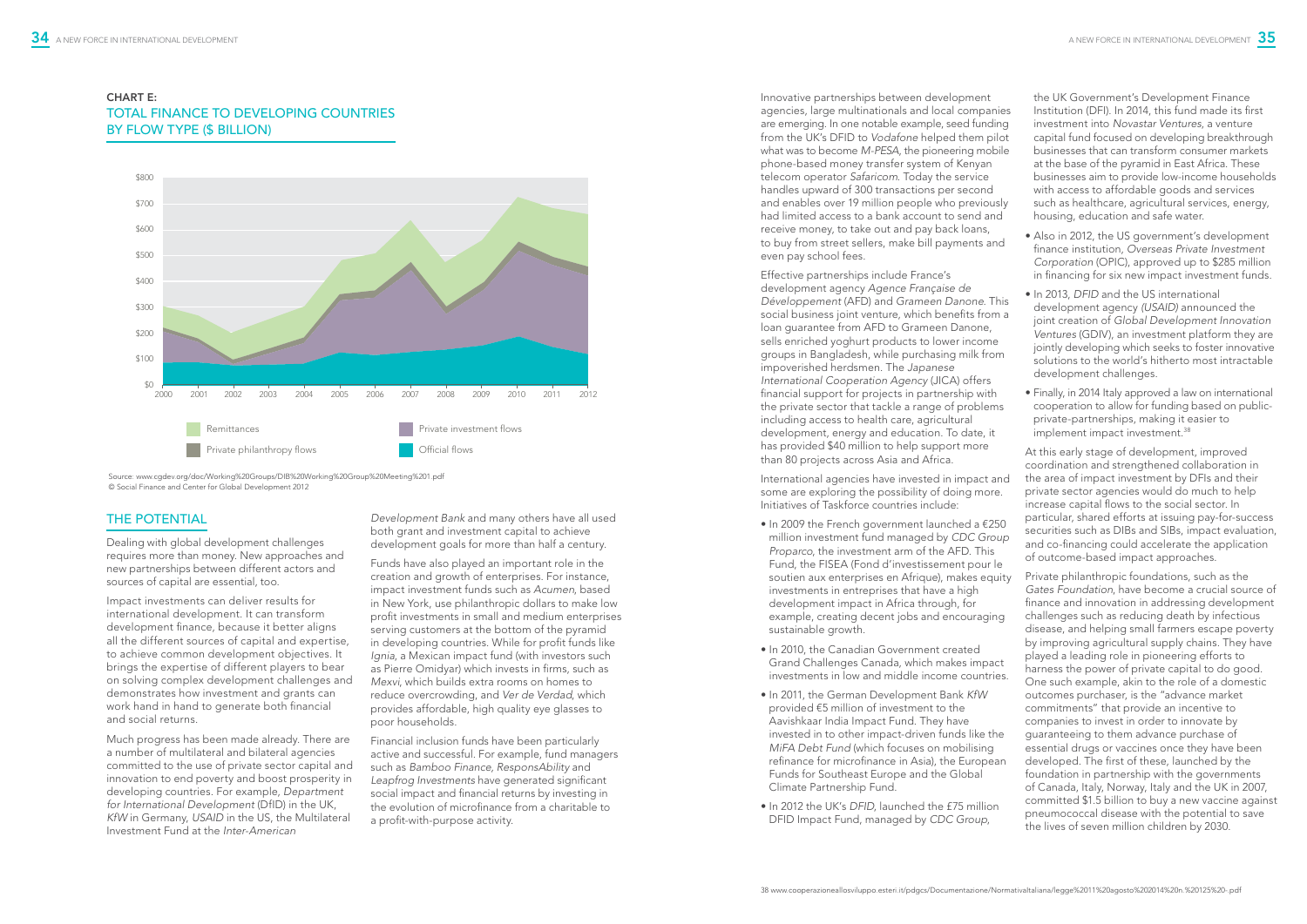# OUR PROPOSALS

To help impact investment fulfil its potential in developing countries, the Taskforce's International Development WG has set out several proposals for government, business and the social sector, both in developing countries and for their counterparts abroad who are trying to help in their development. These proposals cover areas that the rest of this report addresses for Taskforce member countries, namely: boosting impact entrepreneurship; encouraging the spread of financial and nonfinancial tools for impact investment including SIBs and DIBs; and measuring impact.

and inclusive businesses.<sup>39</sup> Impact funds that have focused on developing economies have been far smaller than some of the mainstream funds focused on the same countries because they invest in businesses that mainstream investors regard as too risky. Impact investors that value social impact can be of major help in taking on the "pioneering risk".

# Boosting Impact Entrepreneurship

Although capital flows to the developing world are growing, especially flows into infrastructure projects, far too little capital is reaching small and medium-sized businesses, impact entrepreneurs

66 Our proposals cover boosting impact entrepreneurship to help achieve scale; encouraging the growth of instruments for impact investment; and measuring impact. 99

> To this end, in its Subject Paper, the International Development WG, composed of development impact practitioners, recommends exploring ways of identifying and supporting local investors and developing impact funds. This includes exploring the possibility of creating a new, significantly sized, early-stage Impact Finance Facility. While the details are still to be fully worked out, the idea is a wholesale facility, operating as a fund of funds and managed by a private fund manager. The purpose of the facility would include identifying and supporting local impact investors; encouraging innovation in fund structures; support to early stage firms; and offering finance facilities that help provide guarantees and improve the risk-return ratio for commercial investors.

Its main characteristics would include linking capital to technical support on one hand and the flexibility to make a full spectrum of investments, including equity, debt and SIBs and DIBs on the other. It would encourage local talent to find solutions to pressing development challenges, and would reward innovative approaches. Enterprises based in frontier markets could apply via a competitive process, and support would include a combination of grant financing, to build up technical capacity and provide working capital, and investment that is tailored to the particular needs of the business. The WG urges consideration of the development and design of such a facility.

# SIBs and DIBs

The International Development WG also encourages developing country governments to explore where SIBs and DIBs might contribute to increasing the effectiveness of government service delivery, funding innovative approaches to delivering specific social outcomes and tackling social issues that constrain economic growth. SIBs/DIBs are a new model for public private partnerships that attract private investment and align incentives towards achieving social outcomes. The DIB is an innovative idea that has much in common with the SIB, but with the crucial difference that bilateral aid agencies, foreign aid ministries, multilateral institutions and philanthropists pay for the outcomes delivered instead of the local government. DIBs are still in their infancy. The first was announced in June 2014 by the *Children's Investment Fund Foundation* and UBS's Optimus Foundation to improve the quality of girls' primary education in Rajasthan, India. Also in the works are DIBs seeking to reduce the incidence of sleeping sickness in Uganda (by lowering the rate of infected cattle, which tend to carry the disease), to reduce incidence of malaria in Mozambique, and to improve early childhood education in Rwanda.

DIBs have the potential to transform the way that social services are delivered by bringing the public and private sectors together to solve specific social problems. DIBs could attract finance for the achievement of goals targeted in the United Nations framework beyond 2015. In the appropriate context, DIBs could help countries to reach these goals because they bring a rigorous focus on results that is lacking in input-based development programs. The fact that they make significant capital available without specifying inputs creates a space for service providers to

innovate. The data they generate creates valuable feedback loops that help inform policy decisions about social services and identify interventions that deserve extension.

The International Development WG has also recommended the establishment of a DIBs Social Outcomes Fund to pay for successful DIB-funded interventions. This would create an opportunity for a number of actors interested in DIBs to spread the risk and share the lessons from DIB pilots in different sectors and countries. It would help catalyse the market by facilitating the provision of outcomes funding, which is a significant challenge in developing countries.

**66** This is a world first for international education… Development Impact Bonds will focus governments and the aid industry on costing and paying for results. This model can transform the way development is done: new ways of working, and a clear accountability around outcomes for children. We want to test this model, and we want to show the world it can work. **99** 

## Measurement

The development of good measurement systems to underpin impact investing is as important in the developing world as it is in Taskforce countries. That said, it is important to acknowledge that the operating context in developing countries is more challenging in terms of the data available and the capacity for planning and monitoring. DIBs, in particular, depend on accurate measurement of outcomes, so if the market for DIBs is to take off, it is crucial that governments put in place the necessary measurement and reporting systems. Recognising that there may be a lack of accurate government data on social issues and limited capacity for data collection in some countries, we believe that development finance institutions could help develop systems on the lines set out in the Impact Measurement WG's Subject Paper.

The rapid spread of mobile phones in developing countries has the potential to generate and relay much valuable data, for use by impact-driven

organisations serving those at the bottom of the pyramid. Micro-lenders are already making use of mobile data to inform their decisions on creditworthiness by relying on only a handful of data points generated by the phone.

# **CONCLUSION**

It is clear to us that there is much more that impact investment can do for development. We see an important role for international finance institutions such as the World Bank. We are encouraged by the example of OPIC, which in 2012 started to examine its investments against an impact "intentionality test". By putting more impact data into the public domain, development agencies are helping to provide better insights for potential impact investors, entrepreneurs and governments.



The International Development WG believes that impact investing has considerable potential to help developing countries. Testing and scaling impact investing approaches to tackle challenging social issues that constrain private sector development and economic growth should be an urgent priority.

Michael Anderson, CEO Children's Investment Fund Foundation about the Rajasthan DIB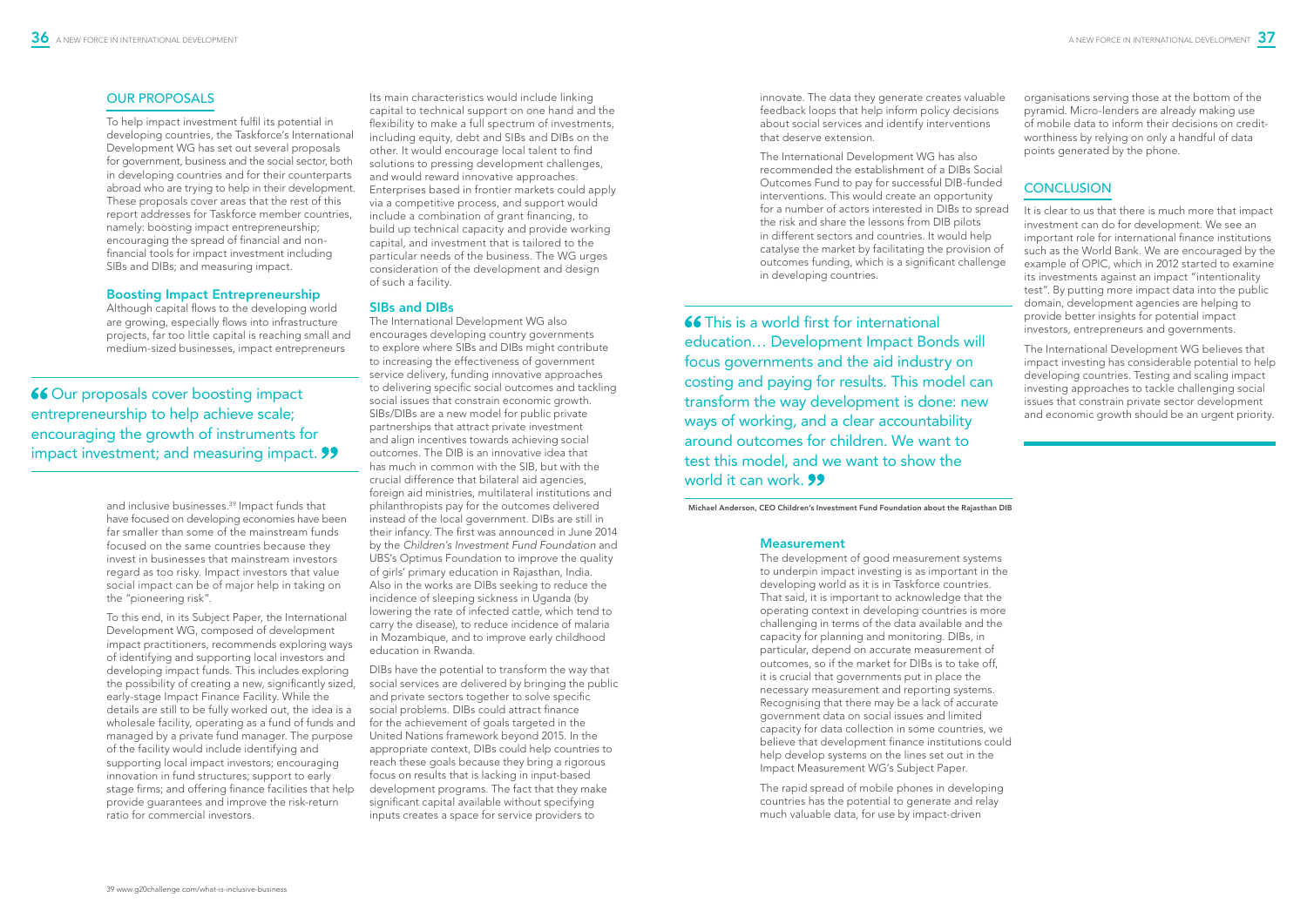# RECOMMENDATIONS

# 1

Support coordination and collaboration between DFIs and their private sector agencies to advance impact investment.

# 2

Explore impact funds to support small and medium-sized firms and those serving bottom of the pyramid customers.

# 3

Allow development finance institutions to increase impact investment efforts.

# 4

Explore creation of a Impact Finance Facility to provide early-stage risk capital.

# 5

Encourage governments to explore how SIBs and DIBs might contribute to efficiency of social service delivery.

# 6

Explore creation of a DIB Social Outcomes Fund to pay for successful DIBs.

As the Pope said at a Vatican conference on impact investing in June 2014, "it is urgent that governments throughout the world commit themselves to developing an international framework capable of promoting a market of high impact investments, and thus to combating an economy which excludes and discards."

And as former US Treasury Secretary Lawrence Summers said a month earlier, after investing in one of the US's first SIBs, "This is ground zero of a big deal."

What is needed now is bold, enlightened leadership to implement our recommendations and catalyse a dynamic global social impact investment movement. Its leadership must come from many different groups including foundations, social sector organisations and businesses, impact entrepreneurs and investors, national governments and global organisations. Bottom-up, grass roots leadership will also be needed from the public to demand change, both as citizens wanting solutions to society's problems and as investors who want their savings to be invested in ways that help build the world they want for their children and grandchildren.

Nothing less than a revolution is needed to improve the lives of millions who are being left behind. Philanthropy first took up the challenge in an organised way in the 19th century, then in the 20th century governments joined in; now the spiralling magnitude of social issues demands that government, philanthropy, the social sector and business all work together. If we fail to do so, those left behind as our economies progress may be left permanently behind, and the equality of

opportunity that has been our mantra for several decades will prove to be meaningless for those born into disadvantage.

The forces of entrepreneurship and innovation, which have transformed the way we live, can now be harnessed to transform the way we tackle social issues.

All of the countries that formed this Taskforce face major challenges in tackling social issues such as poverty, unemployment, chronic ill health, criminal justice, dysfunctional childhood and an ageing population and social issues arising from climate change. If the recommendations set out in this report are implemented and we succeed in developing a thriving global market in impact investment, then vast quantities of capital will be mobilised to invest in the rapidly expanding global efforts of impact-driven organisations.

While the impact investment market is already gathering momentum, without government leadership its development will be slow and its impact more limited. There is real activity and investor and entrepreneur interest in this market, but government leadership is needed to remove barriers, build capacity, catalyse investment activity and harness the power of the market to address critical public policy challenges. Our high-priority recommendations to leaders in different parts of society start with government. Implementation is a matter of urgency.

Over the past 40 years, governments have played an important role in supporting business entrepreneurship and technological innovation. They have done so by adjusting regulation, providing tax incentives, and using grants of various kinds; by recognising successful entrepreneurs and celebrating the organisations they lead; and by favouring the establishment of an effective venture capital sector and specialised stock exchanges capable of providing risk in

# GALVANISING A GLOBAL IMPACT MOVEMENT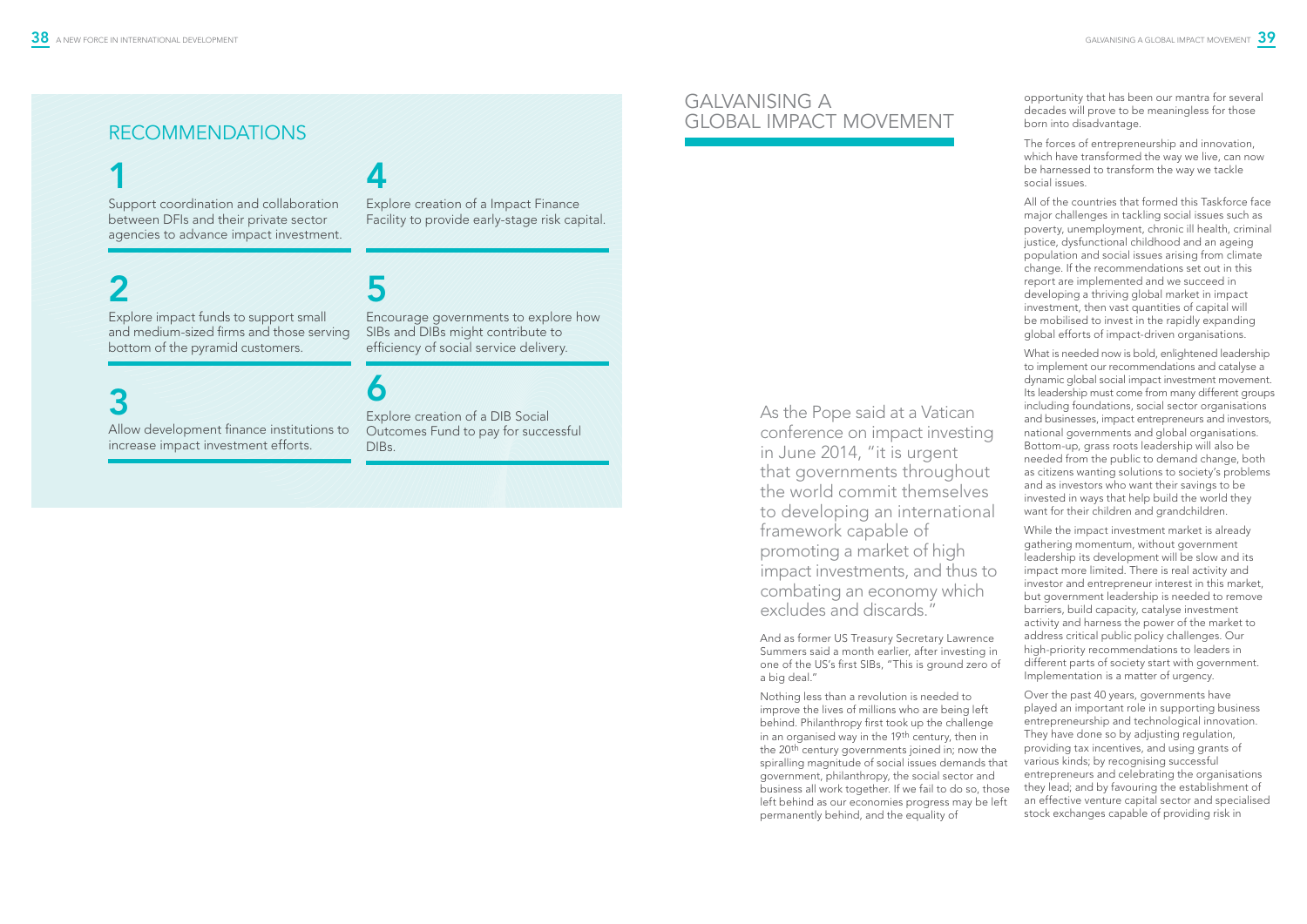helping to build valuable, innovative companies. To empower ambitious impact-driven organisations and entrepreneurs to achieve real impact on social issues, governments now need to play a similar role in supporting impact investment.

We have several urgent recommendations for national governments. First, a champion is needed for impact investment within and beyond government. Ideally, this person will be a senior government minister empowered to act as a leading champion for impact investment, helping to formulate and implement appropriate policies that build market infrastructure and to support the development of the sector.

Governments should also form a clear assessment of the social impact investment ecosystem at the national level, in order to identify and pursue

66 Over the past 40 years, governments have played an important role in supporting business entrepreneurship and technological innovation. To empower ambitious impact-driven organisations and entrepreneurs to achieve real impact on social issues, governments now need to play a similar role in supporting impact investment. 99

> opportunities to make it more effective. Equally important is identifying the social policy areas where impact investment can have greatest leverage in each country, and setting out policies to equip social sector organisations and innovators to access the impact investment market, including providing grants to social sector organisations for capacity building. This will involve creating supportive legal and regulatory frameworks, in the case of social sector organisations to ensure that the rules governing them do not inhibit entrepreneurial risk-taking and innovation, and for impact-driven businesses, to ensure that they can, if they want, maintain their social mission, through legal mechanisms and forms; removing regulatory obstacles around fiduciary duty that currently deter potential impact investors, and, where possible, providing tax incentives.

Government can also play a leading role as a purchaser of outcomes in its own right, either centrally or at the level of local authorities. Within

federal systems, the role of states and municipalities is particularly important. Creating outcome funds that can be competed for by central government departments or local authorities; publishing data about social issues, such as the existing cost to government of addressing them; and supporting the development of impact measurement standards by adopting them in its own reporting and contracting are all initiatives that can help build a thriving impact investment market.

The European Union has a major role to play. We are encouraged by its significant efforts to support social investment and innovation, such as the Social Business Initiative, the creation of European Social Entrepreneurship Funds (EuSEF) and the work on social impact measurement by the GECES's experts group. The EU's European Social Fund alone is directing €10 billion a year to improving job prospects for the unemployed, especially those from disadvantaged groups, so its power to help establish impact investing in Europe is considerable.40

Inter-governmental institutions such as the *World Bank, IFC* and regional development banks are also called to play a pioneering role, not least as issuers of and investors in a new market for DIBs.

After governments, foundations and the charitable trusts of wealthy individual philanthropists have the opportunity to be the most active force in the development of the impact investment market. This will require the courage to challenge cultural norms in the philanthropic sector, including how endowments are invested, and the willingness to embrace the risk involved in backing innovative new ideas that can improve society.

Specifically, we recommend allocating part of every charitable endowment and high net worth investment portfolio to impact-driven investments, and that foundations should look for opportunities to encourage mainstream investors to engage in impact investment by providing some investment protection through first-loss guarantees. And philanthropy has another important role to play in making grants to build the capacity of impact providers, impact investment managers, and impact finance intermediaries, and to support initiatives to develop reliable measures of impact.

The impact investment market represents a huge opportunity for mainstream investors, including pension funds, sovereign wealth funds and independent investment managers. Impact investment is not charity, but an opportunity to earn a financial as well as a social return, doing good and well while gaining the benefits of

We all have a vital leadership role to play in catalysing the market for impact investment, through how we invest and how we participate in helping to create impact. We can demand impact investment products from the institutions managing our savings. We can find out if our



improved diversification. Whilst in some cases, legislative change will be needed first to clarify that impact investment is permitted under the existing rules of fiduciary responsibility, we believe that the extent of the legal barriers to impact investing is often exaggerated within the investment world, and that leadership within the investment industry can bring a change in culture, sufficient to unleash significant flows of capital.

An increase in impact investment flows has the potential to allow leaders of existing social sector organisations, as well as social sector start-up impact entrepreneurs, to increase their impact by raising additional capital to finance the scale up of their innovative ideas. They are likely to grasp this opportunity with both hands, setting out to build organisations able to access the impact investment market, because they set clear social objectives and measure progress towards them.

66 The impact investment market represents a huge opportunity for mainstream investors, including pension funds, sovereign wealth funds and independent investment managers. Impact investment is not charity, but an opportunity to earn a financial as well as a social return, doing good and well while gaining the benefits of improved diversification. 99

> Where a for-profit business model offers the best path to large scale impact, investors wishing to lock- in the social impact mission of their investees can encourage them to become a profit-withpurpose company, for example by using a benefit corporation-like structure or by issuing a golden share that can prevent mission-drift. Where investors wish to invest in impact-driven, regular businesses, they can encourage them to pursue specific measurable social impact and track their progress in achieving it.

As impact investment flows increase, social sector organisations and businesses alike will get used to measuring their social impact and to disclosing it.

In the effort to catalyse a global market in impact investment, international governmental organisations can play a valuable leadership role using their convening power to champion social impact

investment, and providing a forum for the sharing of best practice. The establishment of this Taskforce during the UK's presidency of the G8 is an important example. Inter-governmental bodies, including the G20, ASEAN, APEC OAS, and the African Union, should consider putting on their agendas the development of social impact investment.

Inter-governmental organisations such as the *Organisation for Economic Co-operation and Development* (OECD) and others can play an important role in putting social impact investment on the international policy agenda as well as engaging other stakeholders. To complement the Taskforce's report, the OECD is preparing a report on the social investment market which aims to lay the groundwork for data collection, analysis and policy discussions on a global basis. The report, which builds on earlier work on this and related topics, will be published later this year.

As the United Nations resets its Millennium Development Goals in 2015, we recommend that it considers supporting impact investment as an innovative way of tackling the social and environmental issues that constrain private sector development and economic growth: tackling issues in education such as literacy and drop-out rates; in health such as sleeping sickness, malaria and other chronic debilitating diseases; and in employment such as training unemployed youth for available jobs.

Non- government bodies have been at the forefront of the development of impact investing and impact entrepreneurship, including *Ashoka,* the *Clinton Global Initiative,* the *Skoll World Forum* and, not least by publishing several influential reports, the *World Economic Forum*. They should continue to show leadership by shining a spotlight on impact investment and providing a forum for innovators in the field. We also look to organisations such as the OECD, the GIIN and the B-team to support the development of impact investing by publishing market surveys, analysing social issues, mapping impact entrepreneurs globally, certifying purpose-driven corporations and campaigning for policy and culture change.

# AN IDEA WHOSE TIME HAS COME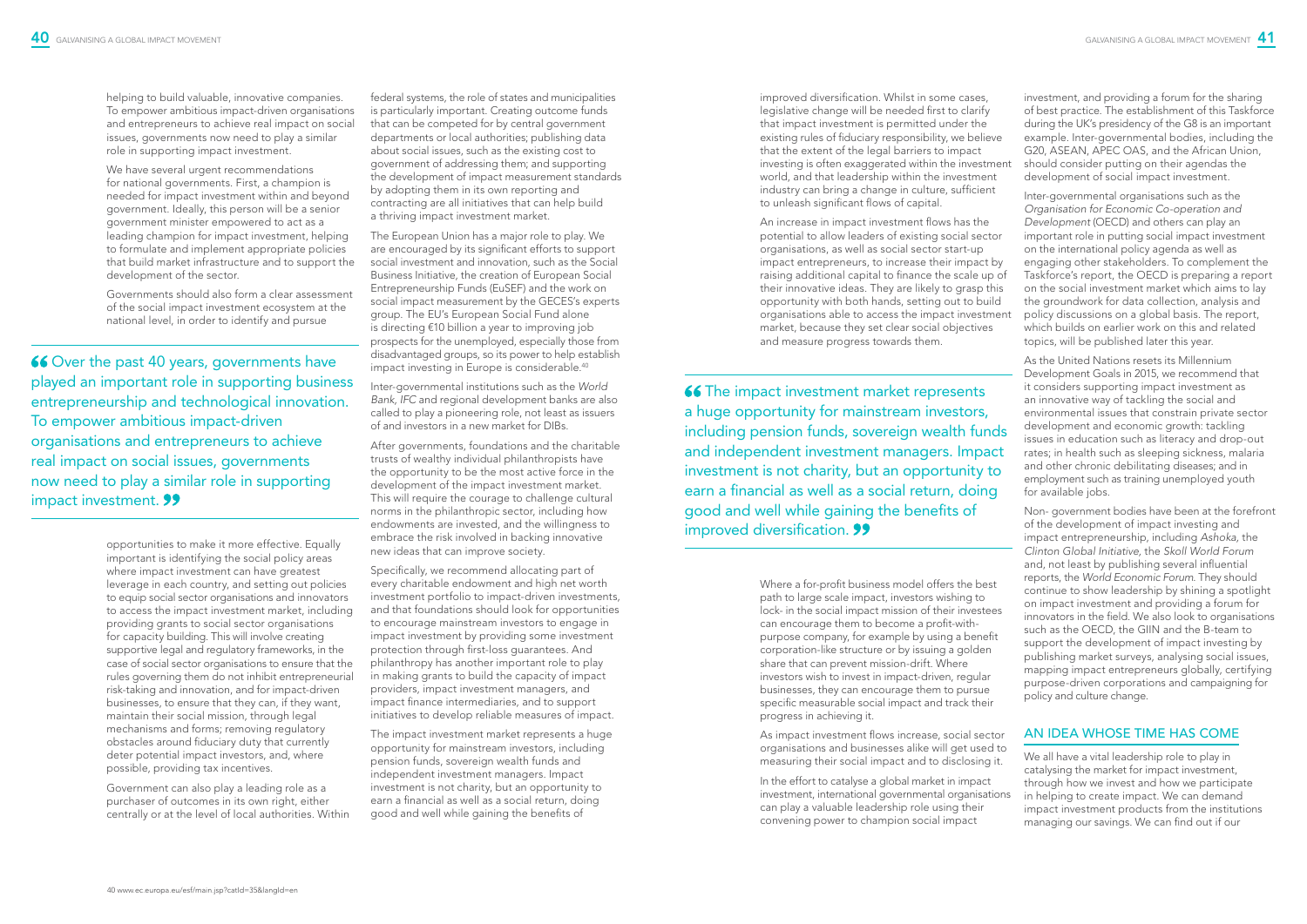pension fund providers have signed the UN Principles of Responsible Investment, or any other pledge to take seriously the social and environmental impact of their investments, and urge them to take those obligations seriously. We can urge them to engage in impact investment. As citizens, we can demand that our governments implement policies to support impact investment.

The paradigm is shifting. Together we can bring a revolution to improve lives. We can seize the opportunity to tackle social and environmental issues in new and more powerful ways. We can do so by setting measurable outcome objectives for social sector and for-profit organisations alike and by measuring their progress in achieving them; by attracting talented, ambitious and innovative people to build impact-driven organisations that do good as they do well; and by putting social sector organisations in a position to compete with businesses for managerial talent and capital in driving social innovation, scale and impact.

Governments need innovation in delivering social services and they need to attract the risk capital to finance it. They can drive innovation domestically and in developing countries not least by committing to pay for successful outcomes. The organisations they commission will create new sets of investment opportunities that blend social, environmental and financial returns while improving investment portfolio diversification. Regular businesses, large and small, will become increasingly aware of their social impact, setting social, environmental and financial objectives and measuring progress towards achieving them.

This is the revolution that impact investment portends. Across the world, we can harness entrepreneurship, innovation, capital and the power of markets to do good. If we achieve our goal, in future the invisible heart of markets will guide the invisible hand to improve the lives of those who would otherwise be left behind.

# SUMMARY OBJECTIVES AND RECOMMENDATIONS FOR POLICYMAKERS

This Taskforce has made a number of important recommendations to all those involved in social impact investment.

This section provides a summary of the objectives and recommendations for governments in developing the ecosystems which are crucial to the development of impact investment as a powerful force. Further detail can be found in the Explanatory Note on Policy Levers and Objectives.

Recognising there is no 'one size fits all' approach, policy makers need to consider their own context and the policy opportunities that suit their particular environment, their policy priorities and the existing nature of social service provision.

In all cases, however, government has the opportunity to stimulate greater innovation in the delivery of services and achieve 'better impact for money'. To ensure social impact investment thrives, government has an important role to play, as a market builder, as a purchaser of social outcomes and as a market steward, removing barriers and ensuring that the positive intentions of impact organisations are safeguarded over time.

In all three of its roles, government is called to make a number of policy decisions.



# MARKET BUILDER

Objective: Increased resources and support for impact-driven organisations to strengthen their operations and grow:

- *Provide capability-building grants for impactdriven organisations.*
- *Improve access of impact entrepreneurs to capital, including seed, early-stage and growth capital.*
- *Expand existing SME business support to impact-driven organisations.*

Objective: Increased flow of talent to the sector to build and grow impact-driven organisations:

- *Encourage existing impact-driven entrepreneurs and new entrants by celebrating success in the sector and offering rewards for innovation.*
- *Consider tax incentives for impact-driven organisations and entrepreneurs.*

Objective: A developed impact investment culture, with a range of intermediaries that manage impact capital and provide professional advice and services to the impact investment sector:

- *Create a social investment wholesaler to act as a market champion, potentially financed by unclaimed assets in bank accounts, insurance companies and pension funds.*
- *Consider early-stage support to specialist impact investment funds, intermediaries and advisory firms.*
- *Support efforts to establish a 'kitemark' or labelling system that identifies social finance products for particular segments of the market.*
- *Support efforts to enable access to a social stock exchange.*
- *Promote the use and development of innovative impact finance products.*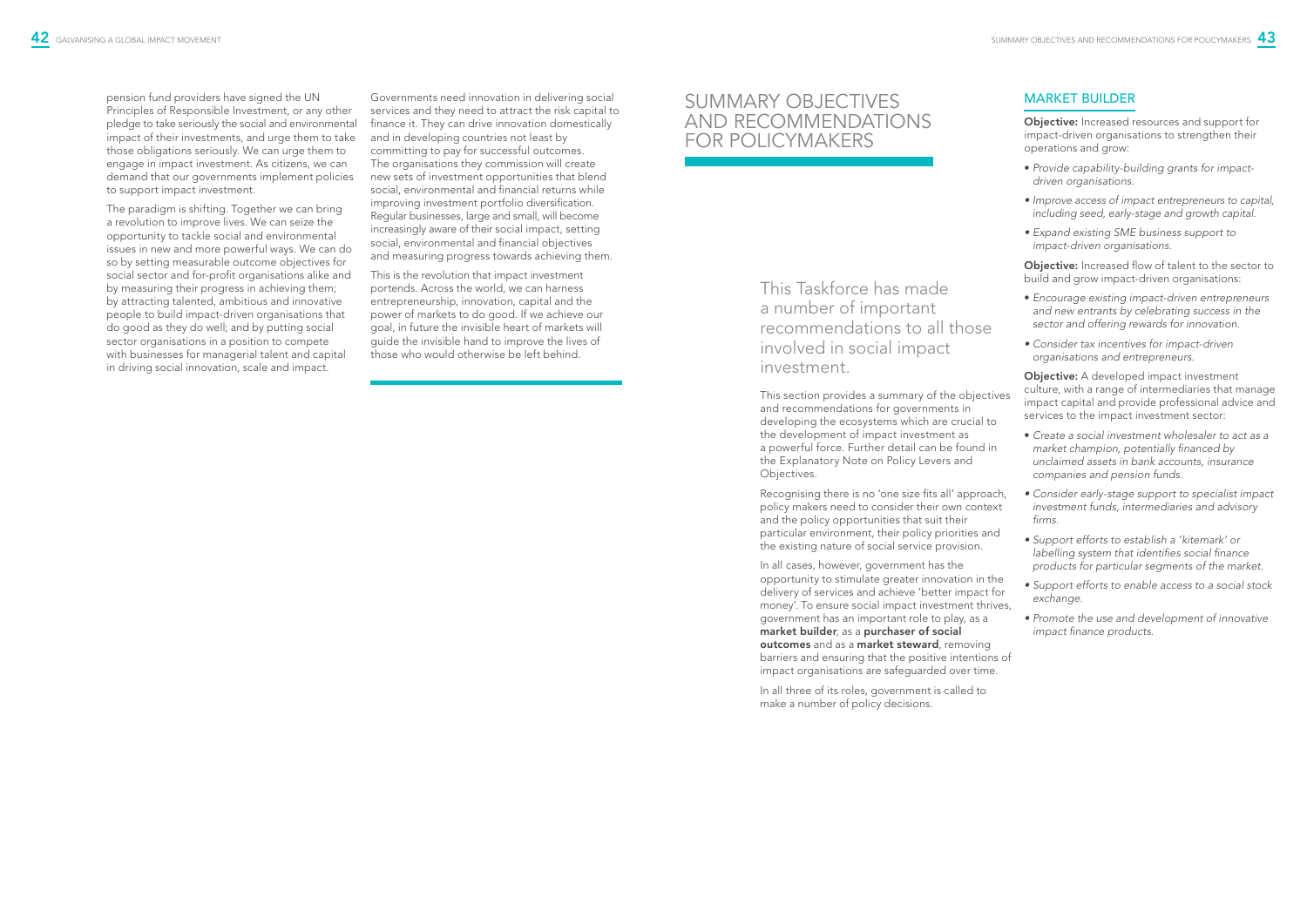**Objective:** New investors entering the social impact investment market:

**Objective:** Increased effectiveness of government's role as an effective purchaser of social outcomes:

- *Provide tax incentives for impact investors.*
- *Provide regulatory incentives for impact investment.*
- *Examine specifically what can be done to bring social impact investment to the mass retail market.*

# MARKET PARTICIPANT

**Objective:** Increased flow of investment from mainstream investors to impact-driven organisations:

**Objective:** An appropriate regulatory and legal framework for impact-driven organisations:

- *Broaden use of outcomes-based government commissioning.*
- *Create consolidated domestic outcomes funds, for use by government departments that are unable to recognise the full value of social outcomes they achieve.*

*• Provide matching finance to pump-prime the impact investment market, where it is emergent – or provide first loss facilities and other guarantees, and capitalise a social investment wholesaler or impact investment funds.*

# MARKET STEWARD

- *Create legal forms or regulations that protect the social mission of impact-driven businesses.*
- *Relax regulations that prevent social sector organisations from generating revenues.*

Objective: Fewer legal and regulatory barriers in the way of potential impact investors:

> DFI **Elizabeth Littlefield** OPIC

- *Encourage pension funds and providers of other tax-advantaged savings schemes and products to include impact investment options as part of their offering.*
- *Reduce the restrictions on retail investors engaging in impact investing e.g. through crowdfunding and other measures.*
- *Define fiduciary duty of foundation and pension fund trustees to allow investment in impact assets.*
- *Investigate how impact investments can be integrated into existing regulatory frameworks covering banks, insurance companies and investment funds.*

# APPENDIX I

# MEMBERS OF THE SOCIAL IMPACT INVESTMENT TASKFORCE ESTABLISHED UNDER THE UK'S PRESIDENCY OF THE G8

| Country                      | <b>Sector representative</b>                                           | <b>Government representative</b>                                                       |
|------------------------------|------------------------------------------------------------------------|----------------------------------------------------------------------------------------|
| $\frac{\text{N}}{\text{ZN}}$ | <b>CHAIR: Sir Ronald Cohen</b>                                         | Kieron Boyle<br>Cabinet Office, UK Government                                          |
|                              | <b>Ted Anderson</b><br>MaRS Centre for Impact Investing                | Siobhan Harty<br>Department of Employment and Social Development                       |
|                              | Succeeded by<br><b>Tim Jackson</b><br>MaRS Centre for Impact Investing |                                                                                        |
|                              | <b>Peter Blom</b><br><b>Triodos Bank</b>                               | <b>Ulf Linder</b><br>European Commission                                               |
|                              | <b>Hugues Sibille</b><br>Crédit Coopératif                             | <b>Claude Leroy-Themeze</b><br>Ministry of Economy and Finance                         |
|                              |                                                                        | Joint representative<br>Nadia Voisin<br>Ministry of Foreign Affairs                    |
|                              | Dr. Brigitte Mohn<br>Bertelsmann Stiftung                              | <b>Susanne Dorasil</b><br>Federal Ministry for Economic Cooperation<br>and Development |
|                              | Giovanna Melandri<br>Human Foundation                                  | <b>Mario Calderini</b><br>Politecnico of Milan                                         |
|                              |                                                                        | Joint representative<br>Mario La Torre<br>La Sapienza University, Rome                 |
|                              | Shuichi Ono<br>Nippon Foundation                                       | Seiichiro Takahashi<br>Ministry of Foreign Affairs                                     |
|                              | <b>Matt Bannick</b><br>Omidyar Network                                 | Don Graves<br>Office of the Vice President, The White House                            |
| متمعاناه والمستورد المتمثلات |                                                                        |                                                                                        |







## Official report editor

| <b>Matthew Bishop</b> |  |
|-----------------------|--|
| The Economist         |  |

# Official observers

Rosemary Addis Impact Investing Australia

The Taskforce gratefully remembers the contribution and efforts of Ted Anderson, Canadian sector representative, and Stephen Lloyd, member of the Mission Alignment Working Group, who both sadly passed away during the course of our work. The contribution they made to the content of our reports is part of their important legacy to a field that mattered greatly to them both.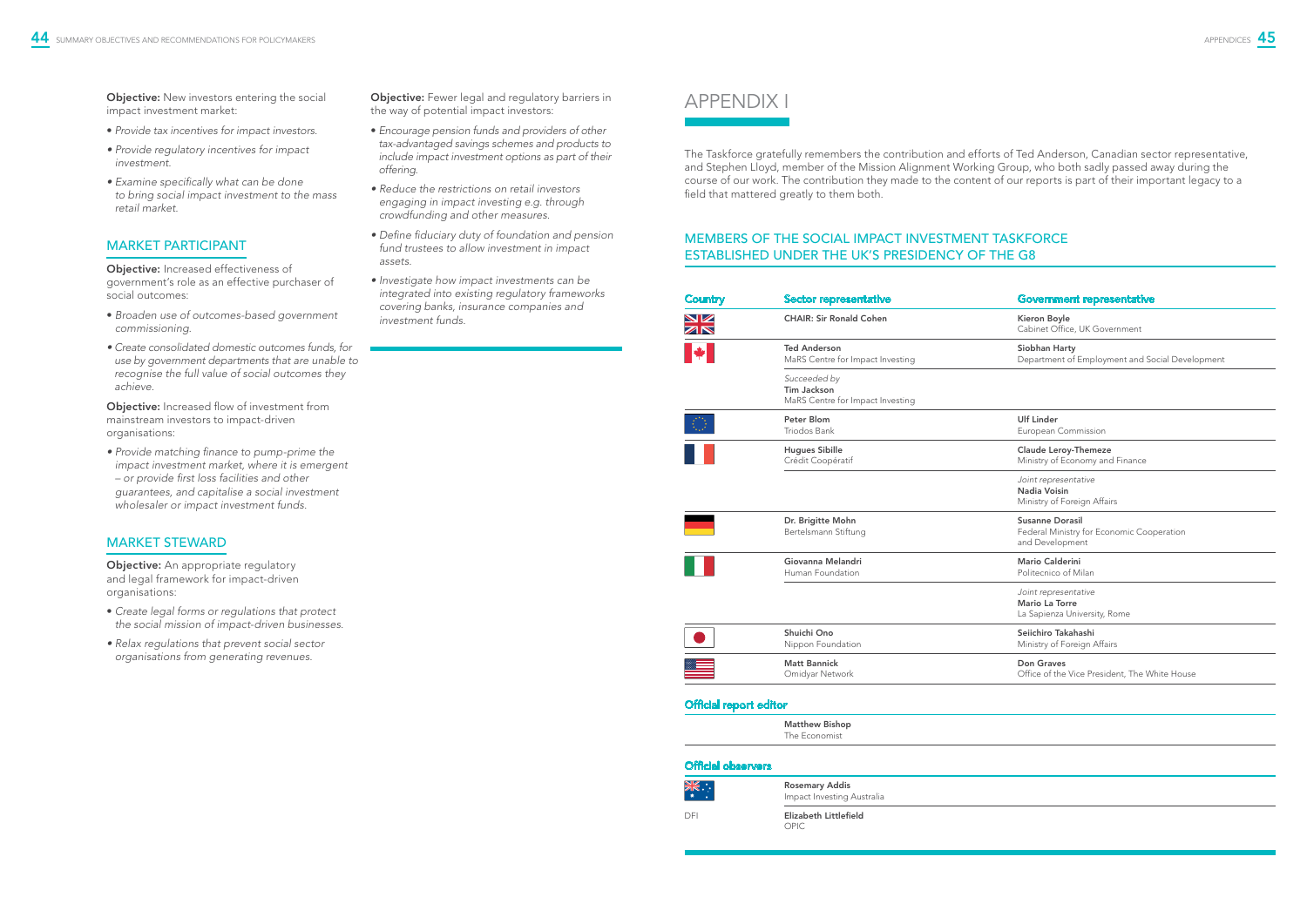### MEMBERS OF THE IMPACT MEASUREMENT WORKING GROUP

Jonathan Greenblatt Office of Social Innovation & Civic Participation, The White House

| ecretariat |
|------------|
|------------|

| <b>Co-chairs</b>                       |                                                             | Chair                                     |                                             |
|----------------------------------------|-------------------------------------------------------------|-------------------------------------------|---------------------------------------------|
| Luther Ragin Jr.<br><b>Tris Lumley</b> | Global Impact Investing Network<br>New Philanthropy Capital | Harvey McGrath                            | <b>Big Society Capital</b>                  |
|                                        |                                                             | <b>Chair</b>                              |                                             |
| <b>Members</b>                         |                                                             |                                           | World Economic Forum                        |
| Alnoor Ebrahim                         | Harvard Business School                                     | <b>Abigail Noble</b><br><b>Bill Young</b> | Social Capital Partners                     |
| <b>Andreas Rickert</b>                 | Phineo                                                      | <b>Brian Bailey</b>                       | Social Finance                              |
| Barbara Scheck                         | Hamburg University                                          | David Blood                               | Generation Investment Management            |
| <b>Bart Houlahan</b>                   | B Lab                                                       | David Chen                                | Equilibrium Capital                         |
| Carla Javits                           | <b>REDF</b>                                                 | <b>Fran Seegull</b>                       | <b>IMPACTASSETS</b>                         |
| <b>Caroline Mason</b>                  | Esmée Fairbairn Foundation                                  | Josh Gotbaum                              | Pension Benefit Guaranty Corporation        |
| Cecile Lapenu                          | <b>CERISE</b>                                               | <b>Julie Sunderland</b>                   | Gates Foundation                            |
| Clara Barby                            | <b>Bridges Ventures</b>                                     | Lisa Hall                                 | Anthos Asset Management                     |
| <b>Cyrille Langendorff</b>             | Credit Cooperatif                                           | <b>Mads Pedersen</b>                      | <b>UBS</b>                                  |
| <b>David Carrington</b>                | BSC Board, Supervisory Board of Triodos Bank                | <b>Martin Rich</b>                        | Social Finance                              |
| Diana Hollmann                         | GIZ                                                         | Michael Drexler                           | WEF                                         |
| <b>Elleke Maliepaard</b>               | <b>DEG</b>                                                  | Michael Schneider                         | Deutsche Bank AG, Asset & Wealth Management |
| lan Learmonth                          | Social Ventures Australia                                   | <b>Michele Giddens</b>                    | <b>Bridges Ventures</b>                     |
| James Hopegood                         | European Commission                                         | Sandra Odendahl                           | <b>RBC</b>                                  |
| Jeremy Nicholls                        | <b>SROI</b>                                                 | Sean Greene                               | Revolution/Case Foundation                  |
| Jim Clifford                           | Bates Wells Braithwaite                                     | Stephen Fitzgerald                        | Future Fund                                 |
| Karim Harji                            | Purpose Capital                                             | Terri Ludwig                              | <b>Enterprise Community Partners</b>        |
| Lila Preston                           | Generation Investment Management                            | Uli Grabenwater                           | European Investment Fund                    |
| Lisa Hehenberger                       | European Venture Philanthropy Association                   |                                           |                                             |
| <b>Mathieu Cornieti</b>                | <b>IMPACT</b> partenaires                                   | Observer                                  |                                             |
| <b>Yasemin Saltuk</b>                  | J.P. Morgan Social Finance                                  |                                           |                                             |
|                                        |                                                             | <b>Andre Perold</b>                       | HighVista                                   |
| <b>Observers</b>                       |                                                             |                                           |                                             |
| Antonella Nova                         | OECD                                                        |                                           |                                             |

| Abigail Rotheroe | New Philanthropy Capital        |
|------------------|---------------------------------|
| Kelly McCarthy   | Global Impact Investing Network |
|                  |                                 |

## Research and consultancy

| <b>Ben Funk</b>         | Monitor Deloitte |
|-------------------------|------------------|
| Carolien de Bruin       | Monitor Deloitte |
| Jessie Duncan           | Monitor Deloitte |
| <b>Kristen Sullivan</b> | Monitor Deloitte |

MEMBERS OF THE ASSET ALLOCATION WORKING GROUP

Members of the Working Groups and National Advisory boards generously contributed their expertise and counsel to the work of the Taskforce. They are not responsible for the content of the Taskforce's report.



MEMBERS OF THE MISSION ALIGNMENT WORKING GROUP

# **Secretariat**

Chair

Cliff Prior UnLtd

Tom Fox UnLtd

| <b>Chair</b>             |                                                                                                                                         | <b>Chair</b>                                |                                                                                   |
|--------------------------|-----------------------------------------------------------------------------------------------------------------------------------------|---------------------------------------------|-----------------------------------------------------------------------------------|
| Sonal Shah               | Case Foundation                                                                                                                         | Ilse Treurnicht                             | MaRS Discovery District and Chair of the<br>Canadian Task Force on Social Finance |
| <b>Chair</b>             |                                                                                                                                         | <b>Members</b>                              |                                                                                   |
| <b>David Wilton</b>      | <b>IFC</b>                                                                                                                              | <b>Andy Broderick</b>                       | Community Investment, Vancity                                                     |
| Elizabeth Littlefield    | OPIC                                                                                                                                    | <b>Bill Young</b>                           | Social Capital Partners                                                           |
| Geetha Tharmaratnam      | The Abraaj Group                                                                                                                        | <b>Brian Emmett</b>                         | Imagine Canada                                                                    |
| <b>Gerhard Pries</b>     | Sarona Asset Management                                                                                                                 | Coro Strandberg                             | <b>Strandberg Consulting</b>                                                      |
| <b>Harold Rosen</b>      | <b>Grassroots Business Fund</b>                                                                                                         | Derek Ballantyne                            | Community Forward Fund                                                            |
| Ingo Weber               | GIIN/Leapfrog                                                                                                                           | Diane Kelderman                             | Atlantic Economics and Nova Scotia                                                |
| Jean-Michel Severino     | Investisseurs et Partenaires                                                                                                            |                                             | Cooperative Council                                                               |
| Julie Katzman            | InterAmerican Development Bank                                                                                                          | <b>Edward Jackson</b>                       | School of Public Policy and Administration,                                       |
| Michael Anderson         | Children's Investment Fund Foundation                                                                                                   |                                             | and Centre for Community Innovation,                                              |
| Mike Kubzansky           | Omidyar Network                                                                                                                         | <b>Garth Davis</b>                          | Carleton University<br>New Market Funds                                           |
| Nancy Birdsall           | Centre for Global Development                                                                                                           | Jean Vincent                                | Native Commercial Credit Corporation                                              |
| <b>Rene Karsenti</b>     | International Capital Market Association                                                                                                | Joel Solomon                                | Renewal Funds                                                                     |
| Roland Groß              | GIZ                                                                                                                                     | <b>Marguerite Mendell</b>                   | School of Community and Public Affairs,                                           |
| Sasha Dichter            | Acumen                                                                                                                                  |                                             | Concordia University                                                              |
| <b>Stewart Paperin</b>   | Soros Economic Development Fund                                                                                                         | <b>Martin Garber-Conrad</b>                 | <b>Edmonton Community Foundation</b>                                              |
| <b>Tilman Ehrbeck</b>    | CGAP                                                                                                                                    | <b>Nancy Neamtan</b>                        | Chantier de l'économie sociale                                                    |
| <b>Toby Eccles</b>       | Social Finance                                                                                                                          | Pierre Legault                              | Renaissance                                                                       |
| <b>Vineet Rai</b>        | Aavishkaar Venture Management Service                                                                                                   | Rosalie Vendette<br><b>Stacey Corriveau</b> | Desjardins Group<br><b>BC Centre for Social Enterprise</b>                        |
|                          |                                                                                                                                         | <b>Stanley Hartt</b>                        | Norton Rose Fulbright                                                             |
|                          |                                                                                                                                         | <b>Tania Carnegie</b>                       | <b>KPMG LLP</b>                                                                   |
|                          |                                                                                                                                         | <b>Ted Anderson</b>                         | MaRS Centre for Impact Investing                                                  |
|                          | <b>MEMBERS OF THE AUSTRALIAN NATIONAL ADVISORY BOARD</b>                                                                                | <b>Tim Brodhead</b>                         | Pierre Elliott Trudeau Foundation                                                 |
|                          |                                                                                                                                         | <b>Tim Draimin</b>                          | Social Innovation Generation                                                      |
| <b>Chair</b>             |                                                                                                                                         | <b>Tim Jackson</b>                          | MaRS Centre for Impact Investing                                                  |
|                          |                                                                                                                                         | <b>Wayne Chiu</b>                           | Trico Developments Corporation and Trico                                          |
| <b>Rosemary Addis</b>    | Impact Strategist; Impact Investing Australia;<br>Impact Investing Policy Collaborative; NSW<br>Social Investment Expert Advisory Group |                                             | Charitable Foundation                                                             |
|                          |                                                                                                                                         |                                             | <b>MEMBERS OF THE FRENCH NATIONAL ADVISORY BOARD</b>                              |
| <b>Members</b>           |                                                                                                                                         |                                             |                                                                                   |
| <b>Carol Schwartz AM</b> | Trawalla Foundation; Our Community; Women's                                                                                             | <b>Chair</b>                                |                                                                                   |
|                          | Leadership Institute; Non Executive Director                                                                                            | <b>Hugues Sibille</b>                       | Crédit Coopératif                                                                 |
| Carolyn Hewson AO        | Financial System Inquiry, Non Executive Director                                                                                        |                                             |                                                                                   |
|                          | *On leave for duration of the Financial System<br>Inquiry 2014                                                                          | <b>Members</b>                              |                                                                                   |
| <b>Christopher Thorn</b> | Evans & Partners; Share Gift Australia                                                                                                  |                                             |                                                                                   |
| <b>David Crosbie</b>     | Community Council of Australia                                                                                                          | André Dupon                                 | Mouves (Mouvement des entrepreneurs sociaux)                                      |
| <b>Michael Traill AM</b> | Social Ventures Australia *to July 2014                                                                                                 | <b>Antoine Merieux</b><br>Antonella Noya    | Independent expert<br>OECD                                                        |
| <b>Paul Peters</b>       | <b>GVP Capital Advisers</b>                                                                                                             | Rástrice de Durfort                         | Cantra Francais das Fonds & Fondations                                            |

| <b>Chair</b>                                                                                                                                                             |                                                                                                                                                                                        |
|--------------------------------------------------------------------------------------------------------------------------------------------------------------------------|----------------------------------------------------------------------------------------------------------------------------------------------------------------------------------------|
| <b>Andrew Kassoy</b><br><b>Ben Allen</b><br><b>Blanche Segrestin</b><br>Dr. Ingo Ballschmieter<br><b>Fried Roggen</b><br><b>James Perry</b><br>Johannes Weber<br>Ken Ito | B-Lab<br>Oomph<br>Mines Paris Tech<br>Bertelsmann Stiftung<br>Si <sub>2</sub> Fund<br>Panahpur<br>Social Venture Fund<br>Asian Venture Philanthropy Network/                           |
| Lucy Fergusson<br>Mark Florman<br>Olivier de Guerre<br>Pamela Hartigan<br>Peter Holbrook<br>Simon Willis<br>Stephen Lloyd<br><b>William Clark</b>                        | Keio University<br>Linklaters<br><b>BVCA</b><br>PhiTrust<br>Skoll Centre for Entrepreneurship<br>Social Enterprise UK<br>Young Foundation<br>Bates Wells Braithwaite<br>Drinker Biddle |

### Research

Orrick, Herrington & Sutcliffe LLP

### MEMBERS OF THE INTERNATIONAL DEVELOPMENT WORKING GROUP MEMBERS OF THE CANADIAN NATIONAL ADVISORY BOARD

### Research and consultancy

| <b>Members</b>                  |                                                                                                    |                                                    |                                                     |
|---------------------------------|----------------------------------------------------------------------------------------------------|----------------------------------------------------|-----------------------------------------------------|
| <b>Carol Schwartz AM</b>        | Trawalla Foundation; Our Community; Women's                                                        | <b>Chair</b>                                       |                                                     |
|                                 | Leadership Institute; Non Executive Director                                                       | <b>Hugues Sibille</b>                              | Crédit Coopératif                                   |
| Carolyn Hewson AO               | Financial System Inquiry, Non Executive Director<br>*On leave for duration of the Financial System |                                                    |                                                     |
|                                 | Inquiry 2014                                                                                       | <b>Members</b>                                     |                                                     |
| <b>Christopher Thorn</b>        | Evans & Partners; Share Gift Australia                                                             | André Dupon                                        | Mouves (Mouvement des entrepreneurs sociaux)        |
| <b>David Crosbie</b>            | Community Council of Australia                                                                     | <b>Antoine Merieux</b>                             | Independent expert                                  |
| <b>Michael Traill AM</b>        | Social Ventures Australia *to July 2014                                                            | Antonella Nova                                     | OECD                                                |
| <b>Paul Peters</b>              | <b>GVP Capital Advisers</b>                                                                        | Béatrice de Durfort                                | Centre Français des Fonds & Fondations              |
| <b>Paul Steele</b>              | Donkey Wheel; The Difference Incubator<br>Chancellor University of Western Sydney; NSW             | <b>Bernard Giraud</b>                              | Livelihoods (Danone's investment fund)              |
| Peter Shergold AC               | Social Investment Expert Advisory Group; Prime                                                     | <b>Blanche Segrestin</b>                           | Ecole des Mines de Paris                            |
|                                 | Minister's Indigenous Advisory Council                                                             | Christian Schmitz.                                 | Solidarité internationale pour le développement     |
| <b>Richard Brandweiner</b>      | First State Super; Chartered Financial Analysts                                                    |                                                    | et l'investissement (SIDI)<br>DG Trésor             |
|                                 | Australia                                                                                          | Claude Leroy-Thémèze<br><b>Cyrille Langendorff</b> | Crédit Coopératif                                   |
|                                 | Sandy Blackburn-Wright Impact Investing Australia; Centre for                                      | <b>Elise Depecker</b>                              | Avise                                               |
|                                 | Social Impact                                                                                      | François de Witt                                   | Finansol                                            |
| <b>Stephen Dunne</b>            | <b>AMP Capital</b>                                                                                 | Geneviève Ferone                                   | Prophil                                             |
| Stephen Fitzgerald              | Future Fund; NSW Social Investment Expert                                                          | <b>Guilhem Dupuy</b>                               | Ecofi Investissements, Groupe Crédit Coopératif     |
|                                 | <b>Advisory Group</b>                                                                              | Henry de Cazotte                                   | Agence Française de Développement (AFD)             |
| <b>Steve Lambert</b>            | National Australia Bank                                                                            | Jean-Luc Perron                                    | Fondation Grameen Crédit Agricole                   |
|                                 |                                                                                                    | Jean-Marc Maury                                    | Caisse des dépôts                                   |
| <b>Secretariat</b>              |                                                                                                    | Jean-Michel Lecuver                                | Comptoir de l'Innovation                            |
| Anna Bowden                     |                                                                                                    | Jean-Michel Severino                               | Investisseurs & Partenaires                         |
| (Executive Manager)             | Impact Investing Australia                                                                         | Laurence Mehaignerie                               | Citizen Capital                                     |
|                                 | Danielle Kent (volunteer) Impact Investing Australia *to May 2014                                  | Lisa Hehenberger                                   | European Venture Philanthropy Association<br>(EVPA) |
| <b>Skye Heller</b> (volunteer)  | Impact Investing Australia *to May 2014                                                            | Magali Joessel                                     | <b>Bpifrance</b>                                    |
|                                 | Vanessa Lesnie (volunteer) Impact Investing Australia                                              | <b>Mathieu Cornieti</b>                            | <b>Impact Partenaires</b>                           |
|                                 |                                                                                                    | Nadia Voisin                                       | Ministère des Affaires Etrangères et du             |
| <b>Research and consultancy</b> |                                                                                                    |                                                    | Développement International                         |
|                                 |                                                                                                    | Nicolas Hazard                                     | Groupe SOS, Comptoir de l'Innovation                |
| Carly Hammond                   |                                                                                                    | Olivier de Guerre                                  | PhiTrust                                            |
| Donald Simpson                  |                                                                                                    | <b>Patrice Garnier</b>                             | Société d'Investissement de France Active (SIFA)    |
| Kylie Charlton                  |                                                                                                    | <b>Patrick Savadoux</b>                            | Mandarine Gestion                                   |
|                                 |                                                                                                    | <b>Pierre Valentin</b>                             | Crédit Coopératif                                   |
|                                 |                                                                                                    | Sophie des Mazery                                  | Finansol                                            |
|                                 |                                                                                                    |                                                    |                                                     |

# Se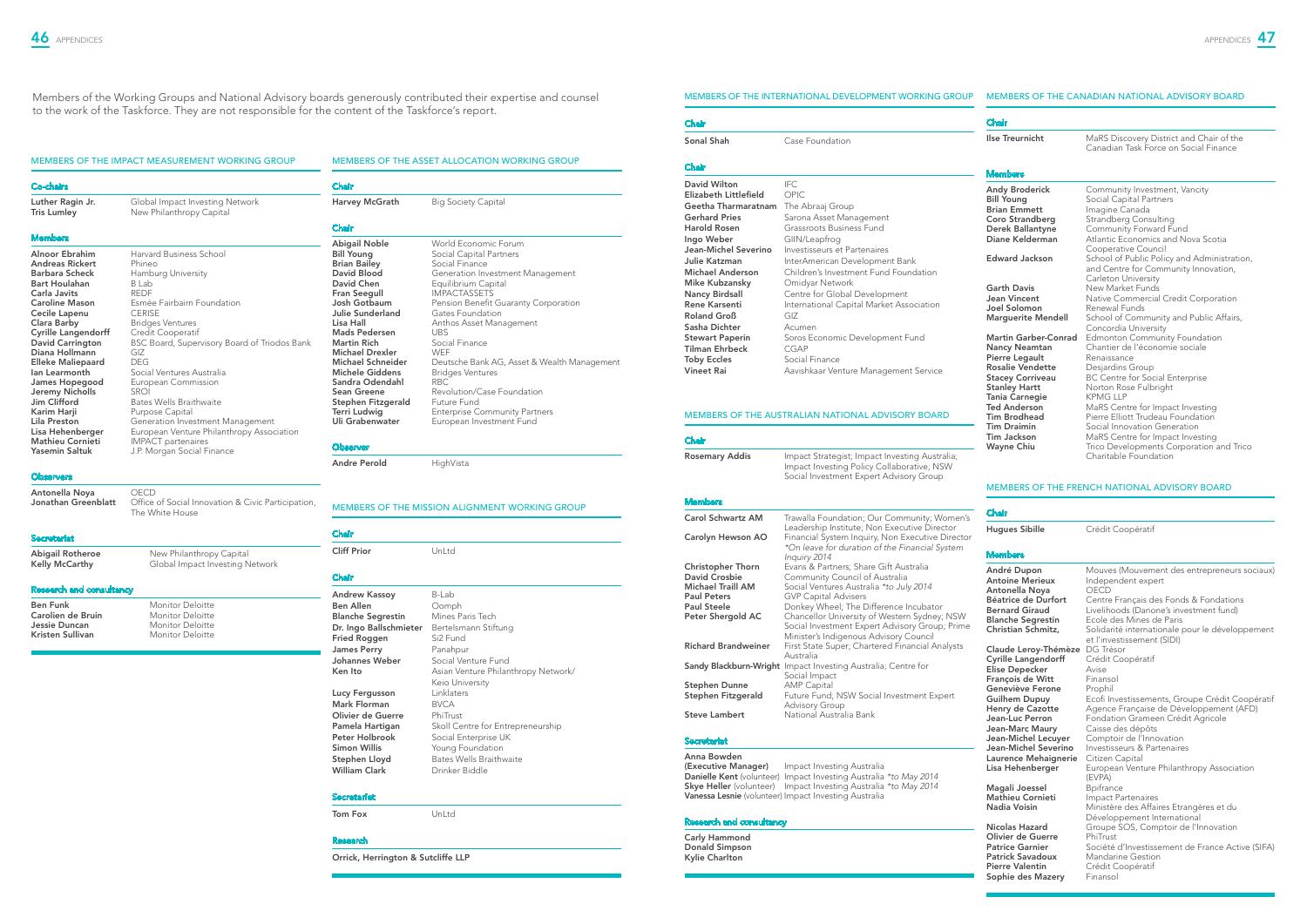### MEMBERS OF THE GERMAN NATIONAL ADVISORY BOARD

Dr. Brigitte Mohn Bertelsmann Stiftung

## **Members**

Chair

| Berenike Wiener                               | Association of German Foundations                   |
|-----------------------------------------------|-----------------------------------------------------|
| Cornelia Markowski                            | Deutscher Verein für öffentliche und private        |
|                                               | Fürsorge                                            |
| Diana Hollmann                                | Deutsche Gesellschaft für Internationale            |
|                                               | Zusammenarbeit (GIZ)                                |
| Dorothee Vog                                  | <b>BonVenture</b>                                   |
| Dr. Andreas Rickert                           | Phineo                                              |
| Dr. Claudia Wohlleber                         | Diakonie Deutschland - Evangelischer                |
|                                               | Bundesverband                                       |
| Dr. Georg Allendorf                           | Deutsche Bank                                       |
| Dr. Ingo Ballschmieter                        | Bertelsmann Stiftung                                |
| Dr. Mariana Bozesan                           | <b>AQAL Capital</b>                                 |
| Dr. Markus Freiburg                           | FASE, Ashoka Germany                                |
| Dr. Markus Nachbaur                           | Stiftung Liebenau                                   |
|                                               | Dr. NannetteLindenberg German Development Institute |
| Dr. Peter W. Heller                           | CanopusFoundation                                   |
| Dr. Volker Then                               | Centrum für Soziale Investitionen, Universität      |
|                                               | Heidelberg                                          |
| Florian Erber                                 | Social Venture Fund                                 |
| <b>Graf Carl-August</b>                       |                                                     |
| von Kospoth                                   | Eberhard von Kuenheim Stiftung                      |
| Ingo Weber                                    | GIIN                                                |
| Jake Benford                                  | Bertelsmann Stiftung                                |
| Jörg Freese                                   | Deutscher Landkreistag                              |
| Marco Janezic                                 | Blue RibbonPartners                                 |
| Melinda Weber                                 | Impact in Motion                                    |
| Michael Schneider                             | Deutsche Bank                                       |
| <b>Michael Sommer</b>                         | Deutscher Caritasverband                            |
| Nadine Köllner                                | Vodafone Stiftung Deutschland                       |
| Norbert Kunz                                  | Social Impact Lab                                   |
| Pieter Oostlander                             | European Venture PhilanthropyAssociation            |
| Prof. Dr. Barbara Scheck Universität Hamburg  |                                                     |
| Prof. Dr. Henry Schäfer Universität Stuttgart |                                                     |
| Roland Groß                                   | Deutsche Gesellschaft für Internationale            |
|                                               | Zusammenarbeit (GIZ)                                |
| Susanne Dorasil                               | Bundesministerium für wirtschaftliche               |
|                                               | Zusammenarbeit und Entwicklung                      |
| Sylvia Wisniwski                              | Finance in Motion                                   |
| Thomas Goldfuß                                | GLS Bank                                            |
| Thomas Klein                                  | Deutsche Investitions-und                           |
|                                               | Entwicklungsgesellschaft                            |
| Tobias Nowoczyn                               | Deutsches Rotes Kreuz                               |
| Volker Weber                                  | Forum Nachhaltige Geldanlagen                       |
| <b>Wolfgang Meyer</b>                         | Sozialwerk St. Geor                                 |

### **Observer**

Havva Acvi-Plüm Ministerium für Arbeit und Soziales, NRW

## MEMBERS OF THE ITALIAN NATIONAL ADVISORY BOARD

### Chair

Giovanna Melandri Human Foundation

### Members

## MEMBERS OF THE UK NATIONAL ADVISORY BOARD Chair Nick O'Donohoe Big Society Capital **Members Bernard Horn** Social Finance<br> **Cliff Prior** Unl td Cliff Prior Daniela Barone Soares Impetus-PEF **David Gregson** CRI<br> **David Hutchison** Social Finance **David Hutchison** Soc David Royce<br>Dawn Austwick Big Lottery Fund Deidre Davis Deutsche Bank **Geoff Mulgan** Nesta<br> **Harvey McGrath** Big So **Big Society Capital** James Perry Panahpur James Vaccaro Triodos **Jim Clifford** Bates, Wells and Braithwaite<br> **Johannes Huth** Impetus-PEF Johannes Huth<br>John Kingston Association of Charitable Foundations **Jonathan Jenkins** Social Investment Business Mark Boleat City of London Corporation Michele Giddens Bridges Ventures<br> **Nat Sloane** Big Lottery Fund Big Lottery Fund<br>SEUK **Peter Holbrook** SEUK<br> **Peter Wanless** NSPCC Peter Wanless **Philip Colligan** Nesta<br> **Philip Newborough** Bridges Ventures **Chair** Dr. Hiroshi Komiyama Mitsubishi Research Institute; President Emeritus, University of Tokyo **Members** Dr. Junichi Yamada Japan International Cooperation Agency<br>
Keizai Doyukai Japan Association of Corporate Executive Keizai Doyukai Japan Association of Corporate Executives Commons Asset Management; Eiichi Shibusawa Memorial Foundation Masataka Uo **Japan Fundraising Association Shuichi Ohno** Nippon Foundation<br>**Tomoya Shiraishi** Social Investment Pa **Tomoya Shiraishi** Social Investment Partners<br>**Yoshiyuki Nojima** Mitsubishi Corporation Mitsubishi Corporation **Secretariat** Ken Ito **Asian Venture Philanthropy Network/** Keio University Nanako Kudo Nippon Foundation

Philip Newborough **Rob Owen** St. Giles Trust<br>**Sir Anthony Greener** St. Giles Trust Sir Anthony Greener **Toby Eccles** Social Finance

William Shawcross Charity Commission

| Andrea Bairati                     | Confindustria - General Confederation of Italian |
|------------------------------------|--------------------------------------------------|
|                                    | Industry                                         |
| Andrea Orlandini                   | Extrabanca                                       |
| Andrea Rapaccini                   | Make a Change                                    |
| Elena Casolari                     | Opes Foundation                                  |
| <b>Enzo Manes</b>                  | IntekS.p.A                                       |
| FilippoAddarii                     | Young Foundation                                 |
| Dario Di Muro                      | Deutsche Bank S.p.A.                             |
| <b>Franca Perin</b>                | Assicurazioni Generali                           |
| Gianfranco Verzaro                 | FPBNL/BNPP e MEFOP                               |
| Giorgio Righetti                   | ACRI – Association of Italian Banking            |
|                                    | Foundations and Savings Banks                    |
| Giuseppe Guerini                   | Confcooperative                                  |
| LetiziaMoratti                     | San Patrignano Foundation                        |
| Linda Laura Sabbadini              | <b>ISTAT National Statistics Institute</b>       |
| Luciano Balbo                      | Oltre Venture Capital Sociale                    |
| Marco Morganti                     | BancaProssima – IntesaSanpaolo                   |
| Marco Santori                      | EtimosFoundation                                 |
| Maria Cristina Ferradini Sodalitas |                                                  |
| Mariella Enoc                      | Cariplo Foundation                               |
| Maurizio Sella                     | Smartika                                         |
| Mauro Marè                         | Mefop – Agency for the development               |
|                                    | of pension funds                                 |
| Paola Menetti                      | LegaCoop Sociali                                 |
| Paolo Migliavacca                  | Vita                                             |
| Pietro Negri                       | Ania - Italian National Association of           |
|                                    | Insurance Companies                              |
| Raffaele Rinaldi                   | ABI- Italian Banking Association                 |
| Riccardo Graziano                  | National Agency for Microcredit                  |
| Rodolfo Fracassi                   | <b>Main Street Partners</b>                      |
| Rossella Leidi                     |                                                  |
|                                    | UbiBanca                                         |
| Sergio Gatti                       | Federcasse                                       |
| Ugo Biggeri                        | BancaEtica                                       |

## **Observers**

Agenzia delle Entrate, Italian Revenue Agency Banca d'Italia, Bank of Italy Cassa Depositi e Prestiti, Deposits and Loans Fund Conferenza Stato-Regioni, State-Regions permanent conference Diplomatic Advisor Office to the Prime Minister Ivass, Italian Insurance Supervisory Authority Ministero degli Esteri, Ministry of Foreign Affairs Ministero del Lavoro e delle Politiche Sociali, Ministry of Labour and Social Policy

# Working groups

| <b>Mission alignment</b><br>Impact measurement<br><b>Asset allocation</b> | Filippo Addarii, Young Foundation<br>Marco Ratti, Banca Prossima<br>Roberto Randazzo, Bocconi University &<br>Alessandro Messina, Federcasse |
|---------------------------------------------------------------------------|----------------------------------------------------------------------------------------------------------------------------------------------|
| International<br>development                                              | Rosario Centola, Italian Ministry of Foreign Affairs                                                                                         |

### Rapporteur and coordinators to the working groups

Alessandro Messina Federcasse<br>
Filippo Addarii Young Four **Filippo Addarii** Young Foundation<br>**Giovanni Festa Danilo** Ministry of Labour Giovanni Festa Danilo Ministry of Labour and Social Policy<br>
Marco Ratti Banca Prossima **Marco Ratti** Banca Prossima<br>**Marco Santori** Etimos Foundati **Marco Santori** Etimos Foundation<br>**Raffaella Abate** Cariplo Foundation Raffaella Abate Cariplo Foundation<br>
Riccardo Petrocca Looking for Value **Looking for Value Roberto Randazzo** SDA Bocconi<br> **Rosario Centola** Ministry of Fo Ministry of Foreign Affairs

## MEMBERS OF THE JAPANESE NATIONAL ADVISORY BOARD



### Co-chairs

**Matt Bannick Cannick** Omidyar Network<br> **Tracy Palandjian** Social Finance U.S

Social Finance U.S.

### Members

Andrea Phillips<br>
Andrew Kassoy<br>
B Lab Andrew Kassoy<br>Antony Bugg-Levine **Audrey Choi** Morgan Stanley **Cathy Clark** Duke University<br> **Clara Miller** F.B. Heron Foun **Curtis Ravenel<br>Darren Walker Jean Case Case Case Foundation**<br> **John Goldstein Imprint Capital** Kimberlee Cornett<br>Luther Ragin, Jr. Maya Chorengel Elevar Equity Michelle Greene NYSE Euronext Sean Greene Revolution **Seth Goldman** Honest Tea<br> **Stewart Paperin** Open Societ

Nonprofit Finance Fund **Ben Hecht** President and CEO, Living Cities F.B. Heron Foundation<br>Bloomberg LP Ford Foundation David Chen **Equilibrium Capital Debra Schwartz** MacArthur Foundation<br>**Elizabeth Littlefield** Overseas Private Invest **Elizabeth Littlefield** Overseas Private Investment Corporation<br> **Harold Rosen** Grassroots Business Fund Harold Rosen Grassroots Business Fund<br>
Jean Case Case Foundation Imprint Capital **Josh Gotbaum** Pension Benefit Guaranty Corp<br> **Kimberlee Cornett** Kresge Foundation Global Impact Investing Network **Stewart Paperin** Open Society Foundations<br> **William Foster** Bridgespan Group Bridgespan Group **Zia Khan** The Rockefeller Foundation

### **Secretariat**

| Kate Ahern            | Case Foundation |
|-----------------------|-----------------|
| Lauren Booker         | Omidyar Network |
| Maura Donlan          | Omidyar Network |
| <b>Michael Chodos</b> | Senior Advisor  |
| Paula Goldman         |                 |
| (Executive)           | Omidyar Network |
| Rosita Najmi          | Omidyar Network |

Rational 360 (dissemination)

### Research and consultancy

| The Bridgespan Group |
|----------------------|
| The Bridgespan Group |
| The Bridgespan Group |
| The Bridgespan Group |
| The Bridgespan Group |
| The Bridgespan Group |
|                      |

### CHAIR'S EXECUTIVE TEAM AND SECRETARIAT

### Chair's Executive Team

| Aimie Cole<br>Jonathan Greenblatt | The Portland Trust<br>Office of Social Innovation and Civic<br>Participation, The White House |
|-----------------------------------|-----------------------------------------------------------------------------------------------|
| Rebecca Thomas                    | Office of Sir Ronald Cohen                                                                    |
| Stephen Brien                     | Social Finance UK                                                                             |

## Cabinet Office Secretariat

| Alexandra Meagher      | UK Cabinet Office |
|------------------------|-------------------|
| <b>Claire Michelet</b> | UK Cabinet Office |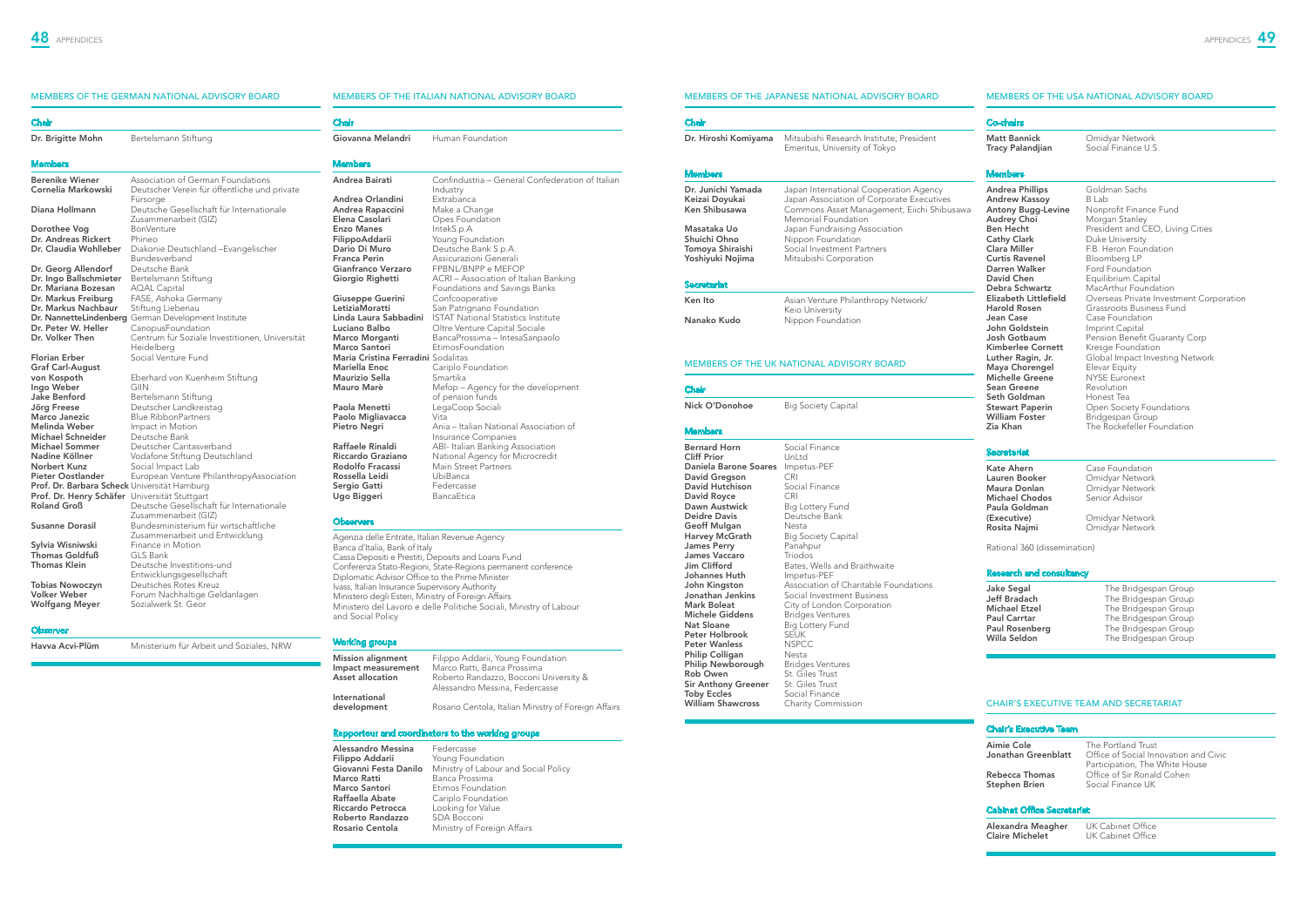## The following organisations and individuals presented to the Taskforce and we thank them for their participation:

Abby Sigal Enterprise Community<br>Anne-Sophie Bougouin FEFISOL SICAV-SIF Anne-Sophie Bougouin Antony Bugg-Levine Nonprofit Finance Fund<br>Barbara Schnell KfW Barbara Schnell<br>Ben Thornley Bernard Giraud Groupe Danone<br>
Carol Thompson Cole Venture Philanth Charles-Edouard Vincent Emm<br>Claudia Kruse APG **Claudia Kruse** APG<br> **Cliff Prior** UnLtd Cliff Prior<br>
Cyrille Langendorff<br>
Crédit Coopératif Cyrille Langendorff<br>Dave Chen David Hutchison<br>Dieter Hackler Dieter Hackler German Government<br> **Dominique de Margerie** Institut de Développer **Dr. Nigel Wilson** Legal & General<br> **Dr. Ophir Samson** Social Finance Is **Dr. Ophir Samson** Social Finance Israel<br> **Elizabeth Littlefield** Overseas Private Inv Emmanuel Faber Danone<br>
Florian Erber Social Ve **Francis Maude MP** UK Goven<br> **Francois de Witt** Finansol François de Witt François Villeroy Gilles VermotDesroches Schneider Electric<br>Harvey McGrath Big Society Capita Harvey McGrath Big Society Capital<br>
Jean-Luc Perron Grameen Crédit Ac **Jean-Marc Maury Caisse des Dépôts<br>Jean-Michel Severino** Investisseurs et Par **Jim Clifford** Baker Tilly<br> **John Goldstein** Imprint Capital John Goldstein<br>Josh Gotbaum **Julie Sunderland Gates Foundation** 

French Ministry for the Economy and Finance **Ben Thornley** Pacific Community Ventures<br> **Benjamin Richard** Bangue Publique d'investisse Benjamin Richard Banque Publique d'investissement<br>
Bernard Giraud Groupe Danone Venture Philanthropy Partners<br>Emmaüs Défi Equilibrium Capital<br>Social Finance Dominique de Margerie Institut de Développement de l'Economie Sociale<br>Dr. Nigel Wilson Legal & General Elizabeth Littlefield Overseas Private Investment Corporation<br>
Elli Booch **Blument Contains**<br>
Rothschild Caesarea Foundation **Elli Booch** Rothschild Caesarea Foundation<br> **Emanuel Bohbot** Social Finance Israel Social Finance Israel Social Venture Fund<br>UK Government BNP Paribas **Jean-Luc Perron** Grameen Crédit Agricole Fund<br>**Jean-Marc Châtaigner** French Ministry of Foreign Affair Jean-Marc Châtaigner French Ministry of Foreign Affairs<br>Jean-Marc Maury Caisse des Dépôts Investisseurs et Partenaires<br>Baker Tilly Pension Benefit Guaranty Corporation

**Karen Wilson CECD<br>
Ken Ito Asian \** Martin Link KfW Martin Mainz<br>Mathieu Cornieti Mathieu Cornieti Impact Partenaires<br>
Michele Giddens Bridges Ventures Michele Giddens Bridges Ventures<br>
Mindy Tarlow Centre for Emplo **NanakoKudo** The Nippon Foundation<br> **Nat Sloane** Big Lottery Fund **Nat Sloane** Big Lottery Fund<br> **Nick Hurd MP** UK Government **Nick Hurd MP** UK Government<br> **Nick O'Donohoe** Big Society Cap Nicolas Hazard<br>Olivier de Guerre **Olivier de Guerre** PhiTrust Partenaires<br>**Patrice Garnier** Société d'Investisser **Patrick Savadoux** MandarineGestion<br>**Paula Goldman** Omidyar Network **Paula Goldman** Omidyar Network<br> **Peter Blom** Triodos Bank **Professor Henry Schaefer** University of Stuttgart<br>Rob Owen Sean Greene Revolution<br>
Seth Goldman Honest Tea Seth Goldman<br>Silvia Wisniwski **Simon Devonshire** Wayra<br>**Steffen Kampeter** Germal Steffen Kampeter German Government<br>
Stephanie Petrick Impact in Motion Stephanie Petrick Impact in Motion<br> **Toby Eccles** Social Finance UK Toby Eccles<br>
Tracy Palandiian<br>
Social Finance US Tracy Palandjian<br>
Tris Lumley<br>
Tris Lumley<br>
New Philanthropy Tris Lumley<br>
Ulrich Grabenwarter European Investment Fun Vineet Rai<br>William Clark William Clark<br>
Wolfgang Hafenmayer
LGT Venture F Wolfgang Hafenmayer LGT Venture Philanthropy<br>
Wolfgang Meyer Sozialwerk St. Georg e.V.

Ken Ito **Asian Venture Philanthropy Network**<br>
Letizia Moratti **Asian Patrignano Foundation LetiziaMoratti** San Patrignano Foundation<br> **Lori Kaplan** Latin America Youth Centre **Lori Kaplan** Latin America Youth Centre<br> **Luther Ragin** Global Impact Investing Ne **Luther Ragin** Global Impact Investing Network<br> **Mari Kogiso** The Sasakawa Peace Foundation The Sasakawa Peace Foundation<br>KfW **Mindy Tarlow** Centre for Employment Opportunities<br> **NanakoKudo** The Nippon Foundation Big Society Capital<br>Groupe SOS **Patrice Garnier** Société d'Investissements France Active<br> **Patrick Savadoux** Mandarine Gestion Triodos Bank St. Giles Trust<br>Revolution Finance in Motion European Investment Fund<br>Aavishkaar Sozialwerk St. Georg e.V.

## The Taskforce is grateful to the following organisations for hosting Taskforce meetings and events:

Bertelsmann Foundation Bloomberg Caisse des Dépôts et Consignations Case Foundation J.P. Morgan Ministère de l'Economie et des Finances Ministère des Affaires Etrangères No. 11 Downing Street Social Stock Exchange The Cabinet Office The Mansion House The White House



# APPENDIX II

## The following documents are available on the Taskforce's website at: www.socialimpactinvestment.org

EXPLANATORY NOTE FOR GOVERNMENTS ON POLICY LEVERS AND OBJECTIVES

### WORKING GROUP SUBJECT PAPERS

Measuring Impact *Subject Paper of the Impact Measurement Working Group*

Allocating for Impact *Subject Paper of the Asset Allocation Working Group*

Profit-with-Purpose Businesses *Subject Paper of the Mission Alignment Working Group*

International Development *Subject Paper of the International Development Working Group*

# NATIONAL ADVISORY BOARD REPORTS Report of the Australian National Advisory Board Report of the Canadian National Advisory Board Report of the French National Advisory Board Report of the German National Advisory Board Report of the Italian National Advisory Board Report of the Japanese National Advisory Board Report of the UK National Advisory Board Report of the US National Advisory Board

# EXPLANATORY NOTE, SUBJECT PAPERS AND NATIONAL ADVISORY BOARD REPORTS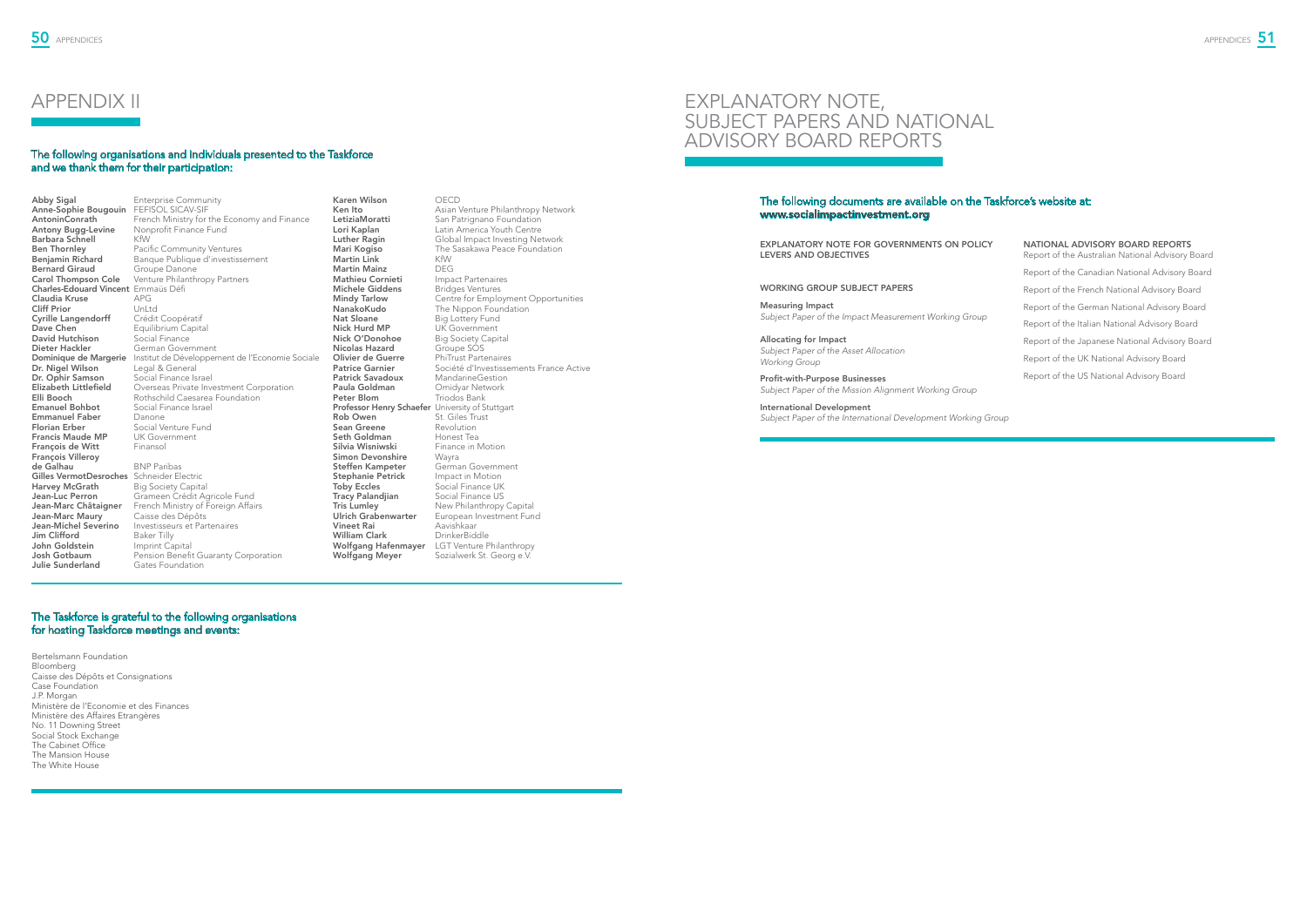66 The financial crash of 2008 highlighted the need for a renewed effort to ensure that finance helps build a healthy society. This requires a paradigm shift in capital market thinking, from two-dimensions to three. By bringing a third dimension, impact, to the 20th century capital market dimensions of risk and return, impact investing has the potential to transform our ability to build a better society for all. 99